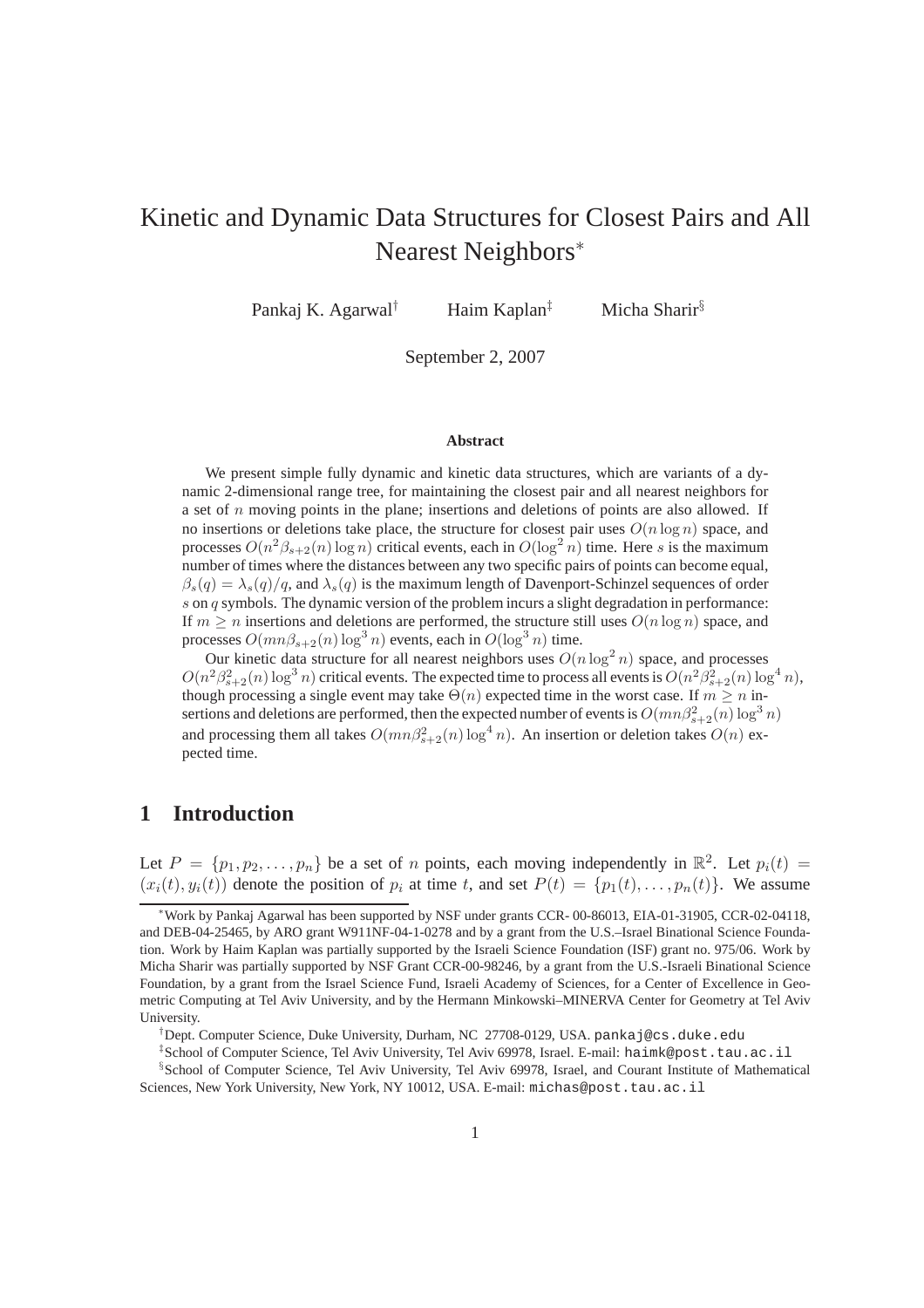that each  $x_i(\cdot)$ ,  $y_i(\cdot)$  is a semi-algebraic function of constant description complexity. The goal is to design a data structure that keeps track of the closest pair of points in P, and that can also support insertions and deletions of points into/from  $P$ , as well as changes in the flight plans of the moving points.

The *kinetic data structure* (KDS) framework, introduced by Basch et al. [10], proposes an algorithmic approach, together with several quality criteria, for maintaining a variety of geometric configurations determined by a set of objects, each moving along a semi-algebraic trajectory of constant description complexity (see below for a precise definition). Several interesting algorithms have been designed, using this framework, over the past few years, including algorithms for maintaining the convex hull of a set S of (moving) points in the plane [10], the closest pair in such a set [10], a point in the center region of such a set [3], kinetic planar subdivisions [2, 4, 7], kinetic medians and kd-trees [5], kinetic range searching [1], maintaining the extent of a moving point set [6], kinetic collision detection [9, 19, 22], shooting a moving target [12], kinetic discrete centers [16], kinetic connectivity for unit disks, rectangles, and hypercubes [18, 20], kinetic geometric spanners [21], and kinetic separation of convex polygons [23]; see [17] for a recent survey.

Typically, a geometric algorithm for computing such a configuration determined by a set  $S$  is designed for the *stationary* case, where the objects do not move. When the objects do move, the combinatorial representation of the configuration may change at certain *critical times*, when certain "events" occur (e.g., a new vertex of the convex hull may appear, an old vertex may disappear, the closest pair of points changes, etc.). The goal is to design a data structure that can efficiently keep track of these changes, and maintain (a discrete representation of) the correct configuration at all times. Thus the algorithm has to keep track of these critical events, and fix the configuration when they happen.

The crux in designing an efficient KDS is finding a set of *certificates* that, on one hand, ensure the correctness of the configuration currently being maintained, and, on the other hand, are inexpensive to maintain. When the motion starts, we can compute the closest failure time of any of the certificates, and insert these times into a global event queue. When the time of the next event in the queue matches the current time, we invoke the KDS repair mechanism, which fixes the configuration, and replaces the failing certificate(s) by new valid ones. In doing so, the mechanism will typically delete from the queue failure times that are no longer relevant, and insert new failure times into it.

To analyze the efficiency of a KDS, we distinguish between two types of events: *internal* and *external*. *External events* are events associated with a real (combinatorial) change in the configuration that we maintain, thus forcing a change in the output. *Internal events*, on the other hand, are events where some certificate fails, but the overall desired configuration still remains valid. These events arise because of our specific choice of the certificates, and are essentially an overhead incurred by the data structure. If the ratio between the number of internal events to the number of external events (in the worst case) is no more than polylogarithmic in the number of input objects, the KDS is said to be *efficient*. <sup>1</sup> Other parameters of the KDS that one would like to minimize are

 $<sup>1</sup>(a)$  In the original setup of Basch et al. [10], a KDS is considered to be efficient, if the ratio between the worst-case</sup> number of internal events to the worst-case number of external events is bounded by an arbitrarily small power of the number of input objects. In our definition of efficient KDS, we only allow a degradation factor that is a polylogarithmic function of the number of input objects. We impose similar stringer restrictions on the other performance parameters of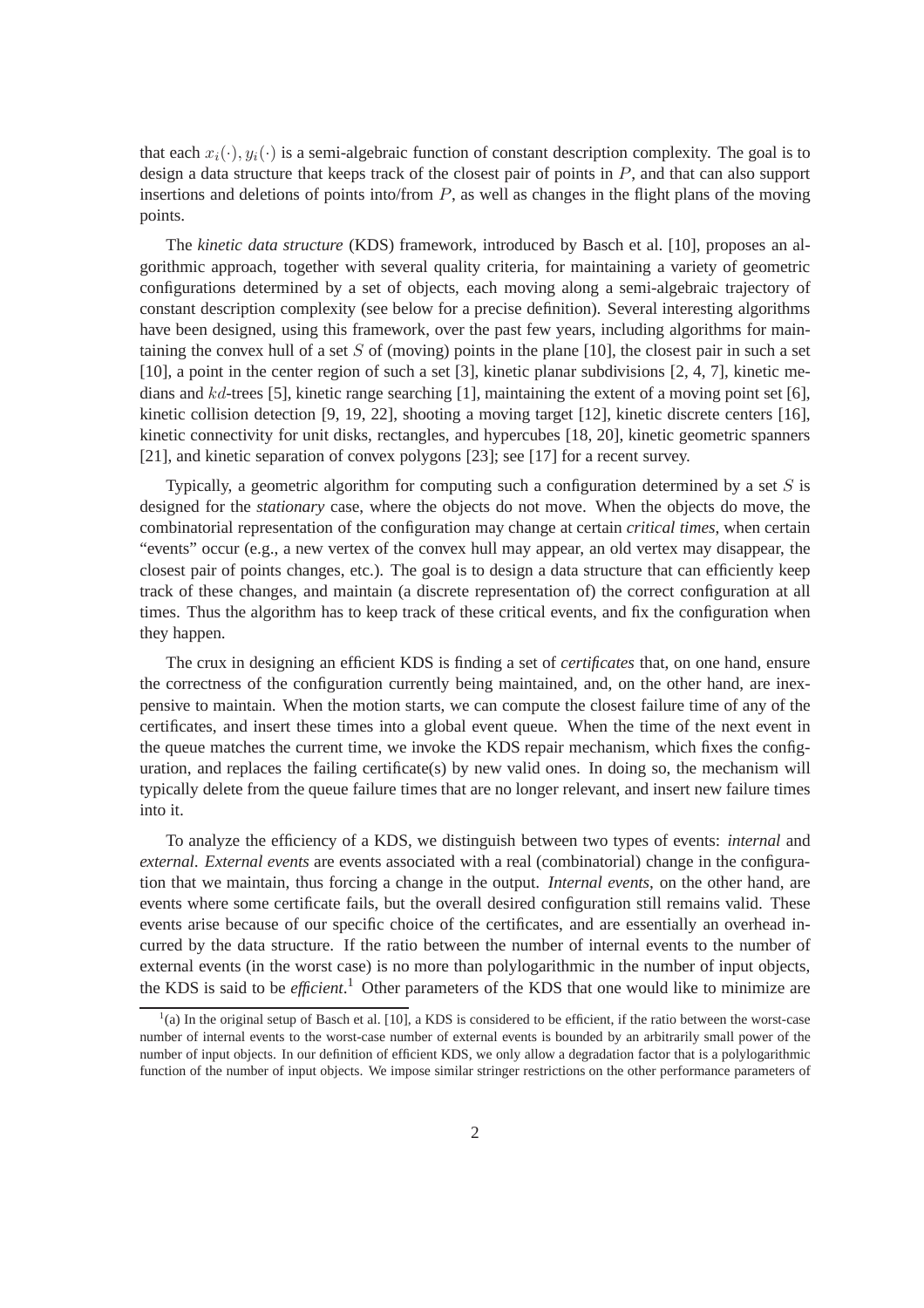the following.

- The processing time of a critical event by the repair mechanism. If this parameter is no more than polylogarithmic in the number of input objects, we say that the KDS is *responsive*.
- The maximum number of events at any fixed time in the data structure that are associated with one particular object. When this parameter is no more than polylogarithmic in the number of input objects, we say that the KDS is *local*. Locality typically implies that changes in flight plans of the moving points can be handled efficiently.
- The space used by the data structure. If this is larger than the number of input objects by at most a polylogarithmic factor, we say that the KDS is *compact*.

In addition, which is one of the central issues addressed in this paper (for the specific closest pair and all nearest neighbors problems), one might wish to design a KDS that is also *dynamic*, meaning that it can also efficiently support insertions and deletions of objects.

In their paper, Basch et al. [10] developed a KDS that maintains the closest pair in a set of  $n$ moving points in the plane, which meets all four standard criteria, namely, it is compact, efficient, local, and responsive. Specifically, their structure uses linear space; it processes  $O(n^2\beta_{s+2}(n)\log n)$ events, each in  $O(\log^2 n)$  time, where s is the number of times any two fixed pairs of points can attain equal distances, and  $\beta_{s+2}(n)$  is as defined in the abstract. To achieve locality, their algorithm uses a fairly complicated set of certificates, to guarantee that each point participates in  $O(\log n)$ certificates. Furthermore, Basch et al. have focused only on kinetization, and did not consider insertions and deletions of points, which seems hard to implement using their approach. The motivation for our work has been threefold: (i) to simplify the certificates used by [10] for the closest-pair problem, (ii) to obtain a dynamic algorithm that still meets the four quality criteria mentioned above, and that can also be extended to higher dimensions, and (iii) to extend the technique to the all-nearestneighbors problem, a problem that has not yet been tackled in the KDS literature.

**Further background.** In the static and stationary scenario, the complete set of points is given when the algorithm starts, and the points do not move. The planar version of the static and stationary closest-pair problem has been solved in  $O(n \log n)$  time by Shamos and Hoey [28] in 1975. A year later Bentley and Shamos [11] gave an  $O(n \log n)$  algorithm for the d-dimensional case. Vaidya [31] describes an  $O(n \log n)$  algorithm for computing the nearest neighbor of every point in a given set of *n* points in  $\mathbb{R}^d$ . All these algorithms can be implemented in the algebraic decision tree model, for which an  $\Omega(n \log n)$  lower bound holds; see [13].

The problem of maintaining the closest pair in the dynamic but stationary scenario has also been studied extensively during the past fifteen years. The first algorithm supporting both insertions and deletions in polylogarithmic update time was given by Smid [30], who presents a data structure for points in d dimensions, that takes  $O(n \log^d n)$  space and supports updates in  $O(\log^d n \log \log n)$ amortized time per update. Later, Schwarz et al. [26] have given an algorithm that supports only

the structure. (b) Ideally, one would like to ensure a small ratio between the number of internal events and the number of external events that *actually take place*. This is considerably harder to achieve, and is not addressed in the earlier works too.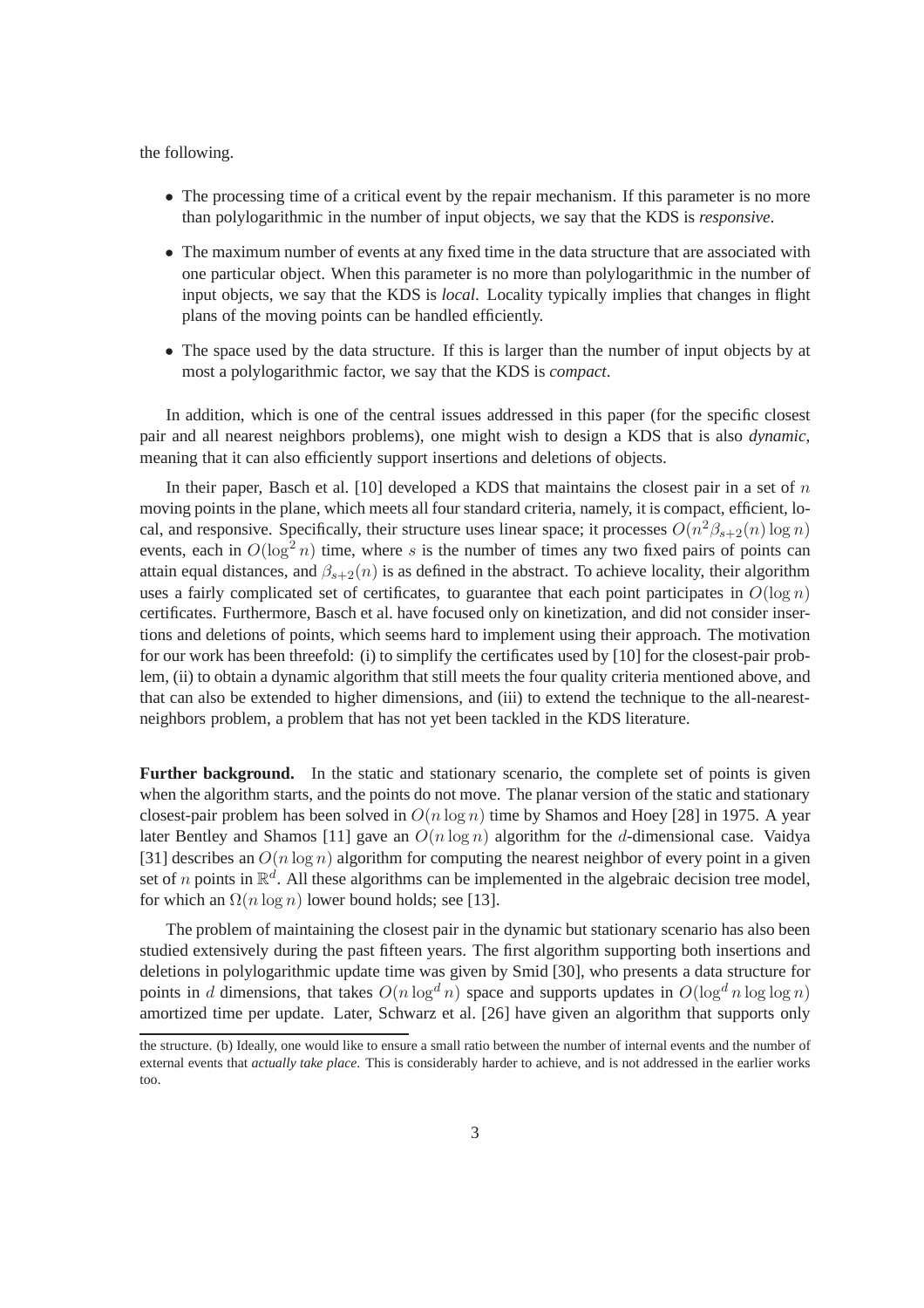insertions, in  $O(\log n)$  amortized time per insertion, again in any dimension. Finally, Bespamyatnikh [14] presented an algorithm that supports both insertions and deletions in  $O(\log n)$  worst-case time per update, in any dimension.

**Our results.** Our first result is an efficient *dynamic* KDS for maintaining the closest pair in a set of moving points in the plane, which also supports insertions and deletions of points, and which can be extended to any dimension  $d > 2$ . The structure is constructed using standard off-the-shelf data structure components, our certificates are simpler than those of [10], and the performance of our algorithm (in the planar case) is comparable with that of [10].

We assume that each moving point p is given as a pair  $(x_p(t), y_p(t))$  of semi-algebraic functions of time of *constant description complexity*. That is, each function is defined as a Boolean combination of a constant number of predicates involving polynomials of constant maximum degree.

Our solution is based on a simple geometric property of the nearest neighbor to a given point, stated in Lemma 2.1 below, a property which has also been noted in [10]. Using this property, we design a data structure, which in essence is a 2-dimensional range tree. It stores the points of  $P$  in a certain transformed coordinate system, along with certain additional information to facilitate the maintenance of the closest pair.

We present the algorithm in three stages. First, in Section 2, we describe the data structure for the *static* (no insertions and deletions) and *stationary* (no motion of the points) scenario. This leads to a simple alternative  $O(n \log n)$  algorithm for computing the closest pair in a planar point set. We next show, in Section 4, how to make this structure kinetic, still disallowing insertions and deletions. The modified structure uses  $O(n \log n)$  space, and processes  $O(n^2 \beta_{s+2}(n) \log n)$  critical events, each in  $O(\log^2 n)$  time. Here s is the maximum number of times where the distances between any two specific pairs of points can become equal,  $\beta_s(q) = \lambda_s(q)/q$ , and  $\lambda_s(q)$  is the maximum length of Davenport-Schinzel sequences of order s on q symbols. Then, in Section 5, we modify the structure further, and turn it into a fully dynamic and kinetic structure. The dynamic version of the problem incurs a slight degradation in performance: If  $m \geq n$  insertions and deletions are performed, the structure still uses  $O(n \log n)$  space, and processes  $O(mn\beta_{s+2}(n) \log^3 n)$  events, each in  $O(\log^3 n)$ time. See Theorem 5.2 for a precise statement of the performance bounds.

An appealing feature of our solution, besides being the first fully dynamic and kinetic solution for this problem, is its simplicity. It is in fact a dynamic 2-dimensional range tree, on which we superimpose a heap-like tournament structure, in which only a small number of pairs compete for being the closest pair in P. This number is linear in the static-kinetic case, and is  $O(n \log n)$  in the dynamic-kinetic case.

Our second result is a KDS for maintaining the nearest neighbor of every point in a set of moving points in plane, with the same assumption on the motions as before. We obtain this result using the same basic observation of Lemma 2.1. The skeleton of the data structure itself is the same two-dimensional range tree which we use for the closest pair, but with an additional level of kinetic tournaments. In order to attain a sharp upper bound on the number of events that may occur in the additional tournaments, and on the time to handle them, we use treaps [27] to implement both the primary and the secondary trees. We present this result in Section 6. It uses  $O(n \log^2 n)$  expected space, and the expected number of events processed by the data structure is  $O(mn\beta_{s+2}^2(n) \log^3 n)$ ,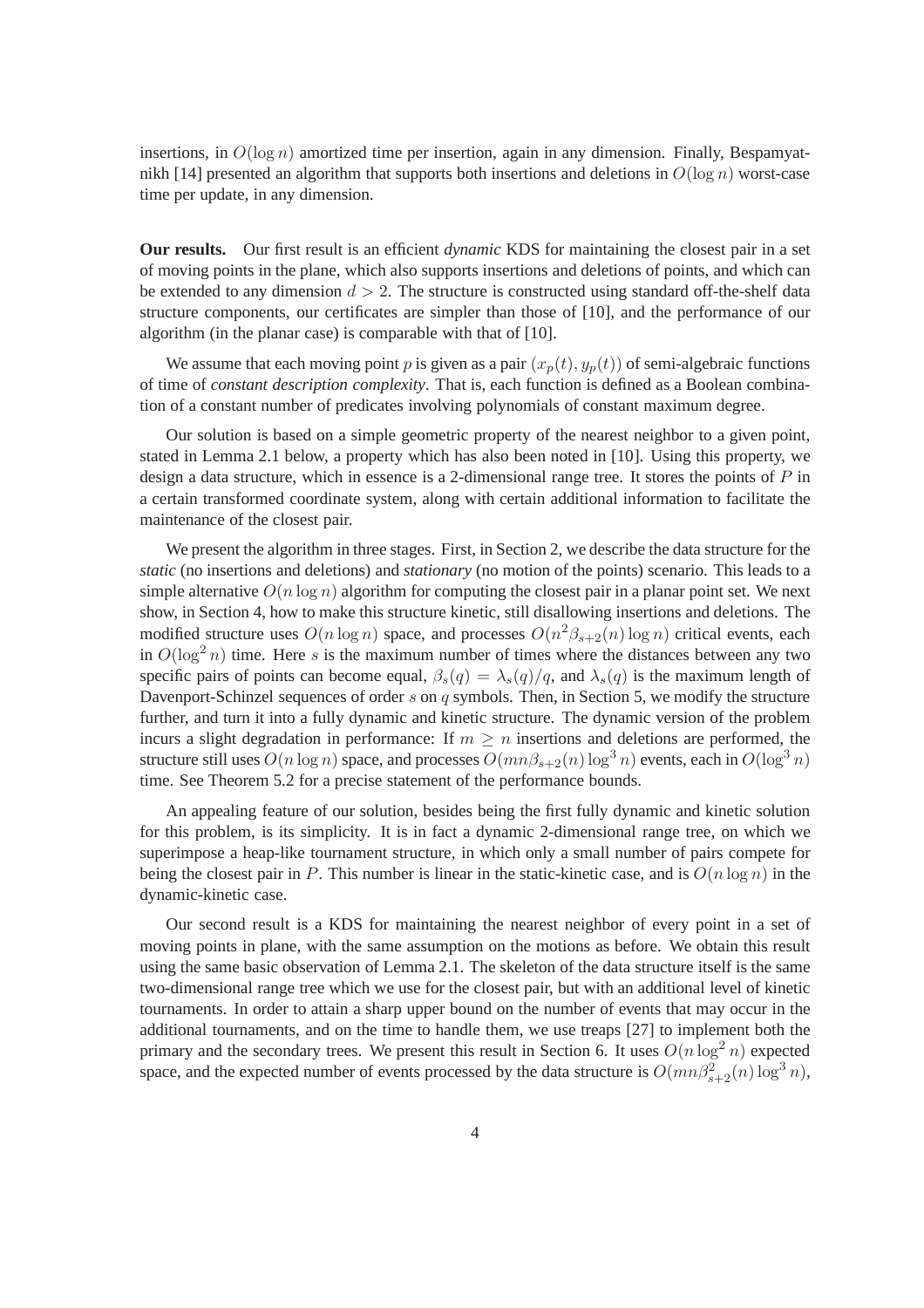if  $m \geq n$  insertions and deletions are performed. The expected time to process all the events is  $O(mn\beta_{s+2}^2(n)\log^4 n)$ , though a single event may take  $O(n)$  expected time. See Theorems 6.9 and 7.2 for precise statements.

Another feature of our solutions is that they can be extended to arbitrary dimensions  $d > 2$ , using essentially the same machinery (a d-dimensional dynamic range tree combined with kinetic and dynamic tournament data structures). We present this extension in Section 8; the precise performance bounds are given in Theorems 8.2 and 8.3.

### **2 Closest Pair and Nearest Neighbors: Static and Stationary**

Let P be a set of n "fixed" points in  $\mathbb{R}^2$ . We present a "warm-up" solution for the closet-pair and the all-nearest-neighbor problems. Although these problems are well studied and optimal algorithms exist [13], we derive specific solutions that are easy to extend to kinetic and dynamic scenarios. These structures rely on the following simple but crucial lemma, also proved in [10].

Partition the plane into six wedges  $W_0, \ldots, W_5$  of angle  $\pi/3$  each, with the origin as their common apex, where  $W_i$  spans the orientation  $[(2i - 1)\pi/6, (2i + 1)\pi/6]$ . Let  $b_i$  denote the unit vector in the direction of the bisector ray of  $W_i$ . Note that  $W_{i+3} = -W_i$  and  $b_{i+3} = -b_i$  (where addition of indices is modulo 6). For a point p and a wedge  $W_i$ , let  $p + W_i$  denote the translation of  $W_i$  so that its apex is at p.

**Lemma 2.1.** Let p be the point closest to q, and let  $W_i$  be the wedge such that  $p + W_i$  contains q. *Then*

$$
(q-p)\cdot b_i = \min\{(w-p)\cdot b_i \mid w \in P \cap (p+W_i)\}.
$$

**Proof:** Suppose to the contrary that there exists a point  $w \in P \cap (p + W_i)$ , such that  $(w - p) \cdot b_i$  $(q - p) \cdot b_i$ . See Figure 1. We have  $|qw| \geq |pq|$ , so  $\angle p w q$  must be smaller than  $\angle q p w$ . However,  $\angle qpw \leq \pi/3$ , and  $\angle pwq > \pi/3$ , a contradiction.  $\Box$ 



**Figure 1.** (i) p cannot be the point nearest to q. (ii) The  $u$  and  $v$  coordinates.

We restate Lemma 2.1 by saying that, if p is closest to q then q is the closest point to p (in  $P \cap (p + W_i)$  in the  $b_i$ -direction. Symmetrically, if q is also the closest point to p then p is the closest point to q (in  $P \cap (q + W_{i+3}) = P \cap (q - W_i)$ ) in the opposite  $(-b_i)$ -direction. We refer to such pairs of points as being *matched* in the  $b_i$ -direction.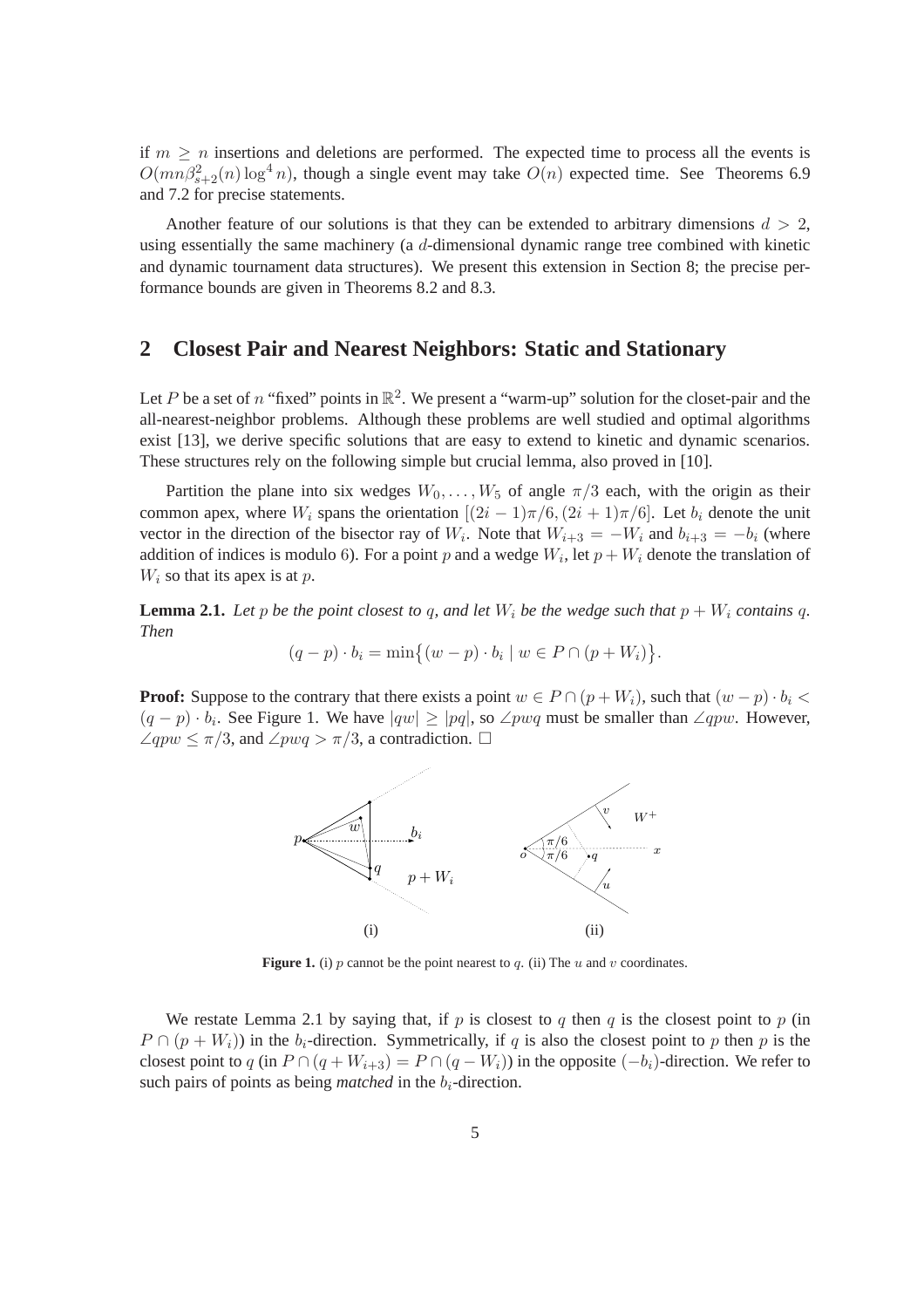**Closest pair.** Clearly, if  $(p, q)$  is a closest pair in P, then there exists a direction  $b_i$  such that p and  $q$  are *matched* in direction  $b_i$ . The algorithm keeps track of all these matched pairs of points, in each of the three directions  $b_0$ ,  $b_1$ , and  $b_2$ , and selects the closest pair (in the Euclidean metric) among them. Note that, for each of the directions  $b_0$ ,  $b_1$ , and  $b_2$ , a point p can participate in at most two matched pairs, once as the left point of the pair, and once as the right point of the pair. Thus, at any time, there are only  $O(n)$  matched pairs.

Without loss of generality, we only consider matched pairs in direction  $b_0$ , i.e., the x-direction. Consider the two  $\pi/3$  wedges  $W^+ = W_0$ ,  $W^- = W_3$  with the origin as an apex, whose bisector rays are, respectively, the positive and the negative portions of the  $x$ -axis. For simplicity of presentation, we regard  $W^+$  and  $W^-$  as *open* wedges. For each point  $q \in \mathbb{R}^2$ , we set  $W^+(q) := q + W^+$ ,  $W^-(q) := q + W^-$ . We thus wish to find all matched pairs of points  $(p, q)$  in the x-direction; that is, pairs  $(p, q)$  such that p lies to the left of q, q is the leftmost point of  $P \cap W^+(p)$ , and p is the rightmost point of  $P \cap W^-(q)$ . Let  $\Pi$  denote the set of these matched pairs.

To construct  $\Pi$ , we first map each point  $p = (x_p, y_p) \in P$  to a point  $(u_p, v_p)$  in a new parametric plane, where  $u_p = x_p + \sqrt{3}y_p$ , and  $v_p = x_p - \sqrt{3}y_p$ . These coordinates are measured along axes that are orthogonal to the directions of the rays bounding the wedge  $W^+$ . See Figure 1 (ii).

Note that  $q \in W^+(p)$  if and only if

$$
u_q > u_p \quad \text{and} \quad v_q > v_p. \tag{1}
$$

So all points q that may be matched with p are in the range given by (1), which is a translate of the positive quadrant in the uv-plane. To compute  $\Pi$ , we seek, for each point p, the point  $q \in P$  that lies in that range and has the smallest x-coordinate. Since  $x = (u + v)/2$  in the uv-plane, we want to find the point in the query quadrant which is extreme in the  $(-1, -1)$ -direction.

Motivated by this observation, we construct a 2-dimensional range tree  $T$  [13] on the transformed points of  $P$ , where the points are sorted in the primary tree by their  $u$ -coordinates, and in each secondary tree by their v-coordinates. We store a point in each leaf. Internal nodes do not contain points, but store keys to guide the search, and additional information that is described below. See Figure 2. We slightly abuse the notation, and use  $T$  to denote both the whole range tree and its primary tree. For a node  $w$  in the primary tree, we denote the set of points in the subtree rooted at w by  $P(w)$ , and denote the secondary tree associated with w by  $T_w$ . For a node  $\xi \in T_w$ , we denote the set of points in the subtree of  $\xi$  by  $P(w, \xi)$ . For an internal node  $\zeta$ , either in the primary tree T or in some secondary tree, we denote by  $\ell(\zeta)$  the left child of  $\zeta$ , and by  $r(\zeta)$  the right child of  $\zeta$ .

Let w be a node in the primary tree T. The secondary tree  $T_w$  stores all points in  $P(w)$  sorted by their v-coordinates. Within  $T_w$ , we refer to points that belong to  $P(\ell(w))$  as *blue points*, and to points that belong to  $P(r(w))$  as *red points*. By definition, the u-coordinate of each blue point is smaller than that of all the red points. However, when sorted by their  $v$ -coordinates, the blue and red points get mixed together. See Figure 2. We use the following observation, whose proof is straightforward.

**Lemma 2.2.** *Let* w *be a node in the primary tree* T, and let  $\xi$  *be a node in the secondary tree*  $T_w$ . *For each blue point*  $p \in P(w, \ell(\xi))$  *and for each red point*  $q \in P(w, r(\xi))$ *, the wedge*  $W^+(p)$ *contains* q (and the wedge  $W^-(q)$  *contains* p).

For each node  $\xi$  in  $T_w$ , let Red $(w, \xi)$  (resp., Blue $(w, \xi)$ ) be the subset of red (resp., blue) points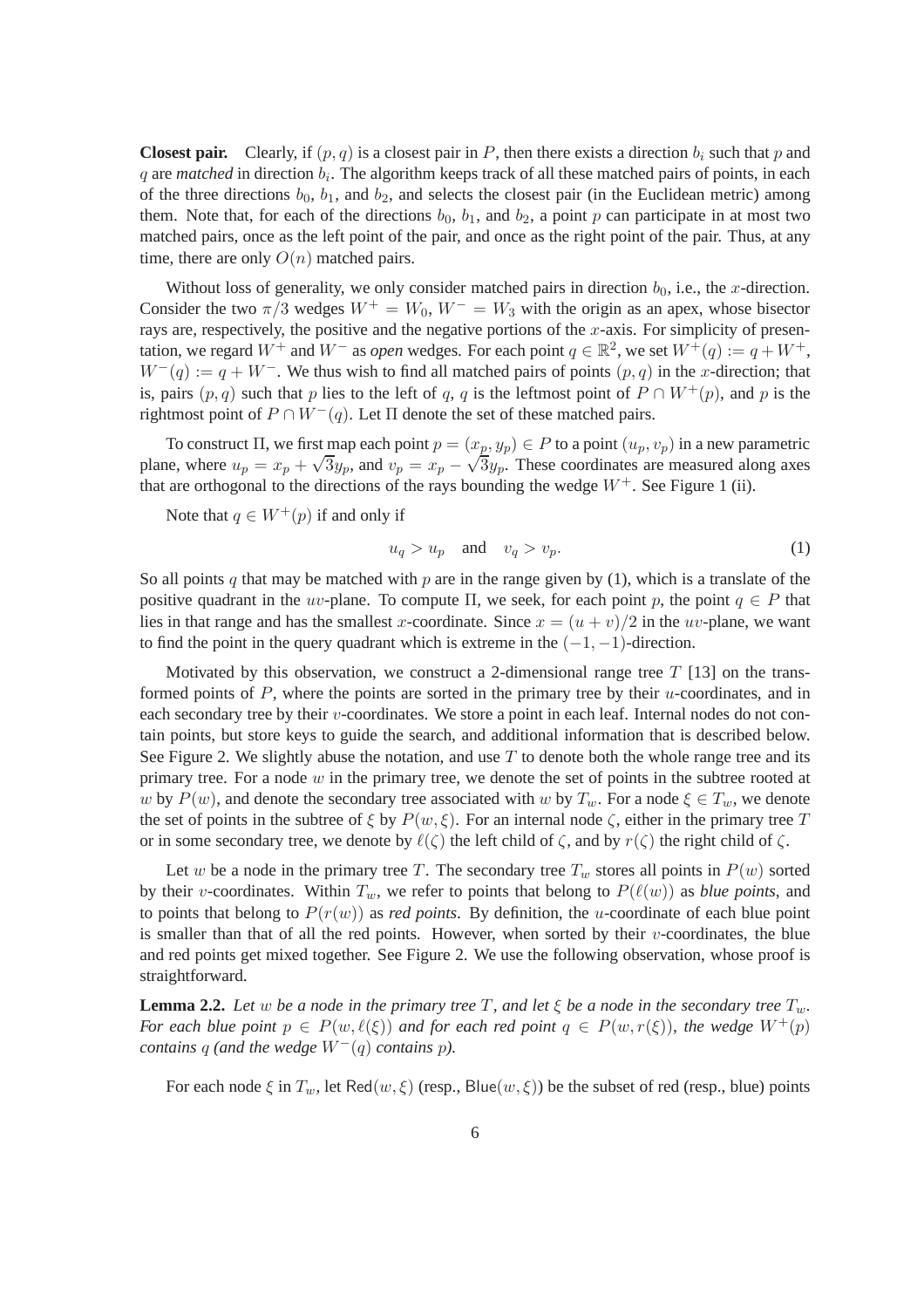

**Figure 2.** A set  $P = \{1, ..., 8\}$  of eight points in  $\mathbb{R}^2$ , the primary tree T storing the points sorted by their u-coordinates, and the secondary tree  $T_w$  of node w storing  $P(w) = \{5, 6, 7, 8\}$  sorted by their v-coordinates. In  $T_w$ , 5, 6 are blue and 7, 8 are red points, and blue $(w, root(T_w)) = 6$  and red $(w, root(T_w)) = 8$ . The closest pair (which is also matched in the x-direction) is  $(3, 4) = \pi(z, root(T_z)).$ 

in  $P(w, r(\xi))$  (resp.,  $P(w, \ell(\xi))$ ). Define blue $(w, \xi)$  to be the point of maximum (resp., minimum) x-coordinate in Blue(w,  $\xi$ ) (resp., Red(w,  $\xi$ )); it is undefined if the set is empty. Consider the four quadrants defined by the lines  $u = u_w$  and  $v = v_\xi$ , where  $u_w$  is the maximum u-coordinate of a point in  $P(\ell(w))$ , and  $v_{\xi}$  is the maximum v-coordinate of a point in  $P(w, \ell(\xi))$ . Then Red $(w, \xi)$ (resp., Blue(w,  $\xi$ )) lies in the first (resp., third) quadrant, and red(w,  $\xi$ ) (resp., blue(w,  $\xi$ ) is the point of  $P(w, \xi)$  with the minimum (resp., maximum) x-coordinate (i.e.,  $(u + v)$ -value) in this quadrant. See Figure 2. Let  $\pi(w, \xi) = (\text{blue}(w, \xi), \text{red}(w, \xi))$ , whenever both elements of the pair are defined. Set

$$
\Pi^* = \{ \pi(w, \xi) \mid \xi \in T_w, w \in T \}.
$$
 (2)

We have the following lemma.

**Lemma 2.3.** *Let* p *be the point closest to q so that*  $q \in W^+(p)$ *. Then there are nodes* w and  $\xi$  *such that*  $q = \text{red}(w, \xi)$  *and*  $p \in P(w, \ell(\xi))$ *. Symmetrically, if*  $q \in W^-(p)$ *, then there are nodes* w *and*  $\xi$  *such that*  $q =$  blue $(w, \xi)$  *and*  $p \in P(w, r(\xi))$ *.* 

*Proof.* We prove only the first part in which  $q \in W^+(p)$ ; the proof of the second part is symmetric. Let w be the lowest common ancestor of p and q in T. Since  $q \in W^+(p)$ , we have  $u_q > u_p$ , so  $p \in P(\ell(w))$  and  $q \in P(r(w))$ . It follows that in  $T_w$ , p is a blue point and q is a red point. Let  $\xi$  be the lowest common ancestor of p and q in  $T_w$ . Again, since  $q \in W^+(p)$ , we have  $v_q > v_p$ . Therefore,  $p \in P(w, \ell(\xi))$  and  $q \in P(w, r(\xi))$ .

By Lemma 2.2, the wedge  $W^+(p)$  contains all the red points in  $P(w, r(\xi))$ . It follows that q must be red $(w, \xi)$ , for otherwise there would exist a point q' in  $W^+(p)$  with x-coordinate smaller than that of  $q$ , contradicting Lemma 2.1. □

The following corollary follows from Lemmas 2.1 and 2.3.

**Corollary 2.4.** For each matched pair  $(p,q) \in \Pi$  there are nodes w and  $\xi$  such that  $(p,q)$  $\pi(w,\xi)$ *. That is*,  $\Pi \subseteq \Pi^*$ *.* 

Corollary 2.4 suggests the following procedure for computing the closest pair. We compute  $\Pi^*$ by constructing the range tree T and the pairs  $\pi(w, \xi)$ , for each primary node w and secondary node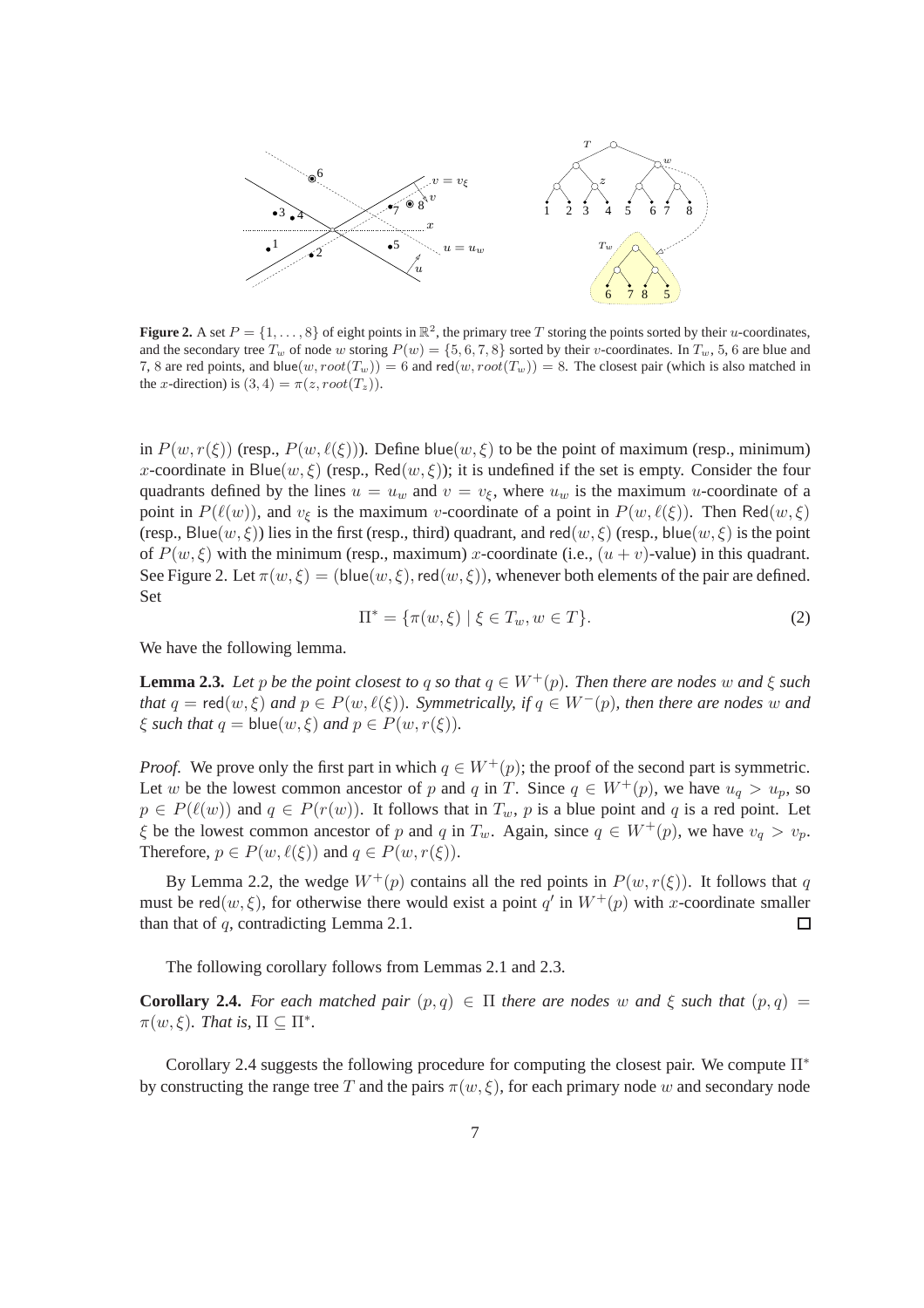$\xi \in T_w$ . We then find the pair in  $\Pi^*$  with the minimum distance between its points. We apply a similar procedure to each of the two other bisector directions  $b_1$ , and  $b_2$ . The closest among the three resulting pairs is the closest pair in P. This completes the description of the static and stationary data structure for the closest pair problem. It uses  $O(n \log n)$  storage, and the cost of constructing it, including the construction of the set  $\Pi^*$ , is  $O(n \log n)$ . The storage can be reduced to  $O(n)$ , if we construct  $T$  and the secondary trees incrementally, discarding portions that have already been fully processed.

**All nearest neighbors.** We now show how to use the range tree of the preceding analysis to find the nearest neighbor of each point  $p \in P$ . The strategy is to compute, for each  $p \in P$ , a candidate point  $q \in W^+(p) \cup W^-(p)$ , such that if the nearest neighbor of p lies in this union then it is equal to q (in certain cases, q may be undefined). By repeating this algorithm for the other two pairs of wedges, we assign to each point p at most three candidates q, one of which must be the nearest neighbor of  $p$ . We build the two-dimensional range tree as in the preceding algorithm. For each primary node w and secondary node  $\xi \in T_w$ , we compute the following:

- (i) the points  $red(w, \xi)$  and blue $(w, \xi)$ ;
- (ii)  $\beta(w,\xi)$ , the point in Blue(w,  $\xi$ ) closest to red(w,  $\xi$ );
- (iii)  $\rho(w, \xi)$ , the point in Red $(w, \xi)$  closest to blue $(w, \xi)$ .

For each point  $p$ , define

$$
\mathcal{C}(p) = \{ \beta(w, \xi) \mid p = \text{red}(w, \xi) \} \cup \{ \varrho(w, \xi) \mid p = \text{blue}(w, \xi) \}. \tag{3}
$$

If  $\mathcal{C}(p) \neq \emptyset$ , then the candidate point q that we pick for p is the closest point to p among all points in  $\mathcal{C}(p)$ . The correctness of the algorithm follows from Lemma 2.1.

The running time of this algorithm is proportional to the sum of the sizes of all secondary subtrees, which is  $O(n \log^2 n)$ . The same technique can be used in higher dimensions too—see Section 8 for details. While yielding a suboptimal solution (Vaidya's algorithm runs in  $O(n \log n)$ ) time in any dimension d), this technique is relatively easy to extend to the kinetic and dynamic scenarios, as will be described in the subsequent sections.

#### **3 A Dynamic and Kinetic Tournament**

In this section we review one of the main tools in our algorithm, adapted from Basch et al. [10], who present the following algorithm for maintaining the lowest point among a set of points moving along the y-axis.<sup>2</sup> Let  $\Omega$  be a completely balanced binary tree, with the points stored at its leaves (in an arbitrary order). For an internal node  $v \in \mathcal{Q}$ , let  $P(v)$  denote the set of points in the subtree rooted at v. At any specific time t, each internal node v stores the lowest point among the points in

 $2^2$ We assume that when points collide, they simply go over each other and continue uninterruptedly with their individual trajectories.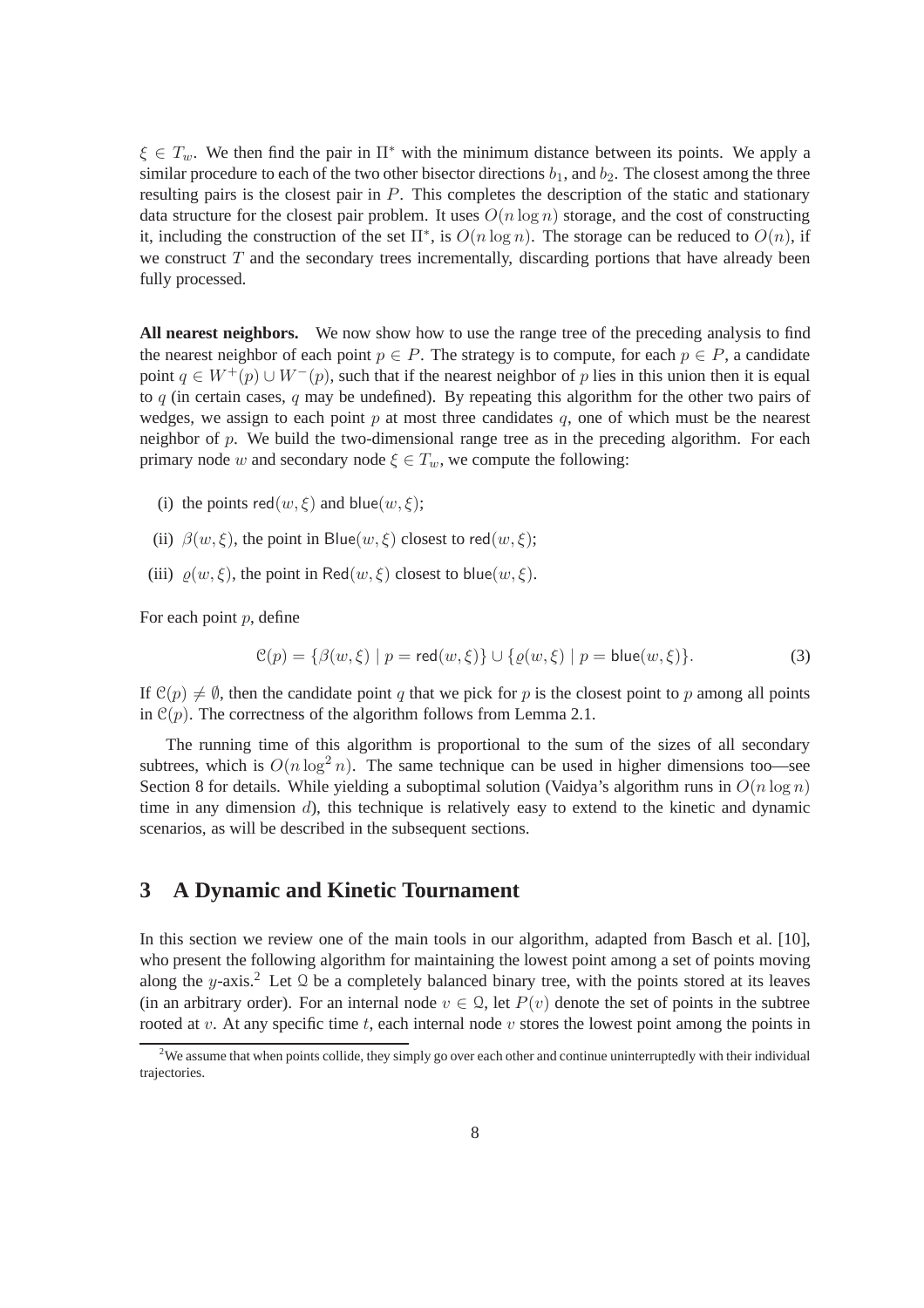$P(v)$  at time t. We call this lowest point the *winner* at v. Clearly, at any given time, the winner at v is the lower among the winner at the left child of  $v$  and the winner at the right child of  $v$ .

We associate a certificate with each internal node  $v$ , which asserts which of the two winners, at the left child and at the right child of v, is the winner at v. This certificate remains valid as long as (i) the winners at the children of  $v$  do not change, and (ii) the order along the  $y$ -axis between these two "sub-winners" does not change. The actual certificate caters only to the second condition; the first will be taken care of recursively. The failure time associated with this certificate is the next time when these two winners switch their order along the  $y$ -axis. We store all certificates in a heap, using the failure times as keys.<sup>3</sup> We call this heap of certificates the *event queue*.

As time progresses, the algorithm encounters *events*, in each of which some certificate fails. The algorithm keeps removing from the event queue the certificate with the minimum failure time, and replaces it with a new certificate, which takes into account the new order of the sub-winners at the corresponding node  $v$ , and whose failure time is the next time when the two points switch again their order. In addition, the new winner at v is propagated upwards to the ancestors of v, which may cause the algorithm to replace the certificates at some of these nodes too.

In more detail, the algorithm proceeds as follows. When a certificate associated with a node  $v$ fails at time t, a new winner q takes over the old winner p at v. The old winner p may have also been the winner at some ancestors of  $v$ , so, for each such ancestor, we change its winner to be  $q$ . For each ancestor node  $u$  of  $v$  whose winner has changed, we also change the certificate associated with its parent  $p(u)$ , where the new certificate confronts the new winner at u with the winner at the sibling of  $u$ . We remove the failure times of the old certificates from the event queue, and replace them by the failure times of the new certificates. All this takes  $O(\log^2 n)$  time, and is dominated by the cost of performing  $O(\log n)$  updates of the event queue. This implies that our data structure is *responsive* (in the terminology of [10]). It is also *compact* and *local*, as follows easily from the construction.

To bound the total number of events, we focus on a single node  $v$ , and bound the number of times when the winner at  $v$  can change. Clearly, the total number of winner changes at all nodes bounds the total number of events. (Note that creating a new certificate and inserting it into the event queue is not considered an event—the certificate may get deleted from the queue before it becomes the smallest element there. Only certificates that are removed by a **deletemin** operation are considered to be events.)

A bound on the total number of events times  $O(\log^2 n)$  bounds the total time to process all events. However we can obtain a tighter bound by recalling that the time it takes to process an event at v is bounded by  $O(\log n)$  times the number of ancestors of v that change their winner as a result of the event. Therefore, the total number of *winner changes* at all nodes times  $O(\log n)$  bounds the total time for processing the events. (Again, as just remarked, there are potentially more winner changes than events.)

A winner change at v corresponds to a breakpoint in the *lower envelope* of the arrangement in the ty-plane, defined by the trajectories of the points in  $P(v)$ . If each such pair of trajectories intersect at most  $s$  times, then the complexity of the lower envelope that corresponds to  $v$ is at most  $\lambda_s(|P(v)|) = |P(v)|\beta_s(|P(v)|)$ , where  $\lambda_s(n)$  is the maximum length of a Davenport-

 $3$ Any "regular" heap that supports **insert**, **delete**, and **deletemin** in  $O(\log n)$  time is good for our purpose.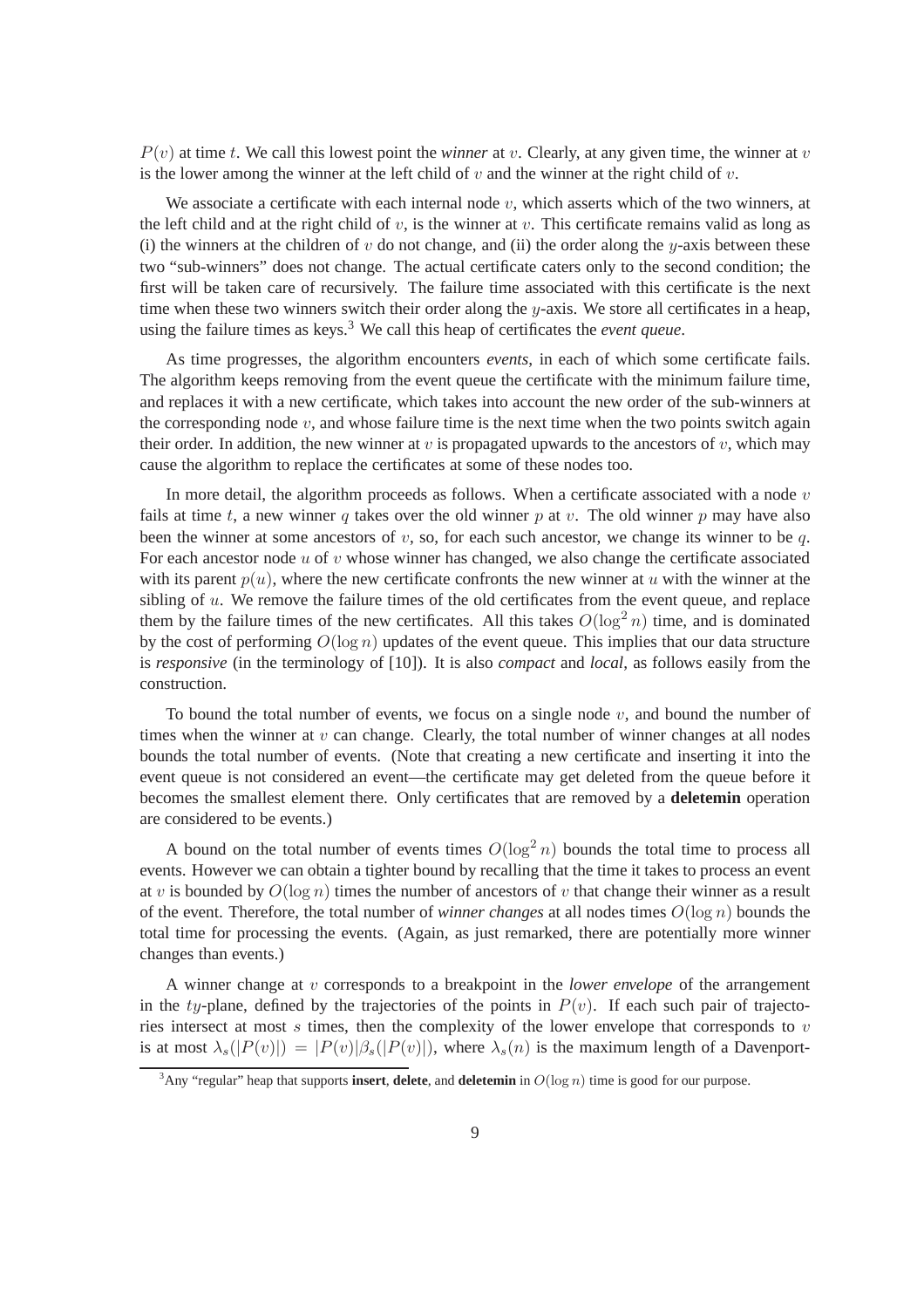Schinzel sequence of order s on n symbols, and  $\beta_s(n) = \lambda_s(n)/n$  is an extremely slowly growing function of n (see [29]). Summing these complexity bounds over all nodes  $v$ , we obtain that the overall number of winner changes, and therefore also the overall number of events, is at most  $\sum_{v} |P(v)|\beta_s(|P(v)|) = O(n\beta_s(n) \log n)$ . This is larger by a logarithmic factor than the maximum number of times the lowest point along the y-axis can indeed change, since this latter number is bounded by the complexity of the lower envelope associated with the root of  $\Omega$ . It now follows from our discussion in the previous paragraph that the total time to process all the events is  $O(n\beta_s(n) \log^2 n)$ . In the terminology of [10], our data structure is thus also *efficient*.

**Making the tournament dynamic.** We next turn this static structure into a dynamic one, which also supports insertions and deletions of points. In principle, we can replace the static tree Q with any kind of dynamic balanced search tree data structure. However, for the analysis of the number of events to go through, we assume that  $\Omega$  is a *weight-balanced* ( $BB(\alpha)$ ) *tree* [25] (see also [24]). This allows us to insert a new point anywhere we wish in Q, and to delete any point from Q, in  $O(\log n)$ time. Each such insertion or deletion may change  $O(\log n)$  certificates, along the corresponding search path, and therefore takes  $O(\log^2 n)$  time, including the time for the structural updates of (rotations in)  $\Omega$ ; here *n* denotes the actual number of points in  $\Omega$ , at the step where we perform the insertion or deletion. Again, most of the cost is incurred in accessing the event queue; updating the tournament structure itself takes only  $O(\log n)$  time.<sup>4</sup>

We next bound the total number of events that may occur while inserting and deleting at most  $m$ points, at arbitrary locations, into a kinetic tournament  $\Omega$  that contains at most n points at any time. Each node in  $v$  is created during an insertion, and then exists in Q until the corresponding deletion. We refer to the period at which v exists in  $\Omega$  as the *lifetime* of v. We denote by  $P(v)$  the *multiset* containing any point that is associated with a leaf of the subtree rooted at v during the lifetime of v. The multiplicity of a point p in  $P(v)$  is the number of maximal connected time intervals at which p is stored at the subtree rooted at  $v$ . (Such transitions into and out of the subtree may happen when we perform rotations to rebalance the tree; see below.)

An argument analogous to the one given above for the static case, implies that the number of events at a node  $v$  (i.e., events where the certificate associated with  $v$  fails), is bounded by the number of winner changes at v. The number of winner changes in v is in turn bounded by  $|P(v)|$ multiplied by  $\beta_{s+2}(n)$ .<sup>5</sup> Note that here we use  $\beta_{s+2}$  instead of  $\beta_s$ , since the lower envelope that we consider at each node v is now a lower envelope of *partial* functions [29]. Indeed, insertions and deletions of points from within the subtree of  $v$ , as well as rotations that may introduce new subtrees or remove subtrees from the subtree of  $v$ , may make the trajectory of a point appear in the arrangement in the  $ty$ -plane associated with v only during part of the lifetime of v.

Also, as in the static case, the time it takes to handle all the events is proportional to the number of winner changes at all nodes  $v$  multiplied by a factor of  $O(\log n)$ . So  $O((\sum_{v} |P(v)|)\beta_{s+2}(n) \log n)$ is an upper bound on the total time it takes to process all the events.

<sup>&</sup>lt;sup>4</sup>Note that there is freedom in choosing the location where the new point is inserted, which we do not know how to exploit.

<sup>&</sup>lt;sup>5</sup>We may use  $\beta_{s+2}(n)$  rather than  $\beta_{s+2}(m)$ , by a standard argument that analyzes the total complexity of the envelope in the ty-plane by splitting it into  $O(m/n)$  intervals along the t-axis, such that over each interval there are only  $O(n)$ functions involved; see [29].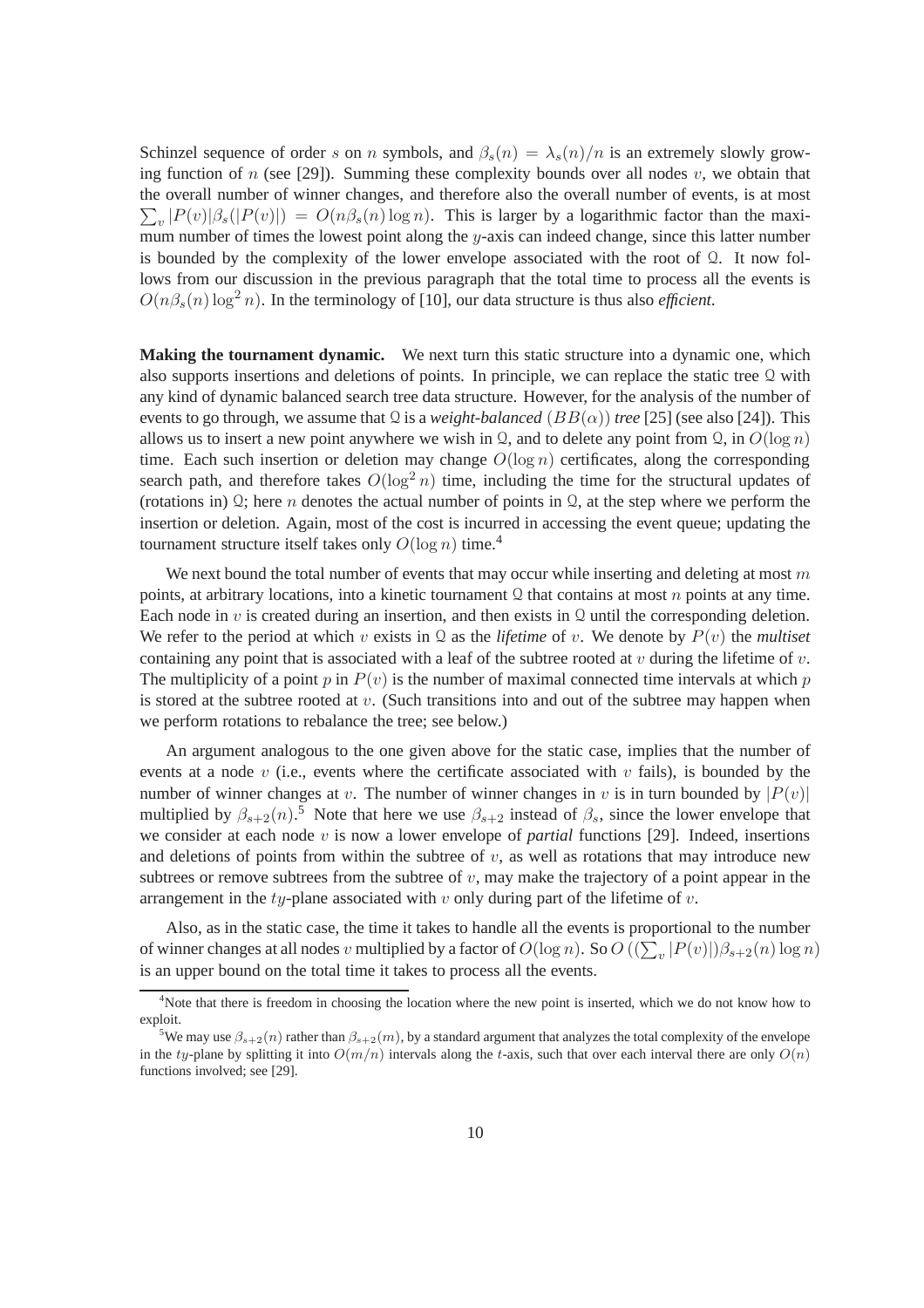When inserting or deleting a node from a weight-balanced tree, we rebalance the tree by doing rotations at certain edges along the access path. See Figure 3.



**Figure 3.** A rotation around the edge  $(\xi, \eta)$ .

Suppose we perform  $m \geq n$  insertions and deletions. If we ignore rotations for a moment, then each insertion increases  $|P(v)|$  by one, only for nodes v on a single path, so this contributes  $O(m \log n)$  to  $\sum_{v} |P(v)|$ . A rotation around an edge  $(\xi, \eta)$ , where  $\xi = p(\eta)$ , changes  $P(\xi)$  and  $P(\eta)$  substantially. In particular, the set  $P(\eta)$  grows substantially by inheriting the subtree rooted at the former sibling of  $\eta$  (and child of  $\xi$ ). To complete the analysis, we have to bound the total growth in the sets  $P(z)$  due to rotations. Here comes to the rescue a well known property of weightbalanced trees [15] (see also [24]), which asserts that, even if the cost of a rotation around  $(\xi, \eta)$  is proportional to  $|P(\xi)|$ , the total cost of any sequence of  $O(m)$  operations is only  $O(m \log n)$ . This immediately implies that the sum of the size increases of the sets  $P(z)$ , due to rotations, is only  $O(m \log n)$ . The following theorem summarizes what we have just shown.

**Theorem 3.1.** *A sequence of* m *insertions and deletions into a kinetic tournament, whose maximum size at any time is* n *(assuming*  $m \geq n$ ), when *implemented as a weight-balanced tree in the manner described above, generates at most*  $O(m\beta_{s+2}(n) \log n)$  *events, for a total cost of*  $O(m\beta_{s+2}(n) \log^2 n)$ . Each update takes  $O(\log^2 n)$  worst-case time. One can construct (i.e., ini*tialize) a kinetic tournament on* n *elements, at any fixed time, in* O(n) *time.*

**Remark.** Note that the amortized analysis of rotations in a weight-balanced tree is used only for guaranteeing a near-linear bound on the total number of events. In contrast, the time bound for an update is *worst-case*, because, when we do a rotation in the weight-balanced tree, no rebuilding of secondary structures is needed, so the rotation takes  $O(1)$  time.

# **4 KDS for Closest Pair**

As the points of  $P$  vary continuously with time, we maintain the closest pair in  $P$  by keeping track of the combinatorial changes in the structure of T, and in the set  $\Pi$  of matched pairs. Without loss of generality, we limit the discussion to changes in the first range tree data structure, that uses the wedges  $W^+, W^-$  with the x-axis as a bisector. Here is an overview of our approach. We note that, as long as the  $u$ -order,  $v$ -order, and  $x$ -order of the points of  $P$  all remain unchanged, the structure of T also remains unchanged. Moreover, the set  $\Pi$  of matched pairs, and the larger set  $\Pi^*$  also do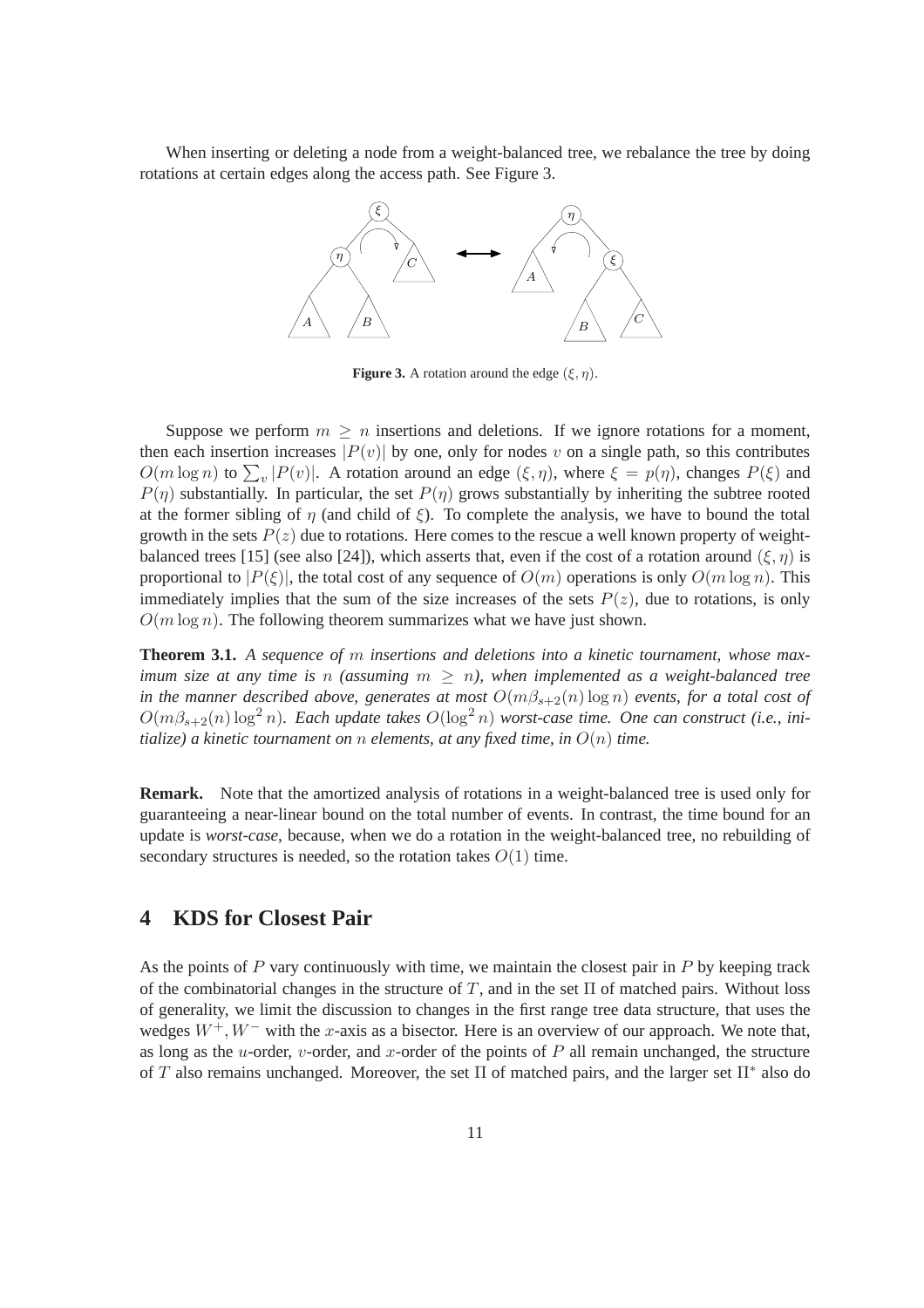not change. We refer to swaps in which the u-order, v-order, or x-order of some pair of points of  $P$ changes, as u*-swaps*, v*-swaps*, or x*-swaps*, respectively.

We maintain the set  $\Pi$  explicitly in a dynamic kinetic tournament Q as described in Section 3. Specifically, for each pair  $(p, q)$  we define an item  $\varphi_{p,q}$ , which is the Euclidean distance between p and  $q$ , i.e.,

$$
\varphi_{p,q}(t) = \|p(t) - q(t)\|.
$$
 (4)

Let  $\Phi = {\varphi_{p,q}(t) \mid (p,q) \in \Pi}$ . We construct the tournament  $\Omega$  on  $\Phi$ . It follows that the winner at the root of Q corresponds to the closest pair. In between swaps, the set  $\Phi$  is static, and changes of the closest pair are tracked by the kinetic tournament  $\Omega$  and its events.

To keep track of the swaps, we maintain the range tree T, and three auxiliary sorted lists  $L_u$ ,  $L_v$ ,  $L_x$ , where  $L_u$  (resp.,  $L_v$ ,  $L_x$ ) stores the points of P sorted by their u-coordinates (resp., vcoordinates, x-coordinates). We implement  $L<sub>u</sub>$  by threading the leaves of T, and we can implement  $L_v$  by threading the leaves of the secondary tree at the root of T. The list  $L_x$  is maintained separately. We maintain a collection of certificates, one for each pair of consecutive elements in each of the three lists; each certificate simply asserts that the corresponding pair obeys the respective order. We refer to these certificates as certificates of type (i), type (ii), and type (iii), respectively. The failure events of these certificates are then:

- (i) Two consecutive points  $p, q \in P$  in the u-order switch their positions (a u-swap). See Figure 4 (i).
- (ii) Two consecutive points  $p, q \in P$  in the v-order switch their positions (a v-swap).
- (iii) Two consecutive points  $p, q \in P$  in the x-order switch their positions (an x-swap). See Figure 4 (ii).

We add these certificates to the event queue in which we maintain the certificates of  $\Omega$ ; the key of each such certificate is its failure time.



**Figure 4.** (i) A u-swap between p and q, with p moving down and q up; the old matched pair  $(p, z)$  is replaced by the new pair  $(p, q)$ . (ii) An x-swap between p and q, with q moving to the left and p to the right; the old matched pair  $(z, p)$ is replaced by  $(z, q)$ .

When a *u*-swap, *v*-swap, or *x*-swap between points p and q occurs, we update the tree T and the appropriate one among the lists  $L_u$ ,  $L_v$ , and  $L_x$ . The swap may also change the set  $\Pi$ . Fortunately, any pair that starts or stops being matched due to the swap contains  $p$  or  $q$ , and the number of such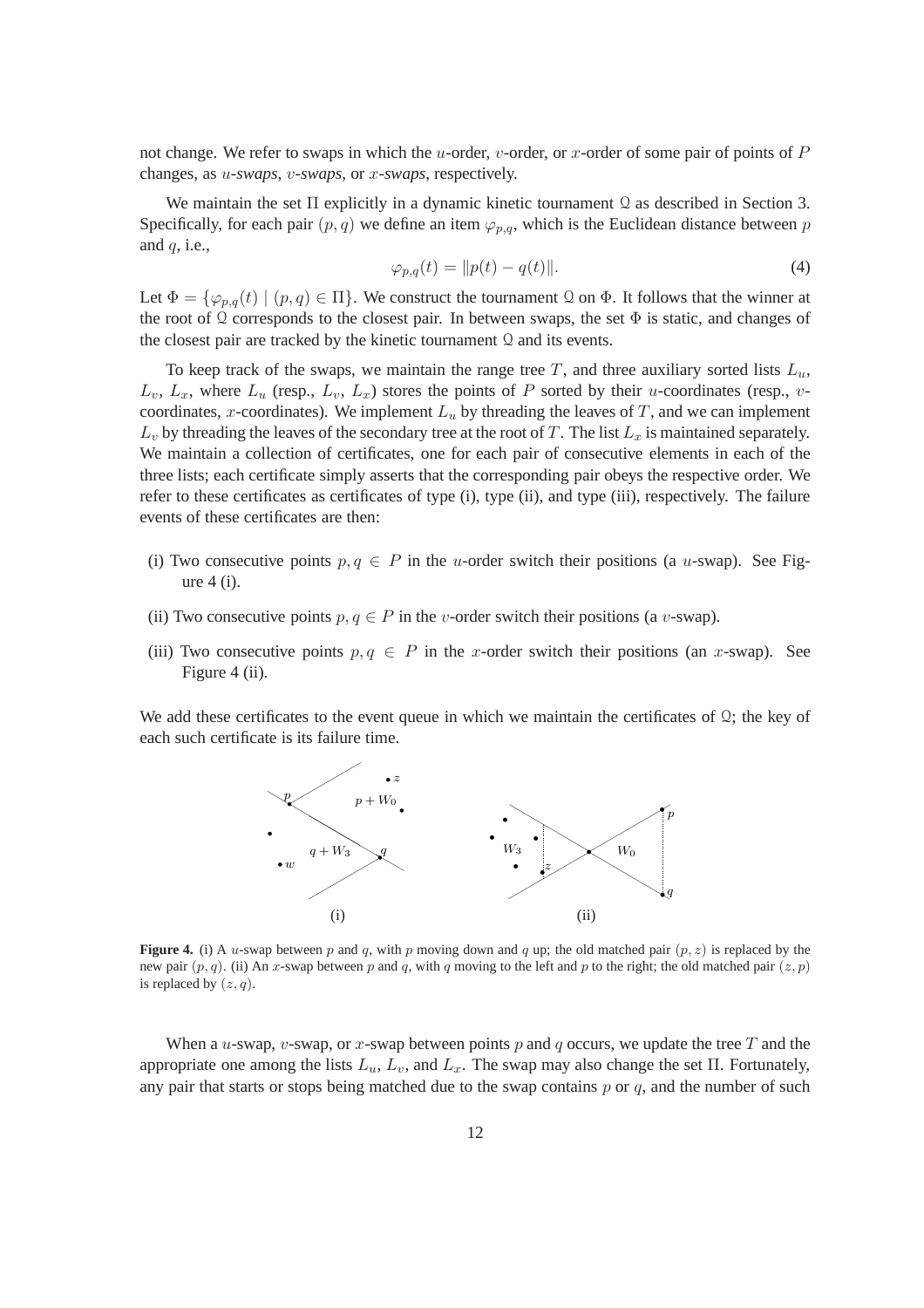pairs is  $O(1)$ . We use T to efficiently identify the changes in  $\Pi$ , and then perform the appropriate constantly many insertions and deletions into Q. By the assumption on the motion of the points, the total number of swaps is  $O(n^2)$ . Hence, by Theorem 3.1, Q encounters  $O(n^2\beta_{s+2}(n) \log n)$  events, which can be processed in overall time  $O(n^2\beta_{s+2}(n)\log^2 n)$ . Note that a swap may also change the set Π<sup>\*</sup>; the number of changes in this set that are caused by a swap might not be constant, though.

The following lemma summarizes our observations thus far.

**Lemma 4.1.** *The set*  $\Pi$  *of matched pairs changes only when two points* p, q *swap their positions in either the* u*-order,* v*-order, or* x*-order. In each of these events, any pair that starts or stops being matched contains* p *or* q, and the number of such pairs is  $O(1)$ .

We maintain at each node  $\xi$  of each secondary tree  $T_w$ , the points of maximal and minimal xcoordinates stored at  $P(w, \xi)$ . <sup>6</sup> This allows us to use T to answer queries of the form: For a given point p, find the leftmost point in  $W^+(p)$ , or find the rightmost point in  $W^-(p)$ . The first type of query specifies the quadrant  $u > u_p$ ,  $v > v_p$ , and asks for the point of smallest x-coordinate (or  $(u + v)$ -value) in this quadrant. The second type of query specifies the quadrant  $u < u_p$ ,  $v < v_p$ , and asks for the point of largest x-coordinate (or  $(u + v)$ -value) in this quadrant. Each of these queries can be answered in  $O(\log^2 n)$  time, by standard techniques, using the information stored at the secondary nodes.

To update our range tree efficiently when swaps take place, we make each secondary tree a dynamic balanced search tree data structure that supports insertions and deletions. These updates are required when we encounter swaps in the u-order between consecutive elements—see below.

When we insert a point  $p$  into a secondary tree  $T_w$ , we may have to update the information associated with the nodes along the path from the root of  $T_w$  to the new point, some of which may participate in rebalancing rotations. For any node  $\xi$  on the update path in  $T_w$ , we add p to  $P(w, \xi)$ , which may now become the point with maximal or minimal  $x$ -coordinate in that set. Notice that, for a secondary node  $\xi$  in some  $T_w$ , it is straightforward to compute the x-maximal and x-minimal points in  $P(w, \xi)$  from the corresponding values at the children of  $\xi$ . Therefore, it is easy to maintain these values, when we insert or delete a point and rebalance a secondary tree via rotations, in  $O(\log n)$  time per such update. Since only  $O(\log n)$  secondary trees are affected by any swap (see below), the cost of updating the overall tree structure after a swap is  $O(\log^2 n)$ . The same discussion applies in the case of deletions.

**Handling** u-swaps. Let  $p, q \in P$  be the pair of points that switch their positions in the u-order. See Figure 4(i). This causes p and q to swap their positions in the primary tree T and in the list  $L_u$ . Let w be the lowest common ancestor of p and q in T. When we swap p and q, we have to delete p from the secondary tree  $T_{w'}$  of every node  $w'$  on the path from w to the leaf that contained p before the swap, and add q to each such tree. Similarly, we have to delete q from, and add p to, every secondary tree  $T_{w'}$ , for w' on the path from w to the leaf containing q before the swap. Since we insert and delete p and q in  $O(\log n)$  secondary trees, the total update time of these trees is  $O(\log^2 n)$ . Next, we swap p and q in  $L_u$ , and update the type (i) certificates associated with p, q,

<sup>&</sup>lt;sup>6</sup>Here we do not need to explicitly maintain the pair  $\pi(w,\xi) = (\text{blue}(w,\xi), \text{red}(w,\xi))$  at  $\xi$ , since we do not handle the set  $\Pi^*$  of these pairs. This set will come into play when we make the structure dynamic, in Section 5.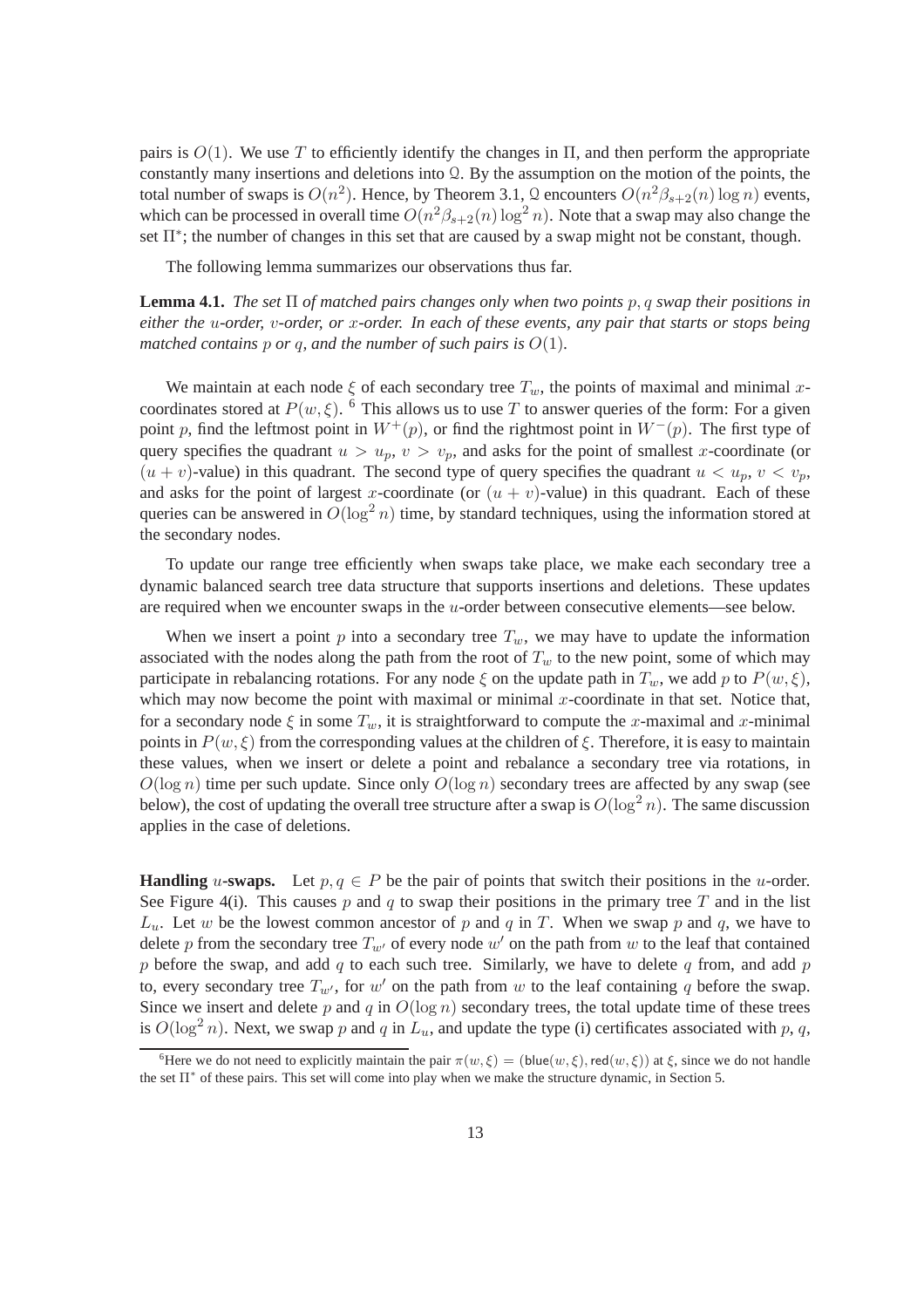and their neighbors in  $L_u$ . Finally, we find the changes in the set  $\Pi$  of matched pairs, and update the items in Q accordingly. The procedure described below applies also for v-swaps and x-swaps, without any modifications.

In view of Lemma 4.1, only pairs involving  $p$  or  $q$  can start or stop being matched. To find these changes, we query T with the wedges  $W^+(p)$ ,  $W^-(p)$ ,  $W^+(q)$ , and  $W^-(q)$ , seeking the leftmost or rightmost point in each wedge, as appropriate. This yields at most four candidate pairs (each consisting of the apex (p or q) of the query wedge and the output point) for being new matched pairs. We check each of these pairs whether it is indeed matched. Let  $(p, z)$  be one of these pairs, say, with p lying to the left of z. We query in T with the left wedge  $W^-(z)$ . If the output is p, the pair is matched. Otherwise, it is not matched and we discard it.

We insert into Q the new matched pairs, and delete from it the old pairs that involve  $p$  or  $q$  if they are not in  $\Pi$  anymore. To find the old pairs easily, we maintain two pointers from each  $p \in P$ to the (at most) two matched pairs that contain it, one as a left point and one as a right point. It is easy to maintain these links as we insert and delete pairs from the tournament.

The cost of this swap is twofold: the cost of updating  $T$ , and the cost of handling the tournament structure Q. Updating T takes  $O(\log^2 n)$  time. Querying T to compute the new matched pairs also takes  $O(\log^2 n)$  time. Inserting and deleting a constant number of pairs into Q also takes  $O(\log^2 n)$ time, as discussed in Section 3. Hence, the cost of a u-swap is  $O(\log^2 n)$ .

**Handling** v-swaps. When two points  $p, q \in P$  switch their positions in the v-order, we have to swap them in  $L<sub>v</sub>$  and any secondary tree that contains both of them. Specifically, let z be the lowest common ancestor of p and q in the primary tree T. Then p and q are stored in  $T_{\zeta}$  for every ancestor  $\zeta$  of z. For any such ancestor  $\zeta$  (including z), we swap p and q in  $T_{\zeta}$ . Fix one such tree  $T_{\zeta}$ , and notice that p and q are stored at consecutive leaves of  $T_c$ . Let  $\eta$  be the lowest common ancestor in  $T_{\zeta}$  of those two leaves. We swap p and q, and update the x-maximal and x-minimal points stored at each node  $\xi$  on the paths from the leaves containing p and q to  $\eta$ . Next, we update the certificates of type (ii), and their failure events, associated with p and q and their neighbors in  $L<sub>v</sub>$ . Finally, we compute the new matched pairs in  $\Pi$  that arise from the swap (because x-maximal and x-minimal points may have changed), and update  $\Omega$ , exactly as in the case of u-swaps. The total cost of the swap is, as above,  $O(\log^2 n)$ .

**Handling** x-swaps. Let p and q be the pair of points that switch their positions in the x-order, with  $p$  preceding  $q$  before the event takes place. This event does not cause any structural changes, neither in the primary  $T$  nor in any secondary tree, but it may change the  $x$ -maximal or the  $x$ -minimal points in any node  $\xi$  of any secondary tree  $T_w$ , such that the subtree of  $\xi$  contains both p and q.

More precisely, let z be the lowest common ancestor of p and q in the primary T. We need to process the swap of p and q in the secondary trees rooted at the ancestors of z, including z itself. Let w be a fixed ancestor of z, and let  $\eta$  be the lowest common ancestor of p and q in  $T_w$ . The subtrees of  $T_w$  containing both p and q are the subtrees rooted at ancestors of  $\eta$  (including  $\eta$  itself). Let  $\xi$  be one such ancestor. If the x-minimal point in  $P(w, \xi)$  is p then we change it to q, and if the x-maximal point in  $P(w, \xi)$  is q then we change it to p. Finally, we swap p and q in  $L_x$ , and update the certificates of type (iii), and their failure events, associated with  $p$ ,  $q$ , and their neighbors in  $L<sub>x</sub>$ .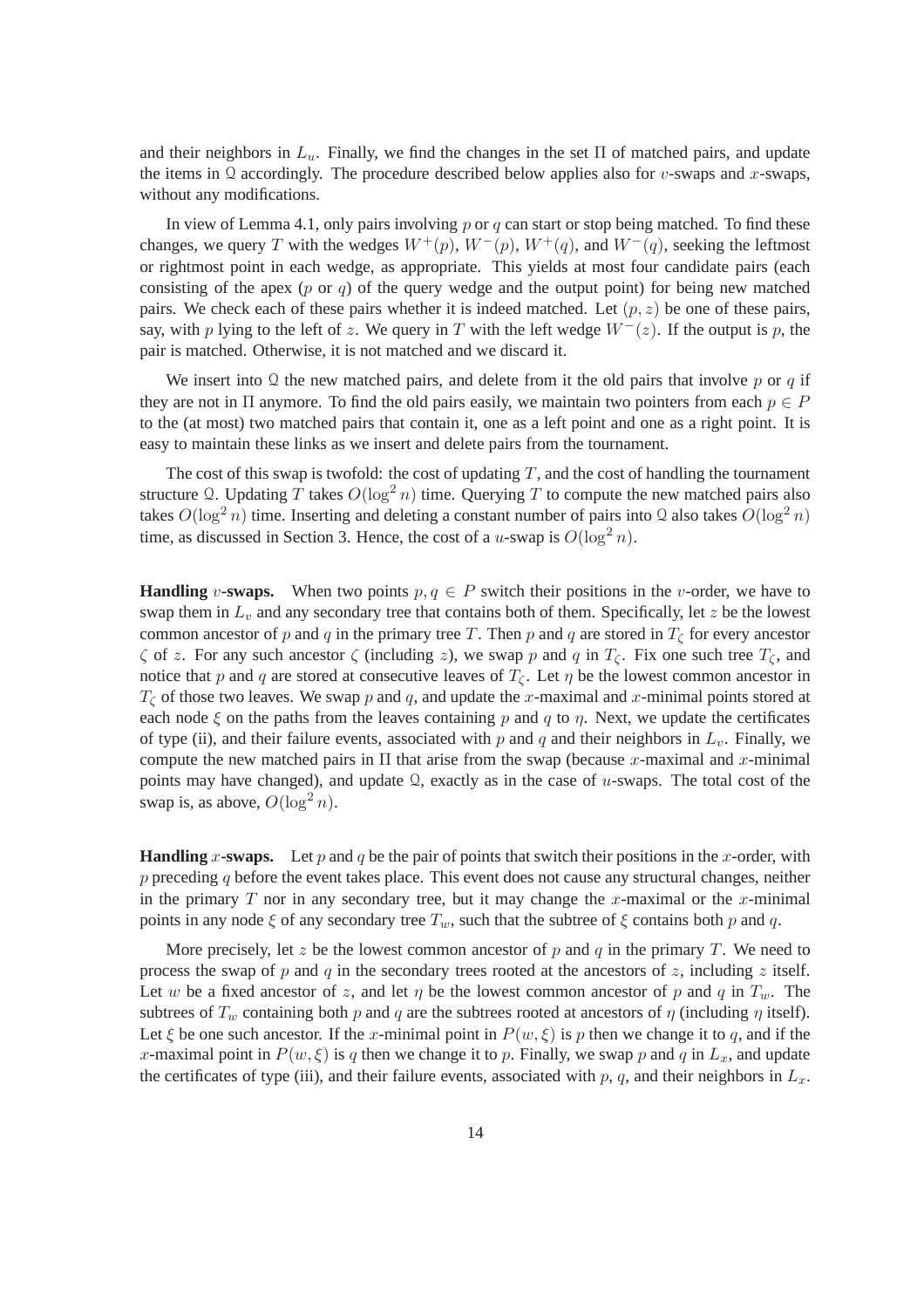We then compute the new matched pairs that arise from the swap, and update  $\Omega$ , exactly as in the case of u-swaps. The total cost of the swap is, as above,  $O(\log^2 n)$ .

Theorem 4.2 below summarizes gives main result of this section.

**Theorem 4.2.** *The KDS for the closest pair described above has the following properties:*

- (*a*) It processes  $O(n^2\beta_{s+2}(n) \log n)$  events (thus the KDS is efficient).
- *(b) It takes*  $O(\log^2 n)$  *time to process an event (thus the KDS is responsive).*
- *(c) Each point* p *participates in a constant number of certificates of type (i), (ii), and (iii), and in* O(log n) *certificates of* Q*, involving pairs of* Π *that contain* p (*thus the KDS is* local)*.*
- *(d)* The KDS uses  $O(n \log n)$  *space* (*and is thus* compact).

*Proof.* The proof of (b), (c), and (d) follows directly from the construction of the data structure and from the preceding analysis. We note that the size of the event queue is only  $O(n)$ . The bound on the number of events has been discussed in the paragraph preceding Lemma 4.1. П

**Remark:** The time bounds of Theorem 4.2 are the same as those of [10]. The space is larger by a  $O(\log n)$  factor. However, the advantages of our KDS are that it is considerably simpler, is suitable for dynamization (see Section 5), and can easily be extended to higher dimensions (see Section 8).

#### **5 Dynamizing the KDS for Closest Pair**

In this section we show how to make the KDS described in Section 4 also support insertions and deletions of points. We have to be careful here, though, because an insertion or a deletion of a point may cause massive changes in the set  $\Pi$ , as is illustrated in Figure 5. We overcome the problem by maintaining the set Π<sup>∗</sup> , as defined in Section 2, rather than the set Π, in a kinetic and dynamic tournament Q.



**Figure 5.** An insertion of a point p into the shaded region destroys  $\Theta(n)$  pairs in  $\Pi$ , and deleting the point re-exposes them. In contrast, most of these pairs (those for which the v-coordinates of their points are both smaller than  $v_p$ ) remain in  $\Pi^*$  when p is inserted or deleted.

At each node  $\xi$  of a secondary tree  $T_w$ , we store red $(w, \xi)$  and blue $(w, \xi)$ . If  $\pi(w, \xi)$  is defined, it generates an item in the tournament  $\Omega$  whose value at time t is the Euclidean distance between red $(w, \xi)$  and blue $(w, \xi)$  at time t. Since  $|\Pi^*| = O(n \log n)$ , Q uses  $O(n \log n)$  storage. In contrast to Π, maintaining Π<sup>\*</sup> at an insertion or deletion can be made efficient, as we will shortly show.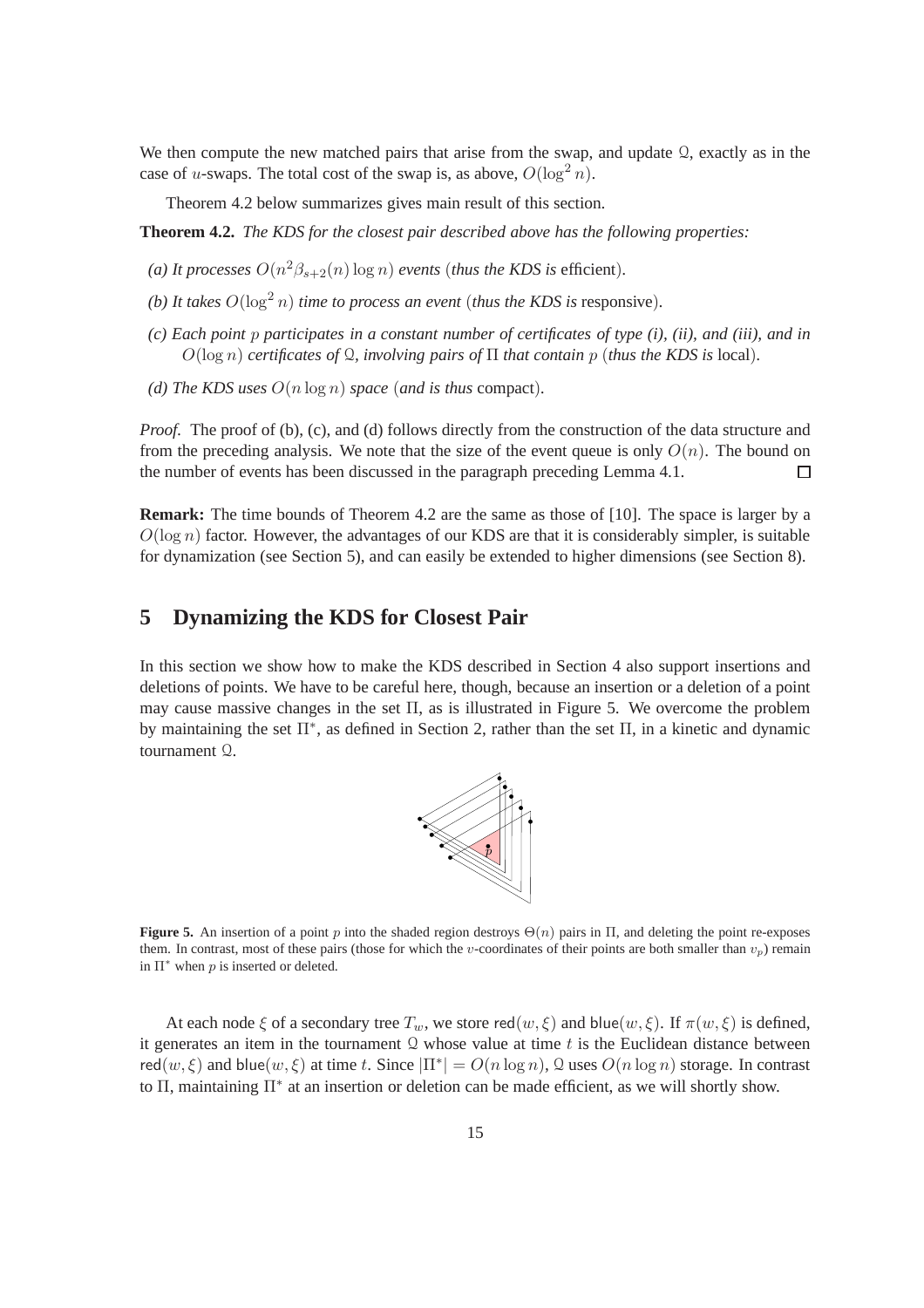**Kinetization.** Before describing the procedure for inserting or deleting a point, we consider the kinetization of the modified data structure. As in the case of  $\Pi$ , the set  $\Pi^*$  can change only at a uswap, a  $v$ -swap, or an  $x$ -swap (or at an insertion or deletion, which we consider next). At any such swap, the tree T is updated as described in Section 4. The only changes in  $\Pi^*$  involve pairs stored along the paths where the updates of T and its secondary trees take place. Hence, only  $O(\log^2 n)$ pairs have to be removed from  $\Pi^*$ , and  $O(\log^2 n)$  new pairs have to be inserted. The corresponding updates in the tournament structure that represents  $\Pi^*$  can be naively performed in  $O(\log^4 n)$  time per update, as described in Section 3.

We can slightly improve this cost, by noting that the nodes of the tournament Q that are affected by the updates are those along the paths from the modified leaves to the root. In the worst case, the number of such nodes can be  $O(\log^3 n)$ , but we can reduce it to  $O(\log^2 n)$ , if we make the structure of the tournament Q *identical* to that of the 2-tier range tree T. In fact, we embed the tournament Q into the range tree  $T$ , as follows.

At each node  $\xi$  of a secondary tree  $T_w$ , we maintain  $\pi(w, \xi)$  (whenever it is defined) and we also keep track of the closest pair among the pairs  $\pi(w, \zeta)$ , where  $\zeta$  is a descendant of  $\xi$  in  $T_w$ . We denote this pair by  $\pi^*(w,\xi)$ , which is  $\pi^*(w,\ell(\xi))$ ,  $\pi^*(w,r(\xi))$ , or  $\pi(w,\xi)$ . For each such node ξ we maintain a certificate that asserts which among  $\pi^*(w, \ell(\xi))$ ,  $\pi^*(w, r(\xi))$ , and  $\pi(w, \xi)$  is the closest pair. The failure times of these certificates are maintained in the event queue, where we also store the times of the upcoming u-swaps, v-swaps, and x-swaps. Similarly, each node  $w \in T$  keeps track of the closest pair among the pairs  $\pi(u, \zeta)$ , where u is a descendant of w in T, and  $\zeta \in T_u$ . We denote this pair by  $\pi^*(w)$ , which is  $\pi^*(\ell(w))$ ,  $\pi^*(r(w))$ , or  $\pi^*(w, \eta)$ , where  $\eta$  is the root of  $T_w$ . For each such node w we keep a certificate that asserts which among  $\pi^*(\ell(w))$ ,  $\pi^*(r(w))$ , and  $\pi^*(w, \eta)$ is the closest pair, and keep the failure times of these certificates in the same event queue. We call these two classes of certificates *tournament certificates*. Since the tournament is now embedded into  $T$ , we make the secondary trees weight-balanced trees, in accordance with the strategy used in Section 3.

When handling swaps, we update the tournament certificates at all nodes affected by the update. Since there are  $O(\log^2 n)$  secondary nodes and  $O(\log n)$  primary nodes affected by each such update, we handle each swap in  $O(\log^3 n)$  time.

We handle a failure of a tournament certificate at a secondary node  $\xi$  in  $T_w$ , by updating  $\pi^*(w, \xi)$ and propagating up this new closest pair. This may cause the tournament certificates of ancestors of  $\xi$  in  $T_w$  and ancestors of w in T to change, and therefore takes  $O(\log^2 n)$  time. We handle a failure of a tournament certificate at a primary node  $w$  similarly.

## **Lemma 5.1.** *The data structure processes*  $O(n^2\beta_{s+2}(n) \log^3 n)$  *events.*

*Proof.* We bound the total number of events due to failures of tournament certificates using the same technique as in Section 3. A failure of a tournament certificate at a secondary node  $\xi$  in  $T_w$ corresponds to a breakpoint in the lower envelope of the distance functions between components of pairs  $\pi(w, \zeta)$ , for all descendants  $\zeta$  of  $\xi$  in  $T_w$ . The complexity of this envelope is proportional to the number of such functions times a factor of  $\beta_{s+2}(n)$ . Similarly, a failure of a tournament certificate at a primary node  $w \in T$  corresponds to a breakpoint in the lower envelope of the distance functions between components of pairs  $\pi(u, \zeta)$ , over all descendants u of w in T, and  $\zeta \in T_u$ .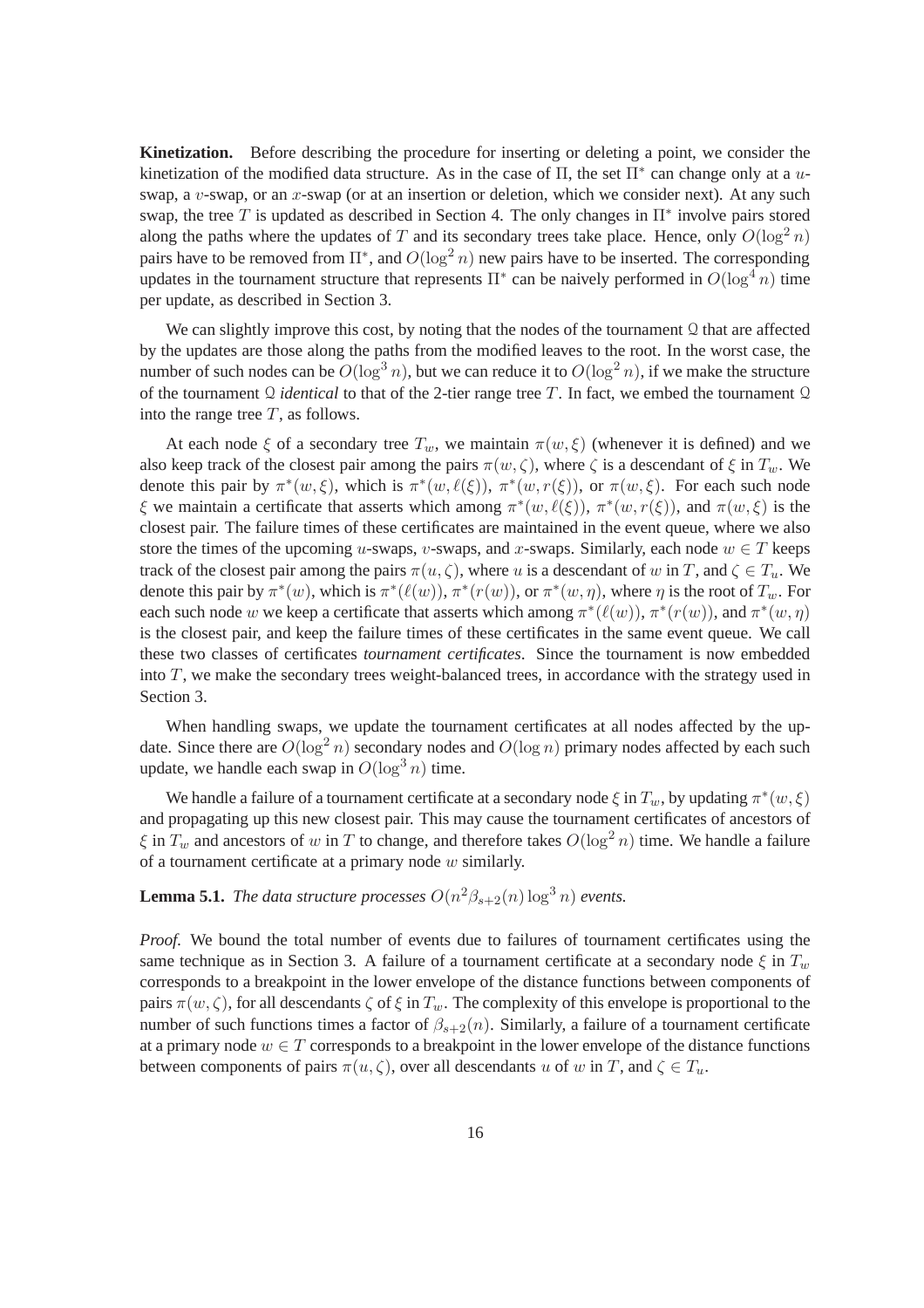Let  $\Phi(w, \xi)$  be the multiset of pairs  $(p, q)$  that are stored as  $\pi(w, \zeta)$ , for descendants  $\zeta$  of  $\xi$  in  $T_w$ , where each pair  $(p, q)$  is counted with multiplicity equal to the number of maximal connected time intervals during which  $(p, q)$  is stored as  $\pi(w, \zeta)$ , over all nodes  $\zeta$  as above. Similarly, let  $\Phi(w)$ be the multiset of pairs  $(p, q)$  that are stored as  $\pi(u, \zeta)$ , over all descendants u of w and nodes  $\zeta$ of  $T_u$ , where the multiplicity of a pair is defined as above. With this notation, the total number of events is  $O(\beta_{s+2}(n))$  times

$$
\sum_{w,\xi} |\Phi(w,\xi)| + \sum_{w} |\Phi(w)| . \tag{5}
$$

Before the motion starts, the sum (5) is  $O(n \log^2 n)$ . Each swap may increase this sum by  $O(\log^3 n)$ . This is because each swap may change  $O(\log^2 n)$  pairs  $\pi(w, \zeta)$ , and each such new pair contributes a new element to  $O(\log n)$  sets  $\Phi(w,\xi)$  and  $\Phi(v)$ , where  $\xi$  is an ancestor of  $\zeta$  in  $T_w$ , and v is an ancestor of w in T. The u-swaps also increase  $\sum_{w,\xi} |\Phi(w,\xi)|$  by a total of  $O(n^2 \log^2 n)$ , due to rotations (this bound is a consequence of the fact that the secondary trees are maintained as weightbalanced trees). Summing up, we obtain that the total number of events due to failures of tournament certificates is bounded by  $O(n^2\beta_{s+2}(n)\log^3 n)$ .  $\Box$ 

It is easy to see that our modified data structure requires  $O(n \log n)$  space. Furthermore, each point participates in at most  $O(\log^2 n)$  tournament certificates, so the data structure is local.

**Dynamization.** We next turn to the implementation of insertions and deletions of points. For this, we make the primary tree a weight-balanced tree too. (We recall that this is the way in which standard dynamization of range trees is implemented [24].) When performing a rotation around an edge ( $\xi, \eta$ ) in the primary tree, we have to rebuild the secondary trees  $T_{\xi}$  and  $T_{\eta}$  because a complete subtree moves from one tree to the other; see Figure 3. The weight-balanced representation allows us to amortize the work associated with such massive rebuildings. We also maintain the secondary trees as weight-balanced binary search trees, as above. Here rotations are less expensive, since they only entail pointer changes, and do not require any massive rebuilding, but we still need the weightbalanced mechanism to bound the total number of events. In addition to making the range trees dynamic, we also maintain a dynamic search tree over the list  $L<sub>x</sub>$ . Notice that we already have such a search tree over  $L_u$ , which is our primary tree T, and we have a search tree over  $L_v$ , which is the secondary tree  $T_r$  associated with the root r of the primary tree.

To perform an insertion of a point  $p$ , we first insert it into the primary tree  $T$ , and then into all secondary trees on the search path from the root r of T to the primary leaf containing p. While performing these insertions, we update the tournament certificates of all nodes along the insertion paths in these trees. We also insert p into  $L<sub>u</sub>$ ,  $L<sub>v</sub>$ , and  $L<sub>x</sub>$ , using the search trees over these lists to locate the places where  $p$  should be inserted. We create new order certificates, associated with  $p$  and its neighbors in the lists  $L_u$ ,  $L_v$ , and  $L_x$ , and delete the corresponding previous certificates.

For a rotation around an edge  $(\xi, \eta)$ , where  $\xi = p(\eta)$ , in the primary tree, we rebuild  $T_{\xi}$  and  $T_{\eta}$ , as follows. Using the notation in Figure 3, the subtrees  $A$ ,  $B$ , and  $C$  themselves are not affected by the rotation, so no update of the corresponding secondary trees is required. Updates are required in the new secondary trees  $T_{\xi}$  and  $T_{\eta}$ . For  $T_{\xi}$ , we merge the *v*-sorted lists of the elements of B and C into a common sorted list, and then (re)construct  $T_{\xi}$  over this list. Both steps take  $O(|B|+|C|)$  time.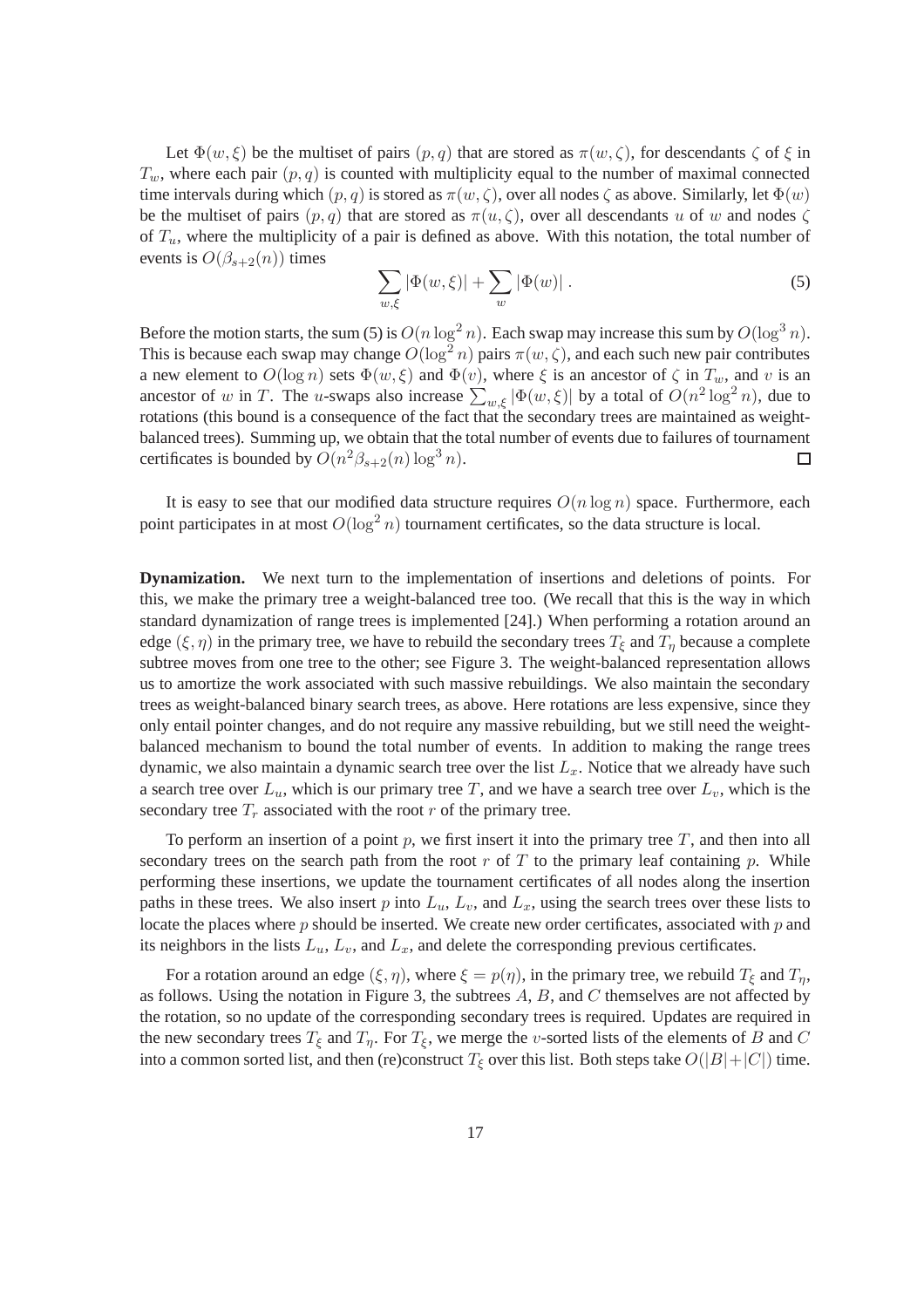For  $T_n$ , we simply use the old secondary tree  $T_\xi$  as the new  $T_n$ . Hence, the properties of weightbalanced trees imply that the total cost of these rebuildings, during a sequence of  $m$  updates, is  $O(m \log n)$ .

It follows that the overall (amortized) cost of an insertion is dominated by the update of  $O(\log^2 n)$ tournament certificates, which take  $O(\log^3 n)$  time (using the optimization described above). Deletions are performed in an analogous manner.

The proof of the following theorem is analogous to the proof of Theorem 4.2.

**Theorem 5.2.** *The dynamic KDS for the closest pair, as described above, has the following properties.*

- *(a) The number of events during a sequence of* m *insertions and deletions into a KDS of size at most n at any time (assuming*  $m \ge n$ ), is  $O(mn\beta_{s+2}(n) \log^3 n)$ . This makes the KDS efficient*.*
- *(b)* The time it takes to process an event is  $O(\log^3 n)$  (thus the KDS is responsive).
- *(c) Each point participates in a constant number of order certificates, and in*  $O(\log^2 n)$  *tournament certificates* (*thus the KDS is* local)*.*
- *(d)* The KDS requires  $O(n \log n)$  *space* (*and is thus* compact).
- (e) An insertion or a deletion takes  $O(\log^3 n)$  amortized time.

*Proof.* The proof of (b), (c), (d), and (e) follows directly from the construction of the data structure and from the analysis in Section 4, combined with the analysis given above. It remains to bound the total number of events, which we do as follows.

The number of failure events of order certificates in the lists  $L_u$ ,  $L_v$ ,  $L_x$  is  $O(mn)$ , because any newly inserted element can swap its position, in any of the three orders, with at most n *older* elements—those present at the time of insertion.

We bound the number of tournament events, as in Lemma 5.1, by charging them to breakpoints in lower envelopes and by bounding the sum in Equation (5). Each insertion, deletion, or swap increases this sum by  $O(\log^3 n)$ , including the amortized contribution of rotations, and therefore the number of tournament events is  $O(mn\beta_{s+2}(n) \log^3 n)$ .

To complete the proof of (a), we argue that the structure is efficient, by showing that, in this dynamic and kinetic setup, the number of closest pairs can be  $\Theta(mn)$ . A simple construction that shows this involves  $n - 1$  stationary points lying on the x-axis, and m additional points, where each new point  $p$  is inserted into the  $x$ -axis to the left of all stationary points, moves to the right and crosses each of the stationary points, and is then deleted. Hence, the data structure is efficient. □

### **6 KDS for Nearest Neighbors**

This structure is an enhancement of the structure presented above for closest pairs. This enhancement is somewhat involved, though: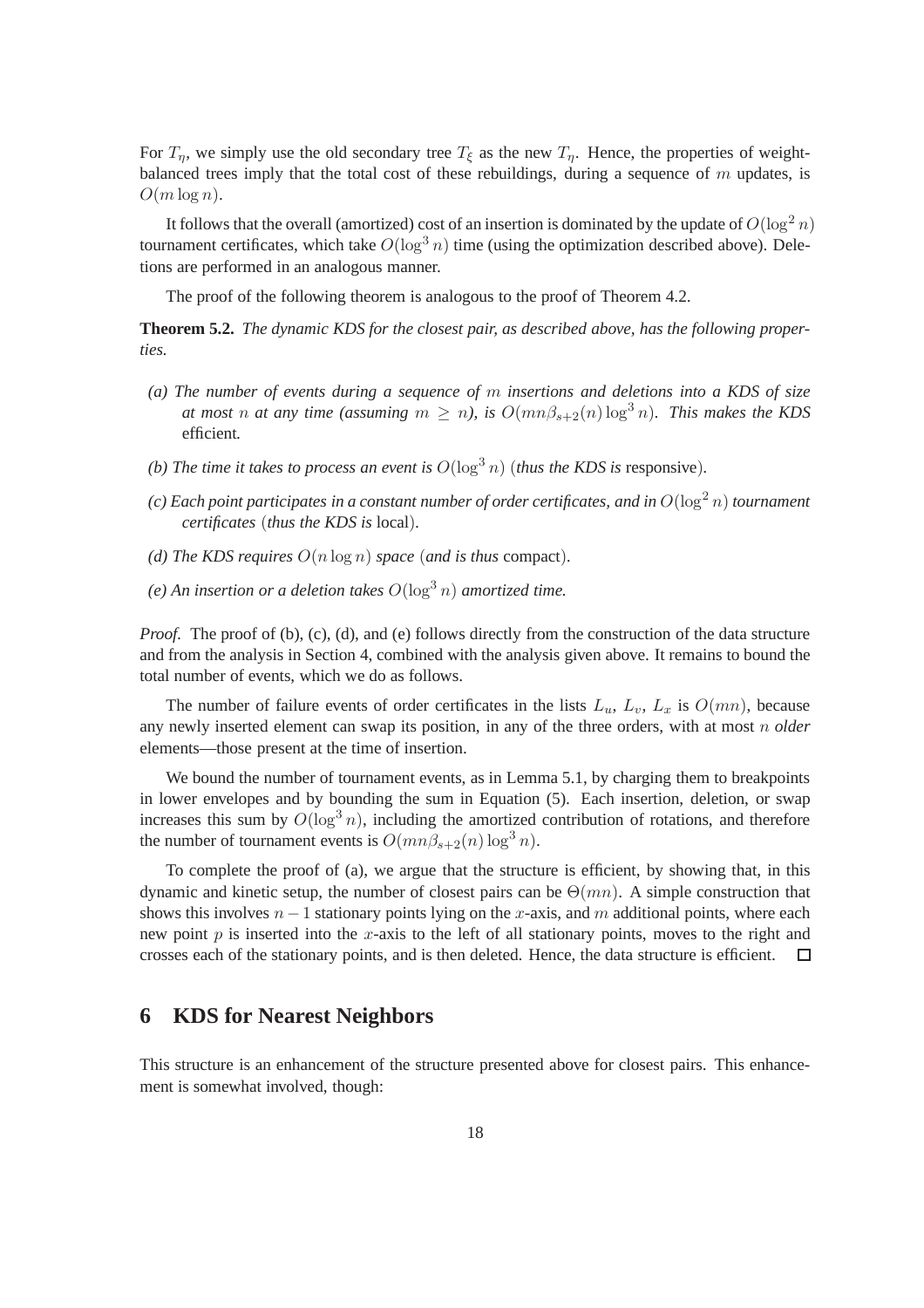- (a) It requires adding certain substructures to the nodes of the range tree of Section 4.
- (b) In order to get a sharp bound on the number of events, we need to implement the primary and secondary trees as *treaps* [27], so our algorithm becomes randomized, and its performance bounds hold in expectation.
- (c) The standard implementation of treaps stores an item at each node, rather than just at the leaves [27]. This requires some technical changes in the way in which the range-tree data structure and its auxiliary data are maintained.

We maintain at each secondary node  $\xi$  the points blue(w,  $\xi$ ) and red(w,  $\xi$ ) (whose definition slightly changes, because of the treap structure—see below). As in Section 4, the structure of the primary or a secondary tree changes only by u-swaps and v-swaps, and the points blue( $w, \xi$ ) and red $(w, \xi)$  may also change as a result of an x-swap. The winner points  $\beta(w, \xi)$  and  $\rho(w, \xi)$ , however, may change even when no  $u$ -swap,  $v$ -swap, or  $x$ -swap occurs.

To keep track of the points  $\beta(w, \xi)$  and  $\rho(w, \xi)$ , for every primary node w and secondary node  $\xi$ , we store at each secondary node  $\xi$  two kinetic and dynamic tournaments, as described in Section 3. Let  $a = \text{red}(w, \xi)$  and  $b = \text{blue}(w, \xi)$  at some time t. The first tournament at  $\xi$ , denoted by  $B(w, \xi)$ , contains the distances  $\varphi_{p,q}$ , defined in (4), for each point  $p \in Blue(w, \xi)$ . The second tournament at  $\xi$ , denoted by  $\mathcal{R}(w,\xi)$ , contains the distances  $\varphi_{q,b}$  for each point  $q \in \text{Red}(w,\xi)$ . Thus  $\beta(w,\xi)$  and  $\rho(w, \xi)$  are the respective winners of the kinetic tournaments  $\mathcal{B}(w, \xi)$  and  $\mathcal{R}(w, \xi)$ .

In addition, for each point  $p \in P$ , we maintain another small kinetic and dynamic tournament, denoted  $\mathcal{K}(p)$ , which contains the distances  $\varphi_{p,q}$ , for each point  $q \in \mathcal{C}(p)$ , where  $\mathcal{C}(p)$  is the set of candidate points defined in  $(3)$ . The basic properties of the range tree T, and of nearest neighbors in planar point sets, established in Section 2, imply that the nearest neighbor of  $p$  is the winner of  $\mathcal{K}(p)$  for one of the range trees corresponding to one of the three pairs of wedges.

The new tournaments  $\mathcal{B}(w,\xi)$  and  $\mathcal{R}(w,\xi)$  at secondary nodes may undergo massive changes during u-swaps, v-swaps, and x-swaps. Each time red(w,  $\xi$ ) changes, we have to rebuild  $\mathcal{B}(w, \xi)$ from scratch, since all trajectories of the items in  $\mathcal{B}(w,\xi)$  change algebraically. Similarly, when blue(w,  $\xi$ ) changes, we have to rebuild  $\Re(w, \xi)$  from scratch. In addition, a rotation around an edge  $(\eta, \xi)$  in  $T_w$  also requires rebuilding of  $\mathcal{B}(w, \xi)$ ,  $\mathcal{R}(w, \xi)$ ,  $\mathcal{B}(w, \eta)$ , and  $\mathcal{R}(w, \eta)$ , because the sets of points in the left and right subtrees of  $\xi$  and of  $\eta$  change in a massive manner (and also because red $(w, \xi)$ , blue $(w, \xi)$ , red $(w, \eta)$ , or blue $(w, \eta)$ , may change). To control the potential increase in the cost of performing swaps, due to rebuildings of the new tournaments, we use the scheme of Alexandron et al. [8], which stores T and each of its secondary trees as *treaps* (also known as *randomized search trees*) [27].

#### **6.1 Treaps and the data structure**

Here is a brief review of treaps and their basic properties; more properties will be established later, as ingredients for our analysis. A *treap* is a randomized search tree with optimal *expected* behavior. We associate with each node z in the treap a *rank*, denoted by rank $(z)$ , and a *priority*, denote by priority(z). <sup>7</sup> The *i*-th node encountered when we traverse the tree in symmetric order (or inorder,

<sup>7</sup>Note that priorities are associated with the *nodes* of the tree, rather than with the items that will reside at these nodes.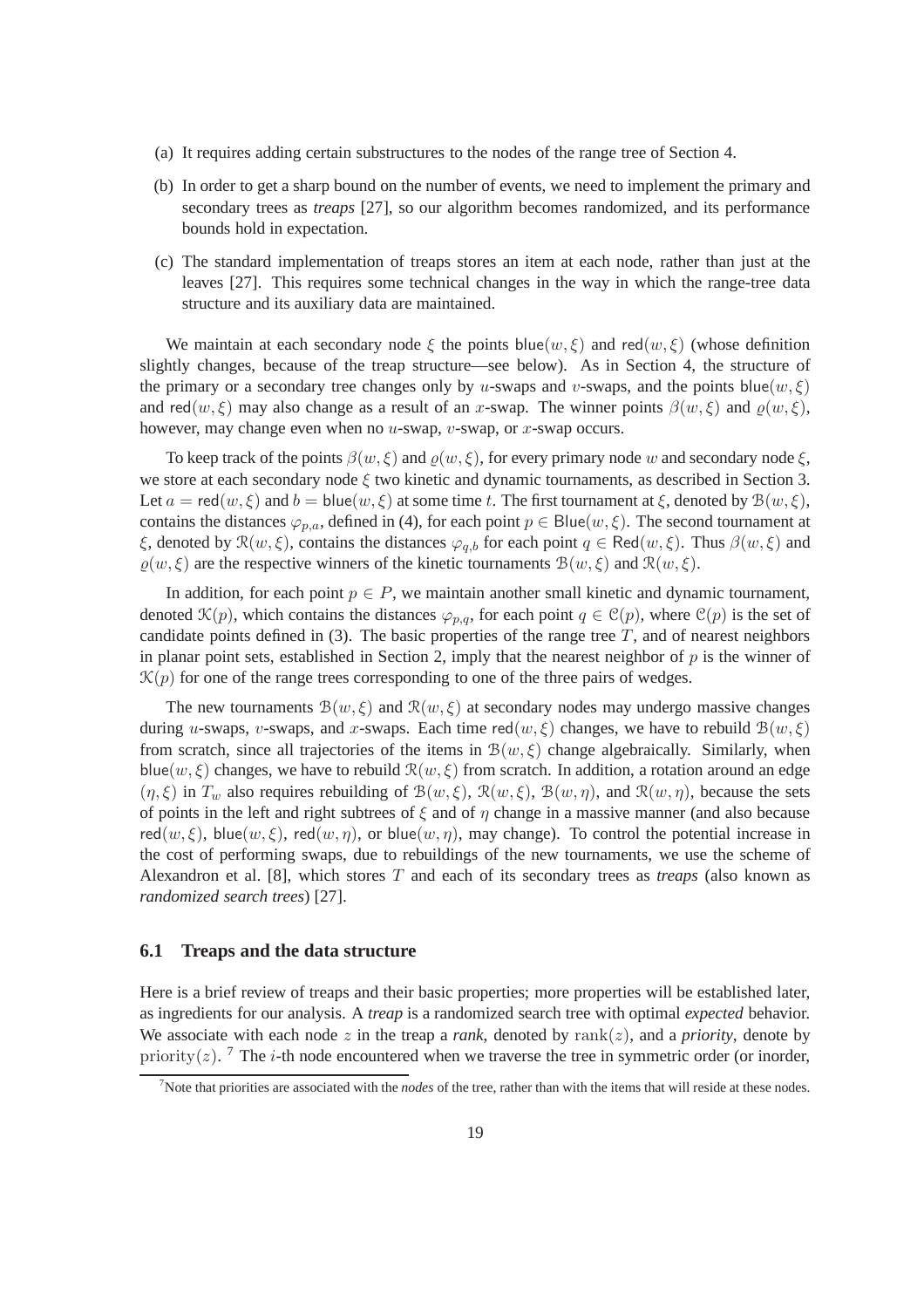obtained by recursively traversing the left child, then the node itself, and then the right child) has rank i. The node of rank i stores the ith smallest item (the item of rank i) among the items stored in the treap. The priorities are random numbers, drawn independently and uniformly at random from an appropriate continuous distribution, so that, with probability 1, the set of priorities defines a random permutation of the nodes. The treap is a heap with respect to the *priorities*. That is, the priority of a node is larger than the priorities of its children. Note that, once we draw the priorities, the resulting treap is uniquely determined. The analysis of [27] shows that the expected depth of any node in a treap (over the draws of the priorities) is  $O(\log n)$ .

To insert a new item x into a treap, we create a new leaf  $\ell$ , in a position determined by the rank of x. Then we draw a random priority for  $\ell$  from the given distribution, and rotate  $\ell$  up the tree, as long as its priority is larger than the priority of its parent. The implementation of a delete operation is similar: Let x be the item to be deleted and let  $v$  be the node containing  $x$ . We keep rotating the edge connecting v to its child of larger priority, until v becomes a leaf, and then remove v. Note that an insertion or a deletion changes the rank of all subsequent nodes by one, which, however, has no effect on the algorithm, because ranks are maintained only implicitly.

We maintain the primary tree  $T$  of our two-dimensional range tree as a treap. This requires a few minor and technical modifications of the structure, caused by the fact that now items are also stored at internal nodes of the tree. Specifically, the node  $z \in T$  of rank k stores the point  $\mu(z)$ , which is the point with the  $k$ -th smallest u-coordinate. We refer to the priorities of nodes in this tree as *u-priorities*. We now denote by  $P(z)$  the set of points stored at the nodes of the subtree rooted at  $z \in T$ , including  $\mu(z)$  itself. Each secondary tree is maintained as a treap in a similar manner. We use a different independent set of priorities for each secondary tree, which we refer to as *v-priorities*. A node  $\xi$  of rank k in a secondary tree  $T_w$  stores the point  $\mu(w, \xi)$  of the k-th smallest v-coordinate among all points of  $P(w)$ . We denote by  $P(w, \xi)$  the set of points stored at the nodes of the subtree of  $T_w$  rooted at  $\xi$ , including  $\mu(w, \xi)$  itself. Since the expected depth of a treap is  $O(\log n)$ , we obtain that any point belongs to an expected number of  $O(\log n)$  subtrees of the primary tree, and to an expected number of  $O(\log^2 n)$  subtrees of secondary trees.



**Figure 6.** Points of  $P(w, \xi)$ ,  $p = \mu(w), q = \mu(w, \xi)$ ; filled (hollow) circles denote the blue (red) points of  $P(w, \xi)$ . Points in Red $(w, \xi)$  and Blue $(w, \xi)$  are denoted by double circles. (i)  $p \neq q$ . Here  $q = \text{blue}(w, \xi)$ ,  $b = \text{red}(w, \xi)$ ,  $q = \beta(w, \xi)$ , and  $a = \rho(w, \xi)$ . (ii)  $p = q$ .  $\rho(w, \xi) = a$ , and  $\beta(w, \xi) = b$ .

Let  $w$  be a primary node. Since we now store points also at internal nodes, we have to redefine which points of  $T_w$  are red and which are blue, so as to guarantee that Lemma 2.3 still holds, thereby ensuring the correctness of the data structure. As before, each point in  $P(\ell(w))$  is blue in  $T_w$ , and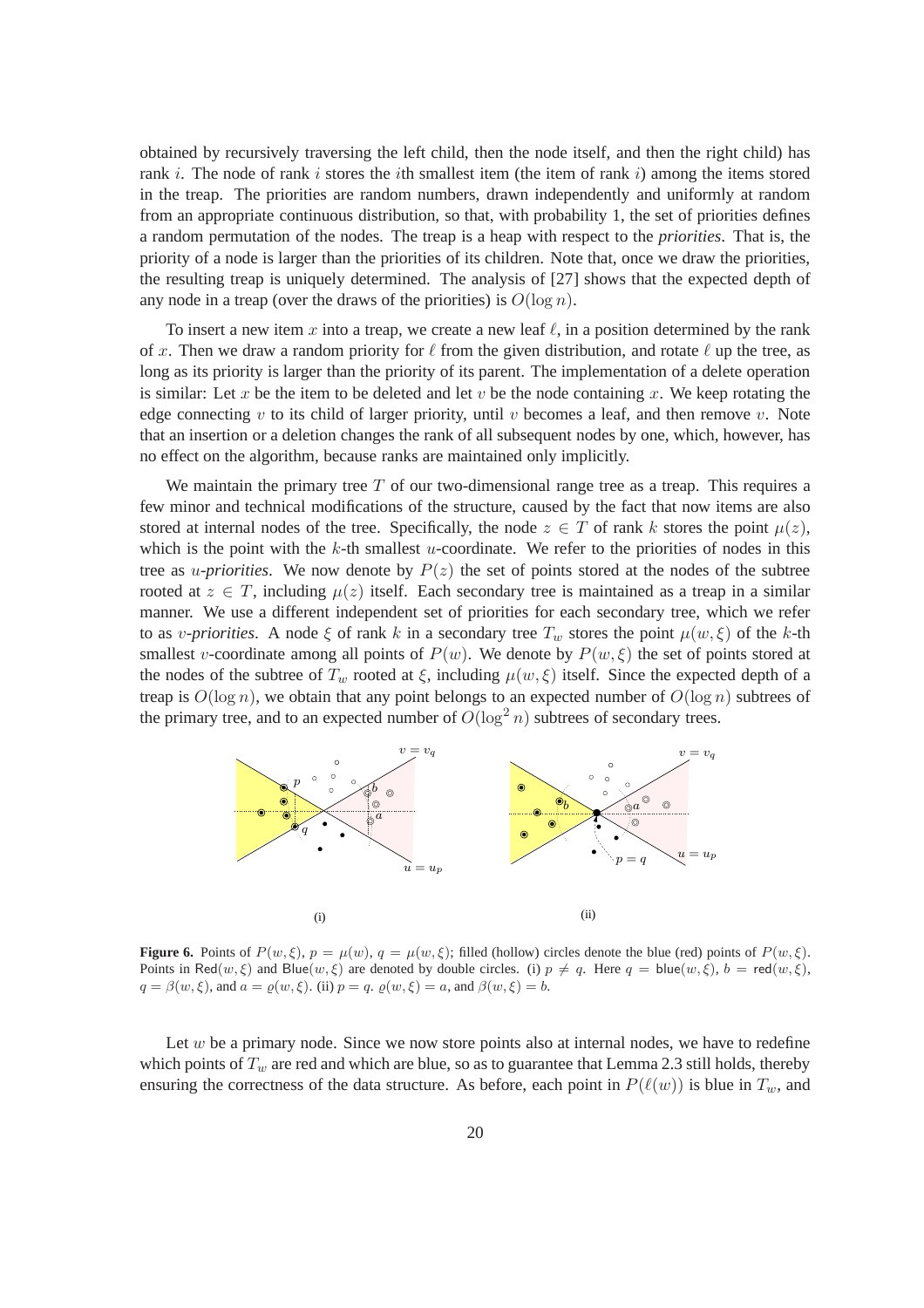each point in  $P(r(w))$  is red in  $T_w$ . The point  $\mu(w)$ , stored at w, is considered to be both red and blue.

Let  $\xi$  be a node in  $T_w$ . If  $\mu(w, \xi) \neq \mu(w)$  then we redefine Red $(w, \xi)$  (resp., Blue $(w, \xi)$ ) to be the set of red (resp., blue) points in  $P(w, r(\xi))$  (resp.,  $P(w, \ell(\xi))$ ) together with  $\mu(w, \xi)$  if it is red (resp., blue). As earlier,  $\text{red}(w, \xi)$  is the point of the minimum x-coordinate in Red $(w, \xi)$ , and blue(w,  $\xi$ ) is the point of the maximum x-coordinate in Blue(w,  $\xi$ ).

Let  $p = \mu(w)$  and  $q = \mu(w, \xi)$ . We say that node  $\xi$  is *special* if  $p = q$ . Let  $\alpha_{\xi}$  be the intersection point of the lines  $u = u_p$  and  $v = v_q$ . Note that if  $\xi$  is special then  $\alpha_{\xi} = p = q$ . The set Red $(w, \xi)$  (resp., Blue $(w, \xi)$ ) consists of the points in  $P(w, \xi) \setminus {\alpha_{\xi}}$  contained in  $W^+(\alpha_{\xi})$  (resp.,  $W^{-}(\alpha_{\xi})$ ), and red $(w, \xi)$  (resp., blue $(w, \xi)$ ) is the point of  $P(w, \xi) \setminus {\alpha_{\xi}}$  with the minimum (resp., maximum) x-coordinate in this quadrant. See Figure 6. We now define the points  $\varrho(w,\xi), \beta(w,\xi),$ and the candidate nearest neighbors generated at  $\xi$ . There are two cases:

- *Case A:*  $\xi$  *is not special, that is*  $p \neq q$ . We define  $\rho(w, \xi)$  to be the point closest to blue(w,  $\xi$ ) in Red $(w, \xi)$ , and  $\beta(w, \xi)$  to be the point closest to red $(w, \xi)$  in Blue $(w, \xi)$ . We maintain two tournaments at  $\xi$ : a tournament  $\mathcal{R}(w,\xi)$  on the distances  $\varphi_{a,b}$ , over  $a \in \text{Red}(w,\xi)$ , where  $b = blue(w, \xi)$ , and another tournament  $B(w, \xi)$  on the distances  $\varphi_{a,b}$ , over  $a \in Blue(w, \xi)$ , where  $b = \text{red}(w, \xi)$ . Thus  $\varrho(w, \xi)$  (resp.,  $\beta(w, \xi)$ ) is the winner of the tournament  $\Re(w, \xi)$ (resp.,  $\mathcal{B}(w,\xi)$ ). We add the point  $\varrho(w,\xi)$  to  $\mathcal{C}(\text{blue}(w,\xi))$  and  $\beta(w,\xi)$  to  $\mathcal{C}(\text{red}(w,\xi))$ .
- *Case B:*  $\xi$  *is special, that is*  $p = q$ . We define  $\rho(w, \xi)$  to be the point closest to  $p = q = \mu(w, \xi)$ in Red $(w, \xi)$ , and  $\beta(w, \xi)$  to be the point closest to  $\mu(w, \xi)$  in Blue $(w, \xi)$ . We maintain two tournaments at  $\xi$ : a tournament  $\mathcal{R}(w,\xi)$  on the distances  $\varphi_{p,q}$ , over  $a \in \text{Red}(w,\xi)$ , and another tournament  $\mathcal{B}(w,\xi)$  on the distances  $\varphi_{p,b}$ , over  $b \in Blue(w,\xi)$ . Thus, as above,  $\varrho(w,\xi)$ (resp.,  $\beta(w,\xi)$ ) is the winner of the tournament  $\mathcal{R}(w,\xi)$  (resp.,  $\mathcal{B}(w,\xi)$ ). We add the points  $\rho(w, \xi), \beta(w, \xi)$  to  $\mathcal{C}(\mu(w, \xi))$ . We also add  $\mu(w, \xi)$  to  $\mathcal{C}(\text{red}(w, \xi))$  and  $\mathcal{C}(\text{blue}(w, \xi))$ .

The following lemma proves the correctness of our data structure.

**Lemma 6.1.** *If* p *is the nearest neighbor of q and*  $q \in W^+(p)$  *or*  $q \in W^-(p)$ *, then*  $p \in \mathcal{C}(q)$ *.* 

*Proof.* Suppose, without loss of generality, that  $q \in W^+(p)$ ; the other case is symmetric. Let w be the lowest common ancestor of the nodes storing p and q in T. Then  $p, q \in P(w)$  and p (resp., q) is blue (resp., red) in  $T_w$ ; if p (or q) is  $\mu(w)$ , then it has both colors. Let  $\xi$  be the lowest common ancestor of the nodes storing p and q in  $T_w$ .

First, we claim that if  $\mu(w) = \mu(w, \xi)$ , then this point is either p or q. Indeed suppose  $\mu(w) =$  $\mu(w, \xi) = a \neq p, q$ ; see Figure 7 (i). Then p is a blue point in  $P(w, \ell(\xi))$  and q is a red point in  $P(w, r(\xi))$ , thereby implying that  $q \in W^+(a)$  and  $p \in W^-(a)$ . Consequently,  $a \in W^+(p)$ and  $x_a < x_a$ . Hence, by Lemma 2.1, p cannot be the nearest neighbor of q, a contradiction which establishes the claim. The proof continues by considering the following three cases.

*Case A:*  $\mu(w) = \mu(w, \xi) = p$ . In this case, Red $(w, \xi)$  is the set of red points in  $P(w, r(\xi))$ . Since  $q \in W^+(p)$ ,  $q \in \text{Red}(w,\xi)$ . Moreover,  $\text{Red}(w,\xi) \subset W^+(p)$ , therefore by Lemma 2.1,  $q = \text{red}(w, \xi)$ . Since the data structure adds  $\mu(w, \xi)$  to  $\mathcal{C}(\text{red}(w, \xi))$  if  $\xi$  is special,  $p \in \mathcal{C}(q)$ . See Figure 7 (ii).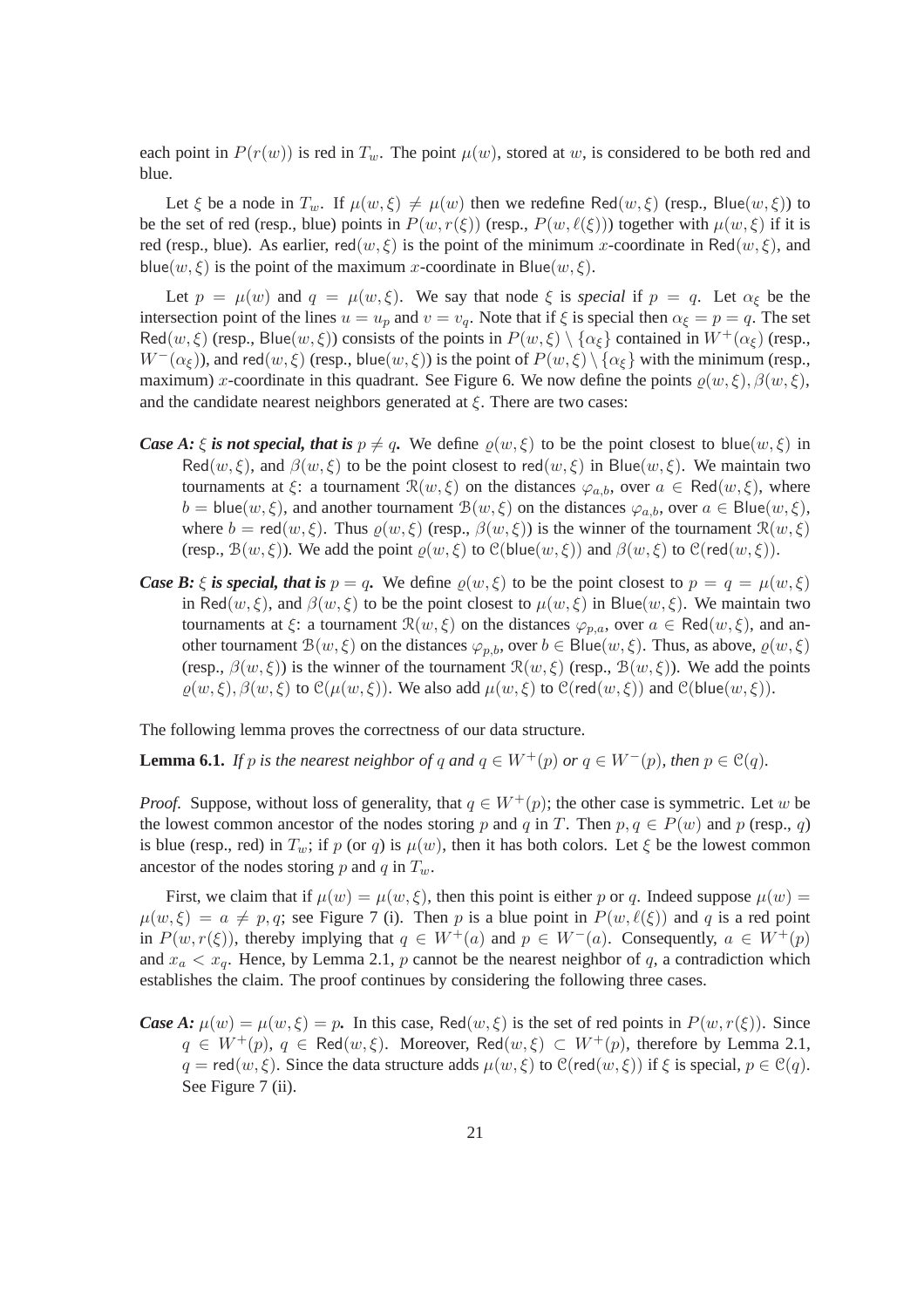

**Figure 7.** (i)  $\mu(w) = \mu(w, \xi) = a \neq p, q$ . (ii)  $\mu(w) = \mu(w, \xi) = p, q = \text{red}(w, \xi)$ . (iii)  $\mu(w) = \mu(w, \xi) = q$ ,  $p = \beta(w, \xi)$ . (iv)  $\mu(w) \neq \mu(w, \xi)$ .

- *Case B:*  $\mu(w) = \mu(w, \xi) = q$ . In this case, Blue $(w, \xi)$  is the set of blue points in  $P(w, \ell(\xi))$ . Since  $p \in W^-(q)$ ,  $p \in Blue(w, \xi)$ . Moreover,  $p = \beta(w, \xi)$  because p is the nearest neighbor of  $q = \mu(w, \xi)$  and thus the winner of the tournament built on the points in Blue(w,  $\xi$ ). Since the data structure adds  $\beta(w,\xi)$  to  $\mathcal{C}(\mu(w,\xi))$  if  $\xi$  is special,  $p \in \mathcal{C}(q)$ . See Figure 7 (iii).
- *Case C:*  $\mu(w) \neq \mu(w, \xi)$ *.* Let  $a = \mu(w)$ *, b =*  $\mu(w, \xi)$ *, and*  $\alpha_{\xi}$  *the intersection point of the line*  $u = u_a$  and  $v = v_b$ . Then  $p \in W^-(\alpha_{\xi})$  and  $q \in W^+(\alpha_{\xi})$ , thereby implying that  $p \in$ Blue(w,  $\xi$ ) and  $q \in \text{Red}(w, \xi)$ . Moreover  $\text{Red}(w, \xi) \subset W^+(\alpha_{\xi}) \subset W^+(p)$ , therefore, by Lemma 2.1,  $q = \text{red}(w, \xi)$  and p, the nearest neighbor of q, is  $\beta(w, \xi)$ . We can thus conclude that  $p \in \mathcal{C}(q)$ . See Figure 7 (iv).

 $\Box$ 

#### **6.2 Kinetic maintenance of the structure**

We now proceed to describe the details of the kinetic maintenance of the modified tree structure. Similar to the maintenance of the closest-pair KDS in Section 4, the critical events that affect the structure of T and its extreme blue and red points (that is, the points blue(w,  $\xi$ ) and red(w,  $\xi$ )), for  $w \in T$  and  $\xi \in T_w$ ) are the u-swaps, v-swaps, and x-swaps, defined as above. The tournaments maintained at the secondary nodes, as well as the tournaments  $\mathcal{K}(p)$ , may undergo discrete changes in between swaps. As in Section 4, to keep track of these swaps, we maintain three auxiliary sorted lists  $L_u$ ,  $L_v$ , and  $L_x$ , and a collection of  $O(n)$  certificates that specify the respective sorted orders of the points by their  $u$ -coordinates,  $v$ -coordinates, and  $x$ -coordinates.

**Handling** u-swaps. Let  $p, q \in P$  be the pair of points that switch their positions in the u-order, so that p precedes q before the swap. This causes them to swap their (consecutive) positions in the primary tree T and in the list  $L_u$ . Since now T stores a point at each node, one of these points is an ancestor of the other. Assume that  $q = \mu(w)$  and that p is stored at the rightmost leaf of  $T_{\ell(w)}$ . The case where p is an ancestor of q is handled in a fully symmetric manner. We swap p and q by making  $\mu(w) := p$  and by storing q at the leaf that used to store p. This does not change the primary tree structure, but requires the following updates of secondary treaps.

When we swap p and q, we delete p from the secondary tree  $T_z$  of every node z on the path from  $\ell(w)$  to the leaf that contained p before the swap, and add q to each such tree. In the treap  $T_w$ ,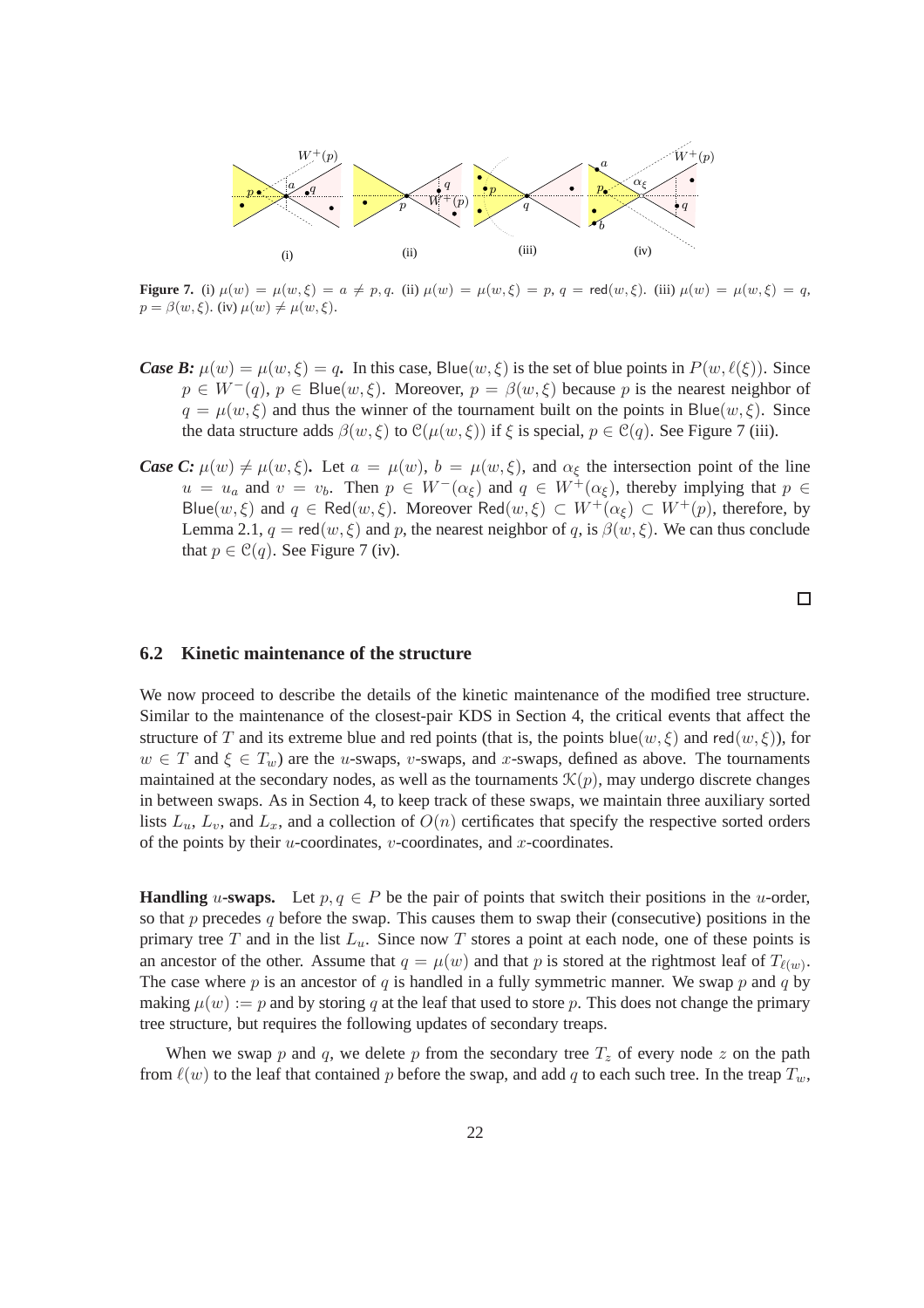

**Figure 8.** Updating T at a u-swap: (i) Swapping p and q in the primary treap. (ii) Inserting q into a secondary treap  $T_z$ , a new leaf  $\eta$  is created, which stores q; the filled (resp., hollow) nodes have lower (resp., higher) priority than that of  $\eta$ ; the node  $\eta$  is rotated upwards until it becomes a child of  $e$ .

q was both blue and red, and p was blue before the swap. After the swap q is blue and p is both blue and red. This involves no structural changes in  $T_w$ , but it does affect the sets Red(w,  $\xi$ ) and Blue(w,  $\xi$ ), and the tournaments  $\mathcal{B}(w,\xi)$  and  $\mathcal{R}(w,\xi)$ , at nodes  $\xi$  along the paths from the root of  $T_w$  to the nodes that store p and q, and thus also affect the corresponding extreme points blue(w,  $\xi$ ) and red $(w, \xi)$  and the winners  $\beta(w, \xi)$  and  $\beta(w, \xi)$ ; see Figure 8 (i). Special care is needed at the nodes of  $T_w$  that store p and q—one of them stops being a special node and the other becomes special; see Section 6.1 for details.

We insert q to a secondary treap  $T_z$ , where z is a node on the rightmost path of the left subtree of w, using the insertion algorithm for a treap. Recall that the insertion puts  $q$  in a new node, say  $\eta$ , which is initially a leaf. It then propagates  $\eta$  upwards, using rotations, until priority( $\eta$ ) < priority( $p(\eta)$ ); see Figure 8 (ii). When we perform a rotation around an interim edge ( $\eta, \xi = p(\eta)$ ) we recompute blue( $z, \xi$ ) and red( $z, \xi$ ), and we rebuild the tournaments  $\mathcal{B}(z, \xi)$  and  $\mathcal{R}(z, \xi)$ . Once the final position of  $\eta$  is fixed, we update the tournaments red( $z, \zeta$ ), blue( $z, \zeta$ ) and  $\mathcal{R}(z, \zeta)$ ,  $\mathcal{B}(z, \zeta)$ at the ancestors  $\zeta$  of  $\eta$  (after the rotations; hollow nodes in Figure 8 (ii)), as follows. Assume that q is blue after the swap (as in the case considered in Figure 8). For each ancestor node  $\zeta$  of  $\eta$  such that  $\eta$  lies, say, in the left subtree of  $\zeta$  we do the following: if the x-coordinate of q is larger than that of blue( $z, \zeta$ ), we set blue( $z, \zeta$ ) to q, and if  $\zeta$  is not special we rebuild  $\mathcal{R}(z, \zeta)$  on the distances  $\varphi_{q,a}$ , for  $a \in \text{Red}(z,\zeta)$ . Furthermore, we set  $b := \text{red}(z,\zeta)$  if  $\zeta$  is not special, and  $b := \mu(z,\zeta)$  if  $\zeta$ is special, and we add  $\varphi_{b,q}$  to  $\mathcal{B}(z,\zeta)$ . The treatment of the case in which q is red is analogous. We delete a point  $p$  from a secondary treap  $T_z$  in a fully symmetric manner.

For each primary node z and secondary node  $\xi$  such that red( $z, \xi$ ), blue( $z, \xi$ ),  $\varrho(w, \xi)$ , or  $\beta(w, \xi)$ changes we also make the derived modification to the tournaments  $\mathcal{K}(p)$  for the affected points p. Finally, we swap p and q in  $L_u$ , and update the  $O(1)$  order certificates associated with p, q, and their neighbors in  $L_u$ .

**Handling** v-swaps. As in the structure of Section 4, when two points  $p, q \in P$  switch their positions in the v-order, we have to swap them in any secondary tree that contains them both, and in  $L_v$ . Specifically, let z be the lowest common ancestor of p and q in the primary tree T. For any ancestor y of z (including z), we swap p and q in  $T_y$ . Fix one such secondary treap  $T_y$ , and notice that p and q are stored at *consecutive* nodes (in symmetric order) of  $T_u$ , thus one of them is an extreme node in a subtree rooted at a child of the other, as in Figure 8(i). Let  $\eta$  be the lowest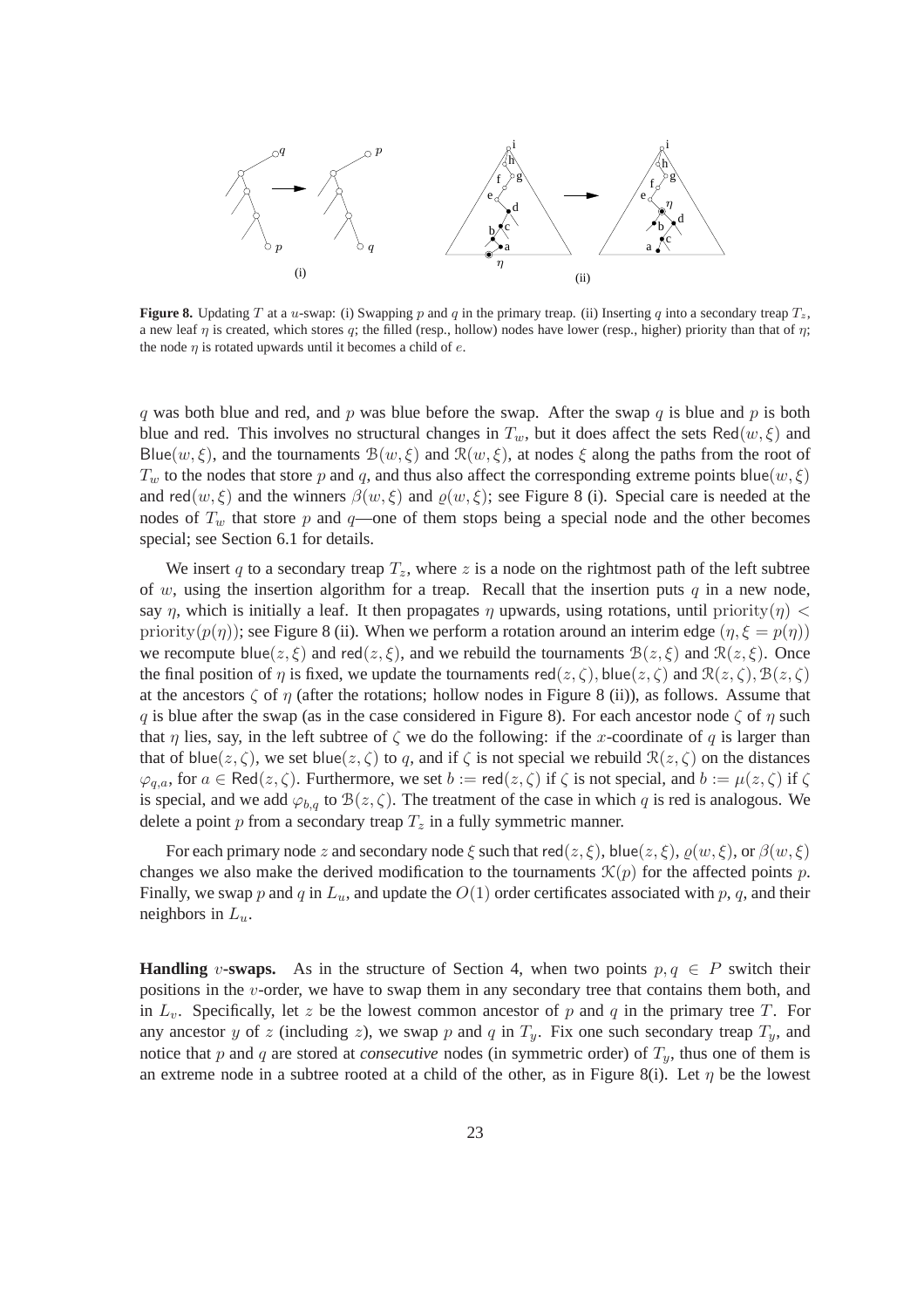common ancestor of p and q in  $T_y$ . Assume that before the swap  $\eta$  stored q, and p was stored at the rightmost leaf of the left subtree of  $\eta$ . (The case when  $\eta$  holds p and q is stored at the leftmost leaf of the right subtree of  $\eta$  is symmetric.) We swap p and q, and update blue( $y, \xi$ ), red( $y, \xi$ ),  $\mathcal{B}(y, \xi)$ , and  $\mathcal{R}(y,\xi)$ , for each node  $\xi$  on the path from the leaf containing p to  $\eta$ . We perform an insertion and/or a deletion to/from  $\mathcal{B}(y,\xi)$  in case red $(y,\xi)$  does not change and either p or q is blue. If red $(y,\xi)$ does change, and  $\xi$  is not special, we rebuild  $\mathcal{B}(y,\xi)$ . Symmetric updates are applied to  $\mathcal{R}(y,\xi)$ .

Note that either p or q is  $\mu(z)$ , and therefore in  $T_z$  either  $\eta$  or the leaf containing p is special. If  $\eta$ is special before the swap then it stops being special and the leaf that contained  $p$  and now contains q becomes special, and vice versa. We recompute blue( $y, \xi$ ), red( $y, \xi$ ),  $B(y, \xi)$ , and  $\mathcal{R}(y, \xi)$  for these nodes that change their status from special to non-special or vice versa.

For each primary node z and secondary node  $\xi$  such that red( $z, \xi$ ), blue( $z, \xi$ ),  $\varrho(w, \xi)$ , or  $\beta(w, \xi)$ changes we also make the derived modification to the tournaments  $\mathcal{K}(p)$  for the affected points p. Finally, we swap p and q in  $L_v$ , and update the  $O(1)$  order certificates associated with p and q and their neighbors in  $L_v$ .

**Handling** x-swaps. Let p and q be a pair of points that switch their positions in the x-order, with  $p$  to the left of  $q$  before the event takes place. This event does not cause any structural changes in the primary treap, nor in any secondary treap, but it may change red( $z, \xi$ ) in any node  $\xi$  of any secondary treap  $T_z$ , such that the subtree of  $T_z$  rooted at  $\xi$  contains both p and q.

Let z be the lowest common ancestor of p and q in the primary treap. We need to process p and q at each ancestor of z, including z itself. Let y be a proper ancestor of z; note that neither p nor q is stored at y. Assume that p and q are both red in  $T_y$ , and let  $\eta$  be the lowest common ancestor of p and q in  $T_y$ . The subtrees of  $T_y$  containing both p and q are the subtrees rooted at ancestors of  $\eta$ (including  $\eta$  itself). At any such ancestor  $\zeta$ , if  $p = \text{red}(y, \zeta)$  then we change red $(y, \zeta)$  to be q and rebuild  $B(y, \zeta)$ . Finally, we swap p and q in  $L_x$ , and update the  $O(1)$  order certificates associated with p, q, and their neighbors in  $L_x$ . The case where both p and q are blue in  $T_y$  is analogous. If one is blue and the other is red in  $T_y$  (i.e.,  $y = z$ ), then we do nothing; this also covers the case when one of p, q is stored as  $\mu(z)$ .

#### **6.3 Analysis**

Some properties of treaps. Before analyzing the expected cost of the various swaps, we provide two related lemmas on the expected size of various substructures in a treap. The proofs are similar to those given in the original paper of Seidel and Aragon [27], but we present them in detail for the sake of completeness.

**Lemma 6.2.** Let w be the node of rank k in a treap, and let  $W = \langle w_1, \ldots, w_l \rangle$  be the rightmost path *starting from the left child*  $w_1$  *of*  $w$  *and ending at the leaf*  $w_l$ *. Then, for any nonnegative function f,* 

$$
\mathbb{E}\left(\sum_{s=1}^{l} f(\text{size}(w_s))\right) \le \frac{f(k-1)}{k} + 2\sum_{m=1}^{k-2} \frac{f(m)}{m^2},
$$

*where*  $size(w)$  *is the size of the subtree rooted at w.*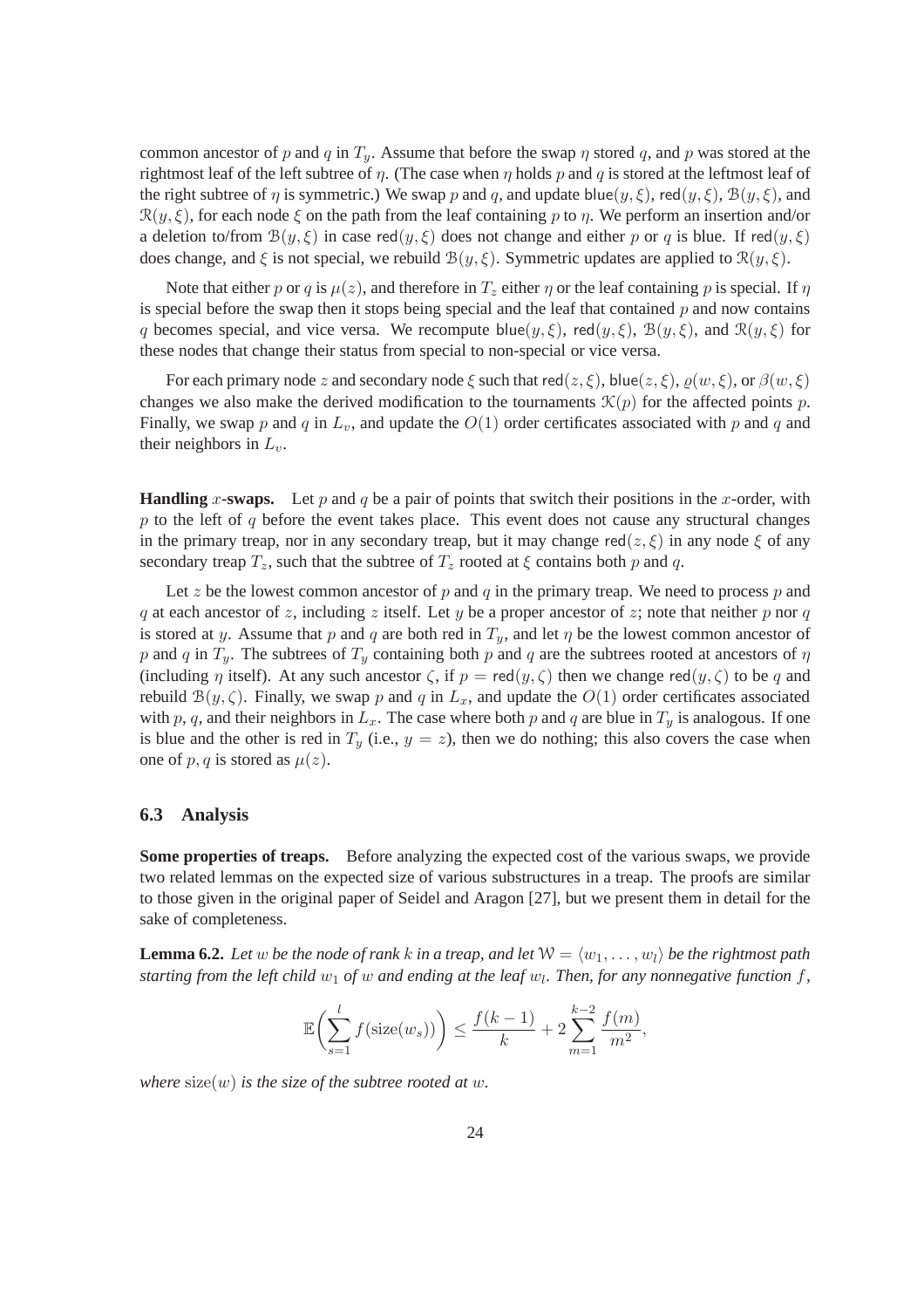*Proof.* For each i, let  $w(i)$  denote the node of rank i in the treap. For each pair of indices  $i, j$  such that  $i \leq j \leq k$ , consider the event  $\mathbb{X}_{i,j}$ , where  $w(j)$  is the root of a subtree in T whose leftmost leaf is  $w(i)$  and whose rightmost leaf is  $w(k-1)$ ; clearly, in this case this subtree consists of all the vertices  $w(l)$ , for  $i \le l \le k - 1$ . Note that when  $\mathbb{X}_{i,j}$  takes place,  $w(j)$  is a node on the path W. Conversely, if  $w(j)$  is a node on W then there exists an  $i \leq j$  such that  $\mathbb{X}_{i,j}$  occurs; moreover, in any random instance of  $T$ , this  $i$  is unique. We then have

$$
\mathbb{E}\left(\sum_{s=1}^{l} f(\text{size}(w_s))\right) \le \sum_{i=1}^{k-1} \sum_{j=i}^{k-1} \Pr(\mathbb{X}_{i,j}) \cdot f(k-i) \tag{6}
$$

 $\Box$ 

For  $i > 1$ ,  $\mathbb{X}_{i,j}$  occurs if and only if among the nodes  $w(s)$ ,  $i - 1 \le s \le k$ ,  $w(i - 1)$  and  $w(k)$ have the two largest priorities, in either order, and  $w(j)$  has the third largest priority. Hence,

$$
\Pr[\mathbb{X}_{i,j}] = \frac{2(k-i-1)!}{(k-i+2)!} \le \frac{2}{(k-i)^3}.
$$

The event  $\mathbb{X}_{1,j}$  occurs if among the nodes  $w(l)$ ,  $1 \leq l \leq k$ ,  $w(k)$  has the largest priority and  $w(j)$ has the second largest priority. Hence,

$$
\Pr[\mathbb{X}_{1,j}] = \frac{1}{k(k-1)}.
$$

We can thus rewrite  $(6)$  as

$$
\mathbb{E}\left(\sum_{s=1}^{l} f(\text{size}(w_s))\right) \leq \sum_{j=1}^{k-1} \frac{f(k-1)}{k(k-1)} + \sum_{i=2}^{k-1} \sum_{j=i}^{k-1} \frac{2f(k-i)}{(k-i)^3}
$$

$$
= \sum_{i=2}^{k-1} \frac{2f(k-i)}{(k-i)^2} + \frac{f(k-1)}{k},
$$

which is exactly the inequality asserted in the lemma.

In particular, for  $f(s) = s$ , Lemma 6.2 yields

$$
\mathbb{E}\biggl(\sum_{j=1}^l \text{size}(w_j)\biggr) = O(\log n).
$$

**Lemma 6.3.** Let w be the root of a treap on n points, and let  $W = \langle w = w_1, \ldots, w_l \rangle$  denote the *path from* w *to a node*  $w_l$  *of rank k. Then, for any nonnegative function*  $f$ *,* 

$$
\mathbb{E}\left(\sum_{s=1}^l f(\text{size}(w_s))\right) = O\left(f(n) + \sum_{m=1}^n \frac{f(m)}{m+1}\right),\,
$$

*where*  $size(u)$  *is, as above, the size of the subtree rooted at node u.*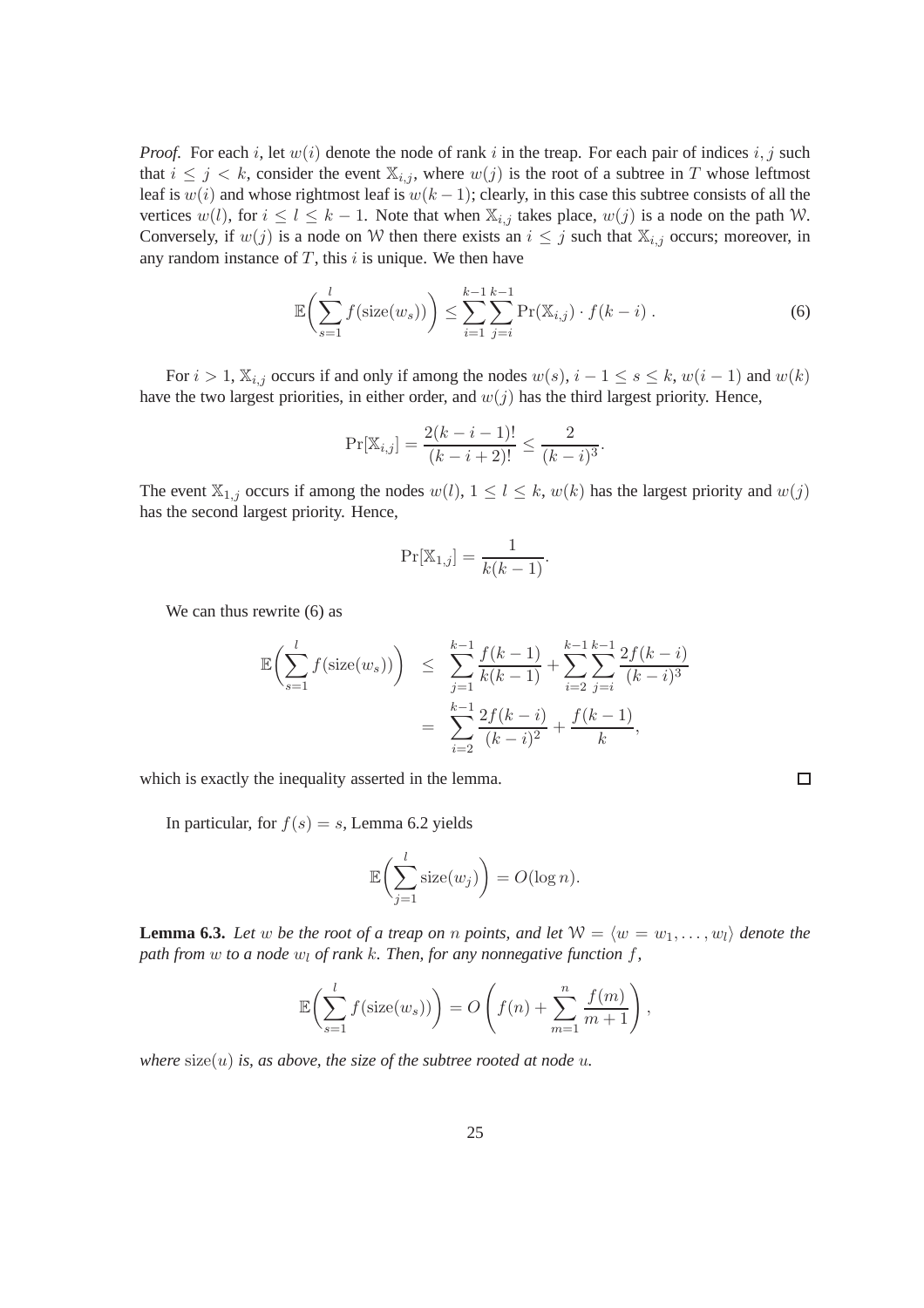*Proof.* Let  $w(i)$  denote the node of rank i in the treap, so, in particular,  $w<sub>l</sub> = w(k)$ . For each triple of indices i, m, j such that  $i \le m \le j$  and  $i \le k \le j$ , consider the event  $\mathbb{X}_{i,m,j}$ , in which  $w(m)$  is the root of a subtree in T whose leftmost node is  $w(i)$  and whose rightmost node is  $w(j)$ ; clearly, in this case this subtree consists of all the vertices  $w(s)$ , for  $i \leq s \leq j$ , and, in particular, it contains  $w(k)$ . Note that when  $\mathbb{X}_{i,m,j}$  occurs,  $w(m)$  is a node on the path W. Conversely, if  $w(m)$  is a node on W then there exist indices  $i \leq m \leq j$ , where we also have  $i \leq k \leq j$ , such that  $\mathbb{X}_{i,m,j}$  occurs. Moreover, in any random instance of  $T$ , these  $i$  and  $j$  are unique. We then have

$$
\mathbb{E}\left(\sum_{s=1}^{l} f(\text{size}(w_q))\right) \leq \sum_{i=1}^{k} \sum_{j=k}^{n} \sum_{m=i}^{j} \Pr(\mathbb{X}_{i,m,j}) \cdot f(j-i+1) \tag{7}
$$

.

We bound the right hand side by dividing the summation into four subsums.

*Case A:*  $i > 1$  *and*  $j < n$ . In this case  $\mathbb{X}_{i,m,j}$  occurs if and only if among the nodes  $w(s)$ ,  $i-1 \leq s \leq j+1$ ,  $w(i-1)$  and  $w(j+1)$  have the two largest priorities, in either order, and  $w(m)$ has the third largest priority. Hence,

$$
\Pr[\mathbb{X}_{i,m,j}] = \frac{2(j-i)!}{(j-i+3)!} \le \frac{2}{(j-i+1)(j-i+2)^2}
$$

Therefore

$$
\sum_{i=2}^{k} \sum_{j=k}^{n-1} \sum_{m=i}^{j} \Pr(\mathbb{X}_{i,m,j}) \cdot f(j-i+1) \leq \sum_{i=2}^{k} \sum_{j=k}^{n-1} \sum_{m=i}^{j} \frac{2f(j-i+1)}{(j-i+1)(j-i+2)^2}
$$

$$
= \sum_{i=2}^{k} \sum_{j=k}^{n-1} \frac{2f(j-i+1)}{(j-i+2)^2} \leq \sum_{i=1}^{n} \frac{2f(i)}{i+1}.
$$
(8)

*Case B:*  $i = 1$  *and*  $j < n$ . The event  $\mathbb{X}_{1,m,j}$ , for  $j < n$ , occurs if among the nodes  $w(s)$ ,  $1 \leq s \leq j+1$ ,  $w(j+1)$  has the largest priority and  $w(m)$  has the second largest priority. Hence,

$$
\Pr[\mathbb{X}_{1,m,j}] = \frac{1}{j(j+1)},
$$

thereby implying that

$$
\sum_{j=k}^{n-1} \sum_{m=1}^{j} \Pr(\mathbb{X}_{1,m,j}) \cdot f(j) \le \sum_{j=k}^{n-1} \sum_{m=1}^{j} \frac{f(j)}{j(j+1)} \le \sum_{j=1}^{n} \frac{f(j)}{j+1}.
$$
 (9)

*Case C:*  $i > 1$  *and*  $j = n$ . As in the previous case,  $\mathbb{X}_{i,m,n}$ , for  $i > 1$ , occurs if among the nodes  $w(s)$ ,  $i - 1 \le s \le n$ ,  $w(i - 1)$  has the largest priority and  $w(m)$  has the second largest priority. Therefore,

$$
\Pr[\mathbb{X}_{i,m,n}] = \frac{1}{(n-i+2)(n-i+1)},
$$

and

$$
\sum_{i=2}^{k} \sum_{m=i}^{n} \Pr(\mathbb{X}_{i,m,n}) \cdot f(n-i+1) \le \sum_{i=2}^{k} \sum_{m=i}^{n} \frac{f(n-i+1)}{(n-i+2)(n-i+1)} \le \sum_{i=1}^{n} \frac{f(i)}{i+1}.
$$
 (10)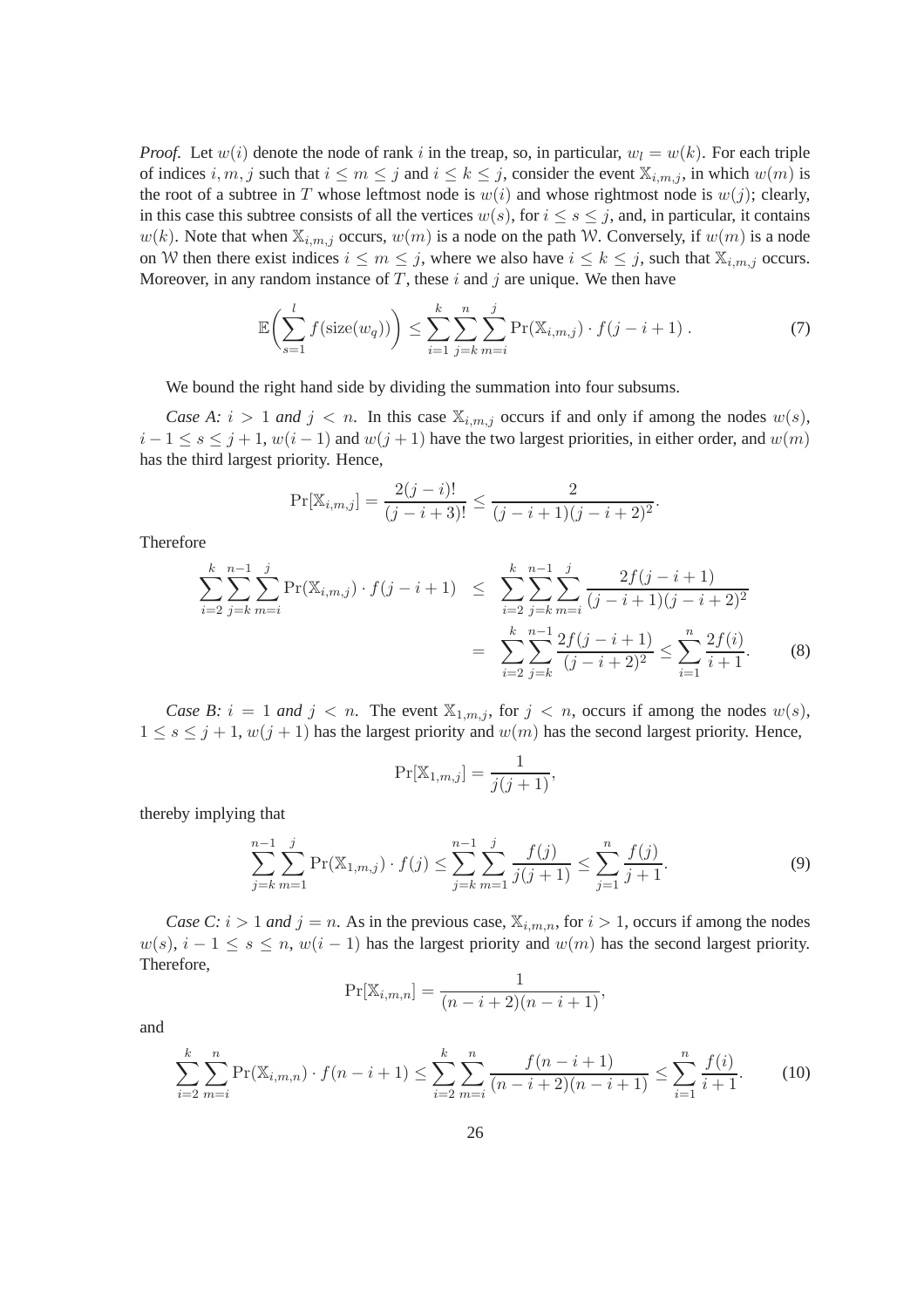*Case D:*  $i = 1$  *and*  $j = n$ . Finally,  $\mathbb{X}_{1,m,n}$  occurs if  $w(m)$  has the highest priority overall (this is the event where  $w(m)$  is the root), which implies that  $Pr[\mathbb{X}_{1,m,n}] = 1/n$ . Therefore

$$
\sum_{m=1}^{n} \Pr(\mathbb{X}_{1,m,n}) \cdot f(n) = \sum_{m=1}^{n} \frac{f(n)}{n} = f(n).
$$
 (11)

Summing  $(8)$ – $(11)$ , we obtain

$$
\mathbb{E}\left(\sum_{s=1}^{l} f(\text{size}(w_s))\right) = O\left(f(n) + \sum_{j=1}^{n} \frac{f(j)}{j+1}\right),\right)
$$

as asserted.

We now give the analysis of the data structure. We do not consider updates to the kinetic tournaments  $\mathcal{K}(p)$  as it would be easy to verify that the cost of maintaining these tournaments is dominated by the cost of maintaining the tournaments  $\mathcal{R}(w,\xi)$  and  $\mathcal{B}(w,\xi)$ .

**The cost of a** u-swap. Consider first the cost of rebuilding tournaments during a u-swap, and assume the setup depicted in Figure 8. At each of the affected secondary subtrees  $T_z$  (including  $T_w$ itself), the tournaments that might have to be rebuilt originate at nodes that lie on two paths from the root to two nodes of specific ranks. The cost of rebuilding a tournament at a node  $\xi$  is proportional to the size of the subtree rooted at  $\xi$ . Hence, the total expected cost of rebuilding tournaments at some secondary tree  $T<sub>z</sub>$  is proportional to the expected sum of the sizes of the subtrees rooted at nodes lying along the path to  $p$  before it is deleted and along the path to  $q$  after it is inserted. By Lemma 6.3, with  $f(x) = x$ , this expected sum is  $O(|T_z|)$ . Plugging this bound into Lemma 6.2, the overall expected cost of rebuilding tournaments at a u-swap is  $O(\log n)$ .

The cost of the other steps that handle a  $u$ -swap is smaller—the cost of the actual updating of a secondary tree  $T_z$  is only  $O(\log |T_z|)$ , even if the cost of peforming a rotation around a node  $\xi$ is proportional to the size of the subtree rooted by  $\xi$  (See Theorem 7.1). This is subsumed by the preceding bound. We thus obtain the following lemma.

**Lemma 6.4.** *The expected cost of handling a u-swap is*  $O(\log n)$ *.* 

**The cost of a** v-swap. Recall that a v-swap of two points  $p$ , q requires updates in secondary trees  $T_z$ , where z is a common ancestor of the nodes storing p and q. In each such tree  $T_z$ , p and q are consecutive, so one is an extreme node in a subtree rooted at a child of the other. Using Lemma 6.2, the expected cost of updating a secondary tree  $T_z$ , which consists of swapping p and q and rebuilding the appropriate tournaments, is  $O(\log |T_z|)$ . Plugging this into Lemma 6.3, with  $f(x) = \log x$ , we obtain:

**Lemma 6.5.** *The expected cost of handling a v-swap is*  $O(\log^2 n)$ *.*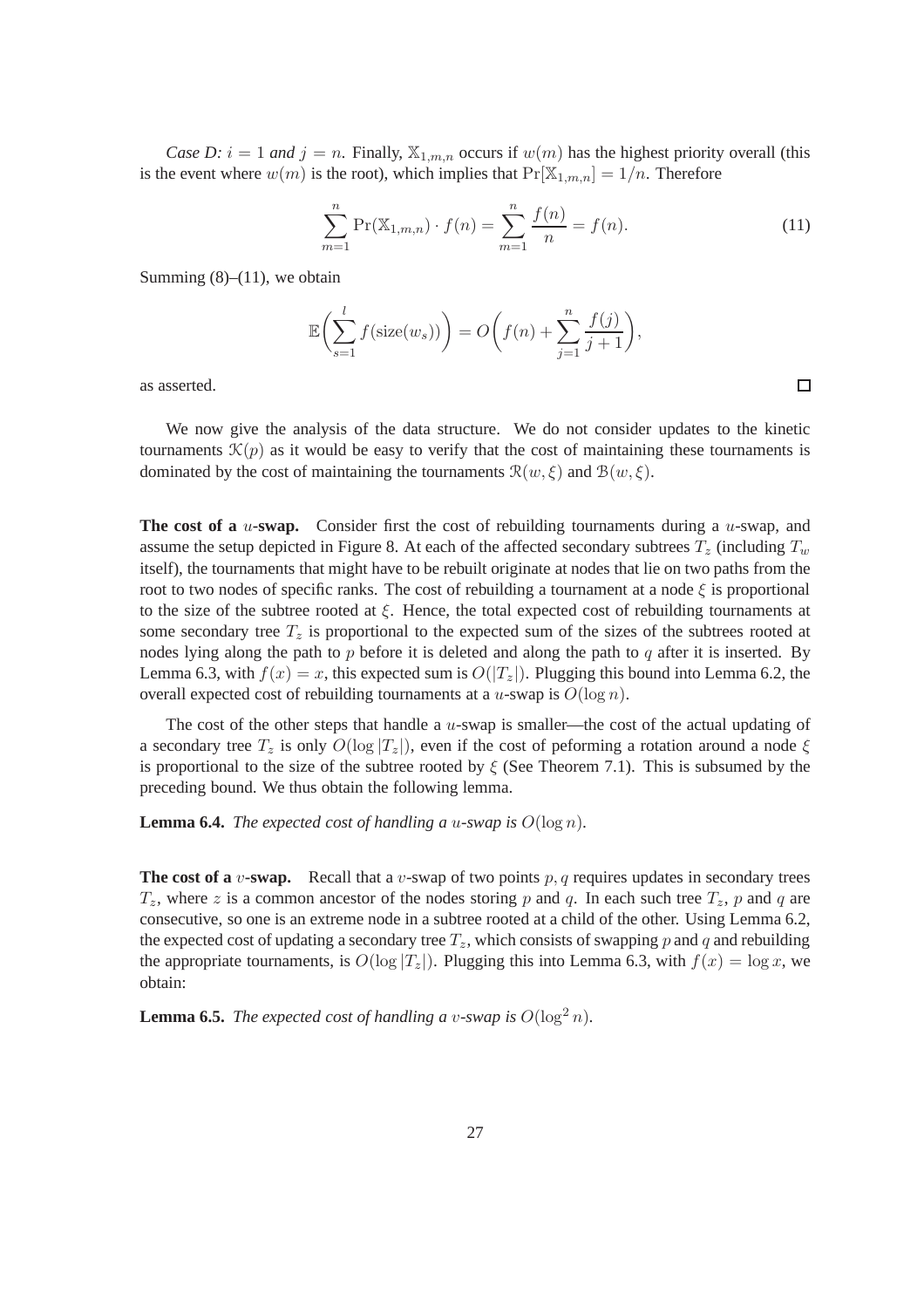**Expected cost of all x-swaps.** A single x-swap may be expensive, also in expectation (see below), but we show that the total cost of all x-swaps is small, arguing as follows. For a node  $\xi \in T_w$ , let  $\Lambda(w,\xi)$  be the multiset of all pairs  $(a, b)$  of points of P, with  $a \neq b$ , such that, at some time t,  $a \in$  $\text{Red}(w,\xi)$  and  $b \in \text{Blue}(w,\xi)$ . The multiplicity of each pair  $(a, b)$  in  $\Lambda(w,\xi)$  is equal to the number of maximal (connected) time intervals in which the above event occurs. Let  $\Lambda = \bigcup_{w,\xi} \Lambda(w,\xi)$ , where the union is over all primary nodes w and secondary nodes  $\xi \in T_w$ . The following lemma bounds the expected total size of tournaments that we rebuild while handling  $x$ -swaps.

**Lemma 6.6.** *The expected total size of tournaments that we rebuild while performing* x*-swaps is*  $O(|\Lambda|\beta_{s+2}(n)).$ 

*Proof.* Fix a node  $\xi$  in a secondary treap  $T_w$ . Let B denote the multiset of all blue points that are ever stored either at the left subtree of  $\xi$  or at  $\xi$  itself. Each point is counted with multiplicity equal to the number of times it enters this set. Similarly, let  $R$  denote the multiset of all red points which are stored either at the right subtree of  $\xi$  or at  $\xi$  itself, where each point is counted with multiplicity equal to the number of times it enters this set. Associate with each point  $b \in B$  the function  $x(b(t))$ , and let  $\mathcal{U} = \mathcal{U}(t)$  denote the upper envelope of these (partial) functions, each defined over some connected  $t$ -interval. Since, by assumption, the  $x$ -coordinates of a fixed pair of points can become equal at most s times, it follows [29] that the number of breakpoints of  $U$  is at most  $\lambda_{s+2}(|B|) = O(|B|\beta_{s+2}(n))$ . Similarly, the number of breakpoints in the upper envelope defined by any subset  $B' \subseteq B$  of the functions is  $O(|B'| \beta_{s+2}(n))$ .

Each such breakpoint corresponds to an x-swap at which we rebuild  $\mathcal{R}(w, \xi)$ . So if we sum the sizes of the tournaments  $\mathcal{R}(w, \xi)$ , measured at the times these breakpoints occur, we get a bound on the total size of red tournaments at the times when they are rebuilt at  $\xi$ . We can get a similar bound on the total size of blue tournaments at the times of their rebuilding. Assume that each time such a breakpoint occurs, we charge one unit to each point in  $\mathcal{R}(w,\xi)$ . We now bound the maximum number of such charges.

Fix a red point  $a \in R$ , within a fixed maximal time interval I in which a is in R. Let  $\Psi_a$  be the set of breakpoints of U that charge a; that is, breakpoints that occur within I. Let  $B^*_{\alpha}$  denote the multiset of those blue points whose functions are incident to the breakpoints of  $\Psi_a$ . Clearly, the breakpoints of  $\Psi_a$  are also breakpoints of the upper envelope of  $\{x(b(t)) \mid b \in B_a^*\}$ . Hence we have  $|\Psi_a| = O(|B^*_a|\beta_{s+2}(n))$ . Now the total count of tournament changes under consideration is

$$
\sum_{a \in R} |\Psi_a| = O\left(\sum_a |B_a^*| \beta_{s+2}(n)\right).
$$

Since  $\sum_a |B^*_a| \leq |\Lambda(w,\xi)|$ , we conclude that  $O(|\Lambda(w,\xi)|\beta_{s+2}(n))$  bounds that total size of red tournaments, measured at the time of their rebuilding, in  $\xi$ . Summing over all primary nodes w and secondary nodes  $\xi$ , and applying the same argument to blue tournaments, the lemma follows.  $\Box$ 

To apply Lemma 6.6, we have to bound  $|\Lambda|$ . New pairs in  $\Lambda$  are created during the handling of u-swaps and v-swaps. Consider first a u-swap of points p and q. There are two types of pairs that this swap creates: pairs that contain either  $p$  or  $q$ , and pairs created by the structural changes caused by rotations while deleting q and inserting  $p$  (or vice versa) into secondary trees. We refer to pairs of the first (resp., second) kind as *primary* (resp., *secondary*) pairs. The number of primary pairs is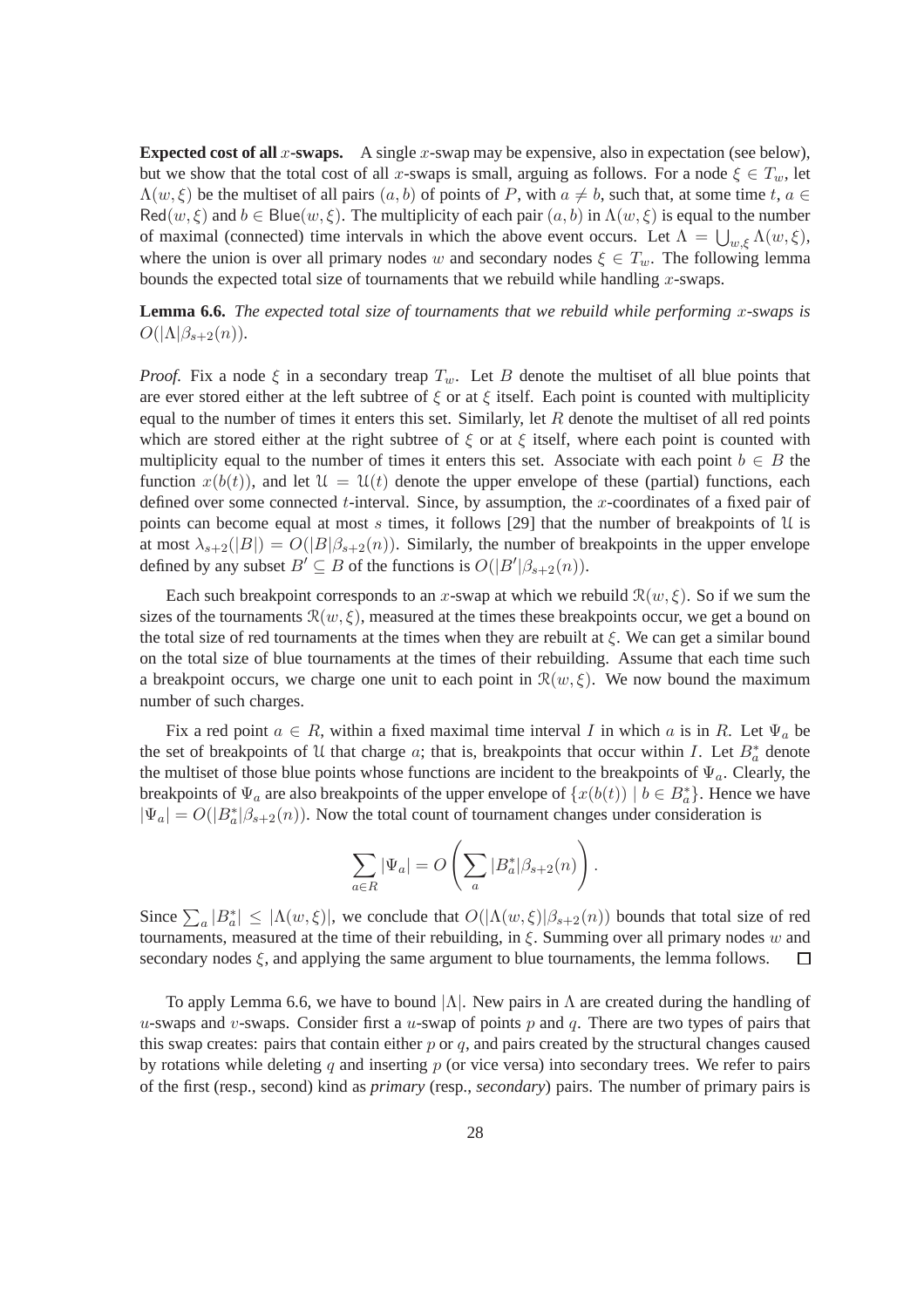bounded by the expected total size of the secondary trees affected by the swap. By Lemma 6.2, this size is bounded by  $O(\log n)$ .

To bound the number of new secondary pairs, we first show that each insertion into or deletion from a secondary tree of size s creates an expected number of  $O(s)$  new secondary pairs.

**Lemma 6.7.** *If a point is inserted into or deleted from a secondary tree*  $T_w$ *, then the expected increase in the value of*  $\sum_{\xi \in T_w} \Lambda(w, \xi)$  *is O* $(|T_w|)$ *.* 

*Proof.* We analyze deletions in detail; the analysis of insertions is analogous and hence omitted. Assume that the point to be deleted from  $T_w$  resides at node  $\xi$  of rank m. We examine the rotations that bring  $\xi$  down, and bound the expected number of new pairs created by these rotations.

Let  $\mathcal{X} = \langle \chi_1 = \ell(\xi), \chi_2, \ldots, \chi_g \rangle$  denote the rightmost path from  $\ell(\xi)$  to a leaf, and let  $\mathcal{Z} =$  $\langle \zeta_1 = r(\xi), \zeta_2, \dots, \zeta_h \rangle$  denote the leftmost path from  $r(\xi)$  to a leaf, both defined before the rotations begin; see Figure 9. Each rotation in the deletion procedure to bring  $\xi$  down is performed along an edge on  $X$  or  $\mathcal{Z}$ . Let  $B = \text{Blue}(w, \xi)$  and  $R = \text{Red}(w, \xi)$ . For  $1 \le i \le g$ , let  $B_i = \text{Blue}(w, \chi_i)$ , and for  $1 \leq j \leq h$ , let  $R_j = \text{Red}(w, \zeta_j)$ .



**Figure 9.** Rotating  $\xi$  down by a sequence of right rotations. D becomes part of  $T_{\chi_i}$  after performing the right rotation along the edge  $\xi \chi_i$ .

Suppose we first perform right rotations along the edges of  $\mathfrak{X}$ . As shown in Figure 9, a right rotation around the edge between  $\xi$  and its current left child  $\ell(\xi) = \chi_i$  (starting with  $i = 1$ ) changes the left child of  $\xi$  to  $\chi_{i+1}$ , and  $\xi$  becomes the right child of  $\chi_i$ .  $T_{r(\xi)}$  remains unaffected by these rotations (see, e.g., the subtree D in Figure 9.) Since  $T_{r(\xi)}$  was disjoint from the right subtree of  $T_{\chi_i}$ before the rotation, but becomes part of it after the rotation, new pairs are generated in  $\Lambda(w, \chi_i)$  by the rotation, namely, the pairs in  $B_i \times R$ . The only other pairs in Λ that can be generated by this rotation involve the point  $p = \mu(w, \xi)$  stored at  $\xi$ ; there are at most  $|B_i|$  such pairs—see Figure 9. Hence, the right rotations introduce  $\sum_{i=1}^{g}(|B_i \times R| + |B_i|) \leq |B|(|R| + 1)$  new pairs to  $\Lambda$  (note that the  $B_i$ 's are disjoint—see Figure 9).

Similarly, if we first perform left rotations along  $\chi$  (before performing any right rotation), then the rotation around the edge  $(\xi, \zeta_j)$  introduces  $|B \times R_j| + |R_j|$  pairs to  $\Lambda(w, \zeta_j)$ , for a total of  $(|B| + 1)|R|$  pairs. If right and left rotations are performed in any mixed order, then each right rotation creates only a subset of the pairs it would have created if performed before all left rotations, and the same holds for left rotations. Therefore, regardless of the order of the rotations, the total number of new pairs is

$$
O((|B|+1)(|R|+1)) = O((|P(w,\ell(\xi))|+1) \cdot (|P(w,r(\xi))|+1));
$$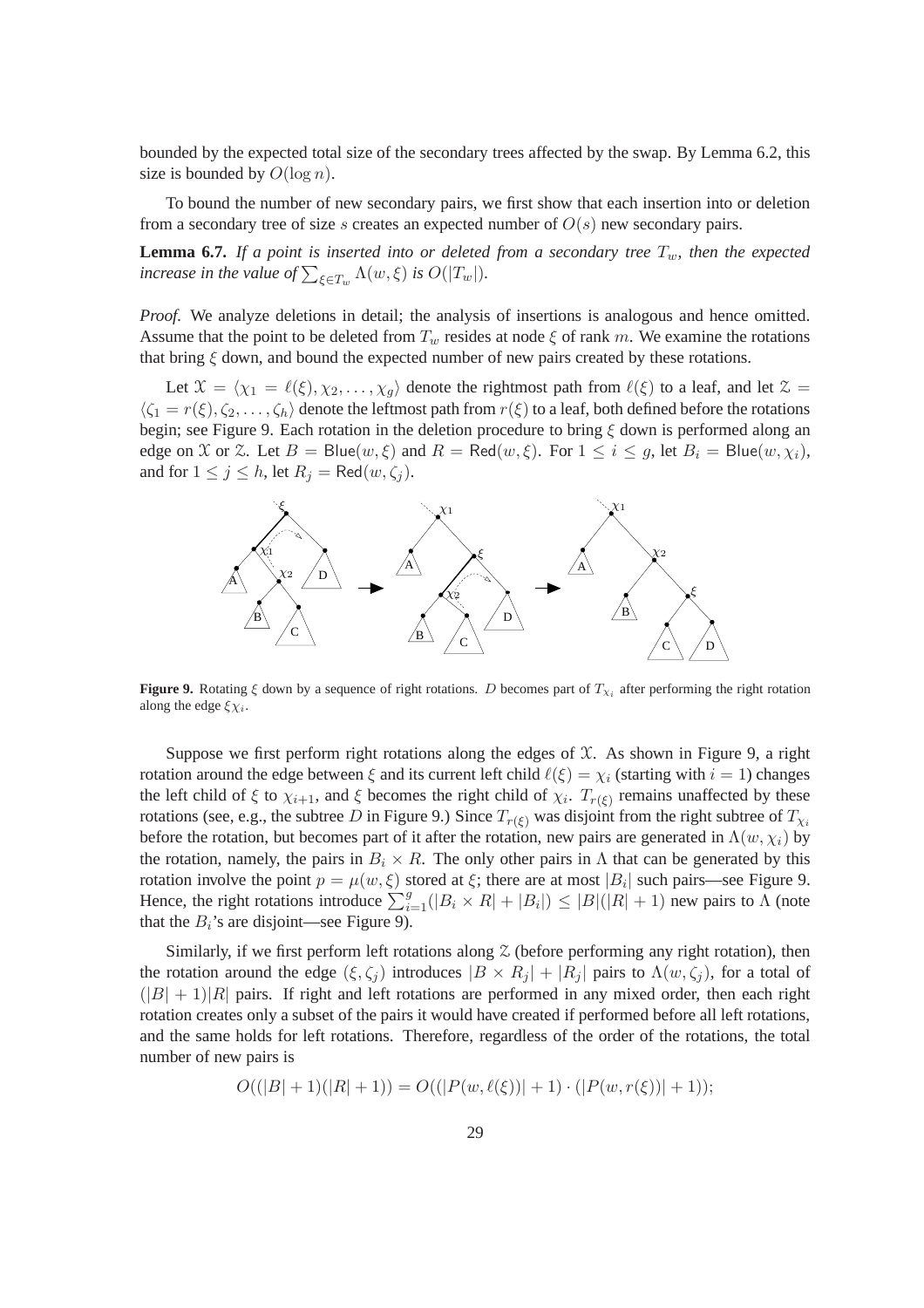here we are referring to the children of  $\xi$  before the rotations. It thus suffices to bound the expected value of this quantity.

Let  $\xi(i)$  denote the node of rank i in the treap  $T_w$ , so in particular  $\xi = \xi(m)$ . For  $i \le m \le j$ , define  $\mathbb{X}_{i,j}$  to be the indicator random variable of the event in which the node  $\xi(m)$ , storing m in  $T_w$ , is the lowest common ancestor of  $\xi(i)$  and  $\xi(j)$ . The expected value of  $(|P(w, \ell(\xi))| + 1)$ .  $(|P(w, r(\xi))| + 1)$ , for a fixed node  $\xi = \xi(m)$ , is

$$
\sum_{i\leq m}\sum_{j\geq m}\mathbb{E}(\mathbb{X}_{i,j})\ .
$$

For  $\mathbb{X}_{i,j}$  to be 1,  $\xi(m)$  must have the largest priority among all nodes  $\xi(k)$ , for  $i \leq k \leq j$ . The probability of this event is clearly  $1/(j - i + 1)$ . Summing up over all pairs  $(i, j)$  with  $i \le m \le j$ , we get that

$$
\sum_{i \leq m} \sum_{j \geq m} \mathbb{E}(\mathbb{X}_{i,j}) = \sum_{i \leq m} \sum_{j \geq m} \frac{1}{j-i+1} \leq \sum_{k=0}^{|T_w|} (k+1) \frac{1}{k+1} = O(|T_w|).
$$

That is, we have shown that the expected increase in the sum  $\sum_{\xi} |\Lambda(w, \xi)|$ , caused by generating new secondary pairs, is  $O(|T_w|)$ .

Combining this with Lemma 6.2, we obtain that the expected number of new secondary pairs is  $O(\log n)$ . Since we have  $O(n^2)$  u-swaps altogether, it follows that the total contribution of u-swaps to  $\Lambda$  is  $O(n^2 \log n)$  pairs.

Consider now a  $v$ -swap of points  $p$  and  $q$ . Here there are no structural changes in any tree, and each newly created pair contains either p or q. By Lemma 6.2, with  $f(x) = x$ , the expected total size of the affected subtrees in a secondary treap  $T_u$  containing both p and q is  $O(\log |T_u|)$ . Applying Lemma 6.3 to the primary tree, we obtain that the expected number of new pairs created by a single v-swap is  $O(\log^2 n)$ . In total we have  $O(n^2)$  v-swaps, which contribute an expected number of  $O(n^2 \log^2 n)$  new pairs to  $\Lambda$ .

**Lemma 6.8.** *The expected cost of all x-swaps is*  $O(n^2\beta_{s+2}(n)\log^2 n)$ *.* 

*Proof.* Since the expected depth of a node in a treap is  $O(\log n)$ , it follows that, initially, the expected number of sets  $\Lambda(w,\xi)$  in which a pair of points of P appears is  $O(\log^2 n)$ . So the expected initial size of  $\Lambda$  is  $O(n^2 \log^2 n)$ . By the preceding discussion, the expected contribution to  $\Lambda$  by all u-swaps and v-swaps is also  $O(n^2 \log^2 n)$ . Thus the expected size of  $\Lambda$  is  $O(n^2 \log^2 n)$ . Combining this with Lemma 6.6, we obtain that the expected total size of tournaments, measured at the time of their rebuilding, is  $O(n^2\beta_{s+2}(n)\log^2 n)$ . By Theorem 3.1, the total time to rebuild these tournaments is also  $O(n^2\beta_{s+2}(n)\log^2 n)$ . This bounds the total time spent in handling all x-swaps.  $\Box$ 

**Expected cost of a single x-swap.** Recall that the time spent in an x-swap of two points p and q is proportional to the expectation of the sum, over all secondary trees  $T_z$  that contain both p and q, of the sum of the sizes of the subtrees rooted at nodes along the path leading from the root to the lowest common ancestor of p and q. Applying Lemma 6.3, with  $f(s) = s$ , to such a secondary treap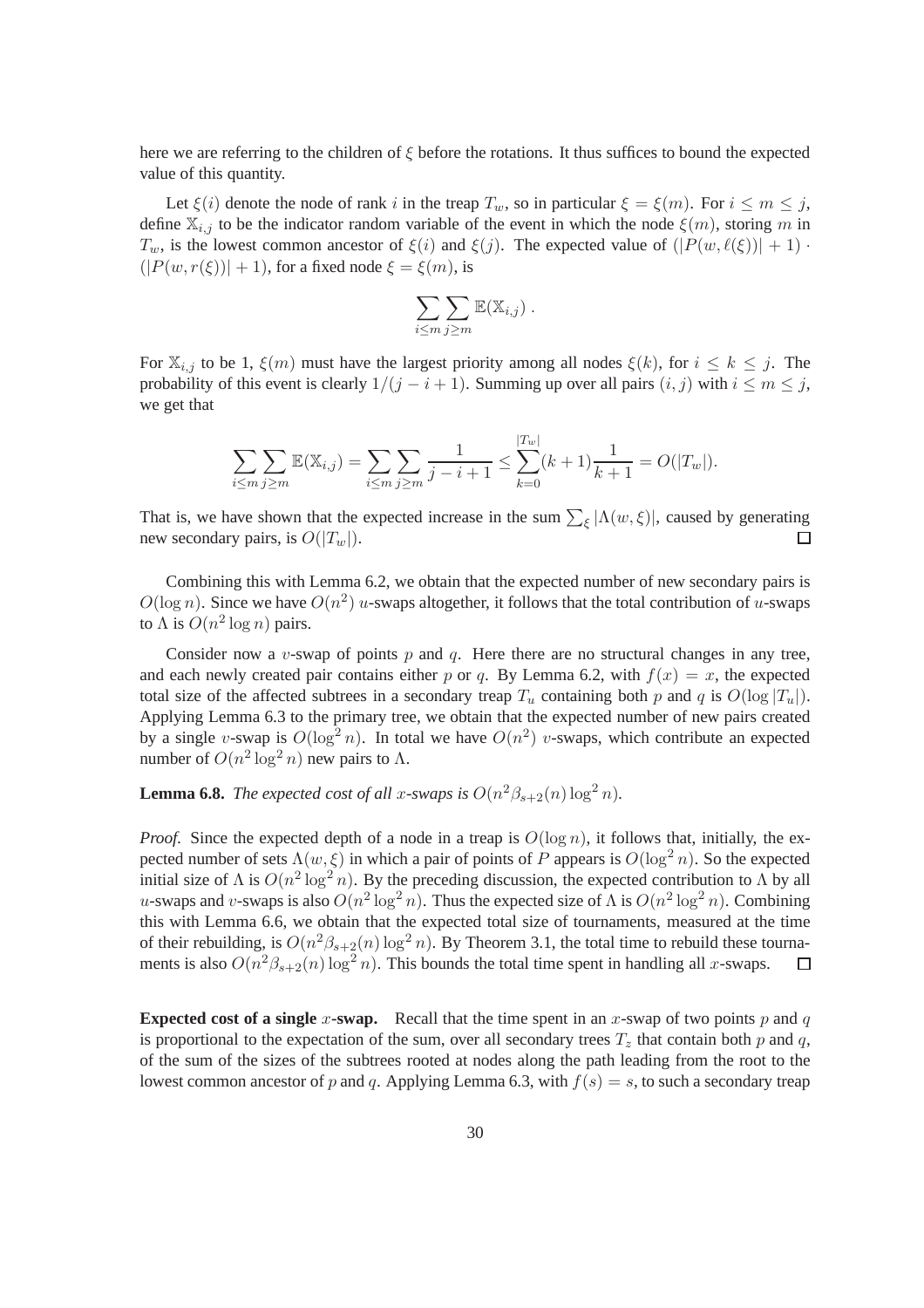$T_z$ , we obtain that the expected contribution of  $T_z$  to this sum is  $O(|T_z|)$ . Now, applying Lemma 6.3 again in the primary tree  $T$ , we obtain that the expected total size of all tournaments affected by the swap is  $O(n)$ .

We summarize the result of this section in the following theorem.

**Theorem 6.9.** *Our KDS for maintaining the nearest neighbor of each point in a set of* n *moving points in the plane has the following properties.*

- 1. The number of u-swaps is  $O(n^2)$ , and handling a u-swap takes  $O(\log n)$  expected time.
- 2. The number of v-swaps is  $O(n^2)$ , and handling a v-swap takes  $O(\log^2 n)$  expected time.
- 3. The number of x-swaps is  $O(n^2)$ , processing a single x-swap takes  $O(n)$  expected time, and *processing all x-swaps takes*  $O(n^2 \log^2 n \beta_{s+2}(n))$  *expected time.*
- 4. The number of tournament events is  $O(n^2 \log^3 n \beta_{s+2}^2(n))$ , and the total time required to *handle them is*  $O(n^2 \log^4 n \beta_{s+2}^2(n))$ *.*
- *5. The data structure requires*  $O(n \log^2 n)$  *expected storage.*

*In particular, the KDS is compact, efficient, responsive in an amortized sense, but in general not local.*

*Proof.* The proof of (1), (2), and (3) follows from our assumption on the motion and from Lemmas 6.4, 6.5, 6.8, and the preceding discussion.

To bound the number of tournament events, recall, from the proof of (3), that, over the entire motion, all tournaments together contain  $O(n^2 \log^2 n \beta_{s+2}(n))$  items (where each item is counted with multiplicity equal to the number of times it is inserted into the tournament). The bounds claimed in (4) now follow from Theorem 3.1. The expected storage required by the structure is dominated by the expected total size of all tournaments  $\mathcal{B}(w,\xi)$ ,  $\mathcal{R}(w,\xi)$ . which is bounded by the expected sum of the sizes of all subtrees over all secondary trees. Since the expected depth of the primary tree and each of the secondary subtrees is  $O(\log n)$ , this expected sum is  $O(n \log^2 n)$ . Thus (5) follows. П

# **7 Dynamizing the KDS for Nearest Neighbors**

Our kinetic data structure for nearest neighbors of Section 6 can in fact support insertions and deletions of points. We only need to add a dynamic search tree over the lists  $L_u$ ,  $L_v$ , and  $L_x$ , as we did for the closest pair problem in Section 5. Here too the primary treap  $T$  can serve as the tree associated with  $L<sub>u</sub>$ , and the secondary treap associated with the root of the primary treap can serve as the tree associated with  $L_v$ .

To perform an insertion of a point  $p$ , we first insert it into the primary treap  $T$ . For a rotation around an edge  $(z, w)$  in the primary tree (with w the former parent of z), we rebuild  $T_w$  and  $T_z$ , and the tournaments that they store. This takes  $O(|T_w| \log n)$  expected time. Seidel and Aragon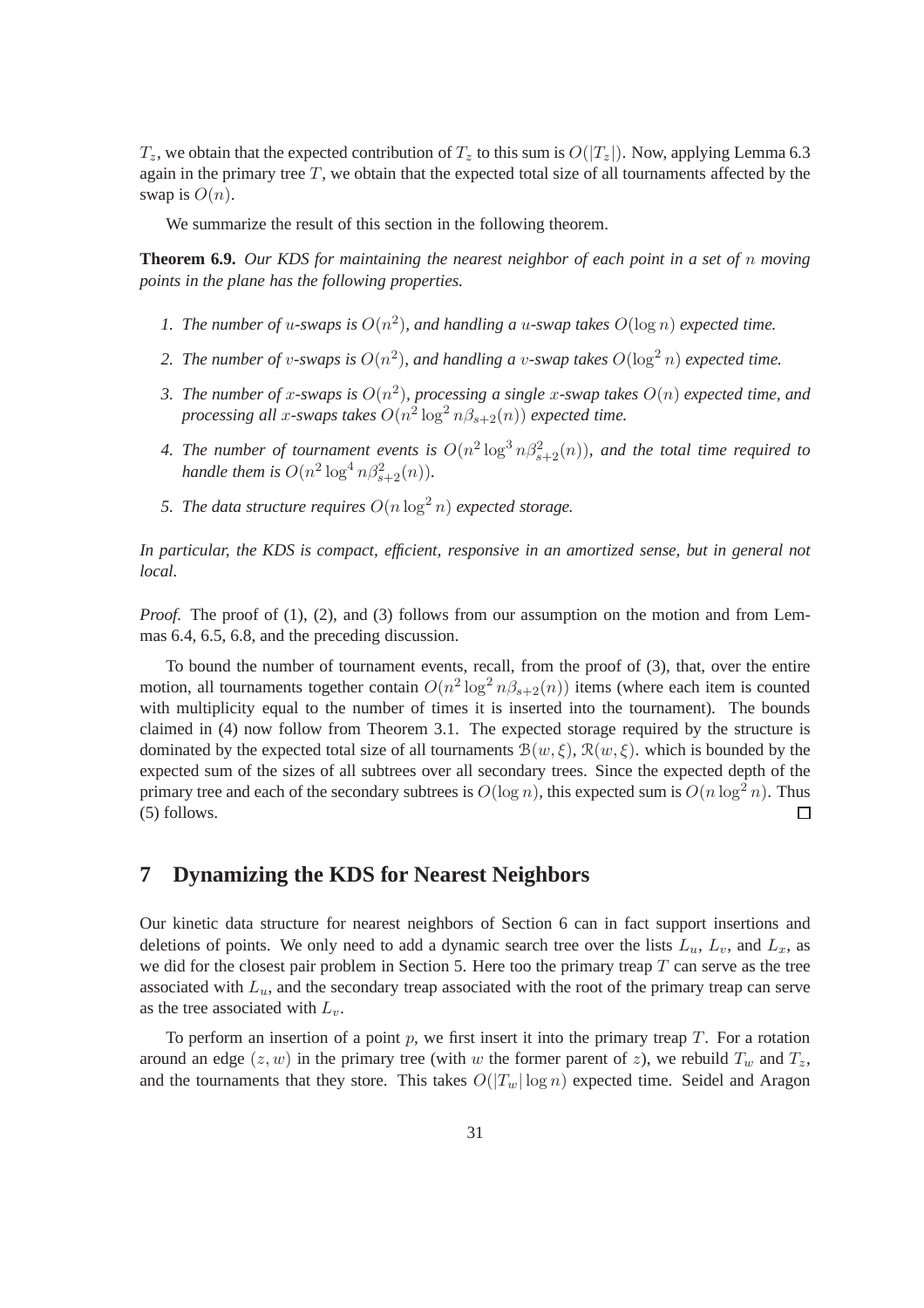[27] proved the following lemma (which is similar to Lemma 6.2); it shows that rotations in treaps are not that expensive in expectation.

**Lemma 7.1.** Assume that a rotation around an edge  $(x, y = p(x))$  in a treap takes  $O(f(s))$  time, *where* s *is the size of the subtree rooted at* y*. Then the expected time to perform an insertion or a deletion to/from the treap is*

$$
O\left(\frac{f(n)}{n} + \sum_{1 \le s \le n} \frac{f(s)}{s^2}\right).
$$

Lemma 7.1 implies that the insertion of p into the primary treap takes  $O(\log^2 n)$  expected time.

Let z be the node containing  $p$  in the primary treap  $T$ . After inserting  $p$  into the primary treap, we insert p into every secondary treap  $T_u$ , where u is an ancestor of z in T. While inserting p into a secondary treap  $T_u$ , we also have to insert p into a tournament at each node on the path to p in  $T_u$ . Furthermore, if p becomes red $(u, \xi)$  or blue $(u, \xi)$ , for some (non-special) node  $\xi \in T_u$ , then we have to rebuild the tournament  $\mathcal{B}(u, \xi)$  or  $\mathcal{R}(u, \xi)$ , respectively. The node  $\eta$  containing p in  $T_z$  is special and we rebuild  $B(u, \eta)$  and  $\mathcal{R}(u, \eta)$ .

The expected time it takes to insert p into all secondary trees containing it is  $O(\log^2 n)$ . Updating tournaments, however, may be expensive. Nevertheless, this time is bounded by the expected sum of the sizes of all secondary subtrees containing p, which is  $O(n)$ , by Lemma 6.3. We summarize with the following theorem.

**Theorem 7.2.** Suppose we make  $m \geq n$  insertions and deletions to the kinetic and dynamic data *structure for nearest neighbors described above, such that there are at most* n *points in the data structure at any fixed time. Then the following properties hold.*

- *1. The number of* u*-swaps is* O(mn) *and processing a* u*-swap takes* O(log n) *expected time.*
- 2. The number of v-swaps is  $O(mn)$  and processing a v-swap takes  $O(\log^2 n)$  expected time.
- *3. The number of* x*-swaps is* O(mn)*, processing a single* x *swap takes* O(n) *expected time, and processing all x-swaps takes*  $O(mn \log^2 n\beta_{s+2}(n))$  *expected time.*
- 4. The expected number of tournament events is  $O(mn\log^3 n\beta_{s+2}^2(n))$ , and their total expected *cost is*  $O(mn \log^4 n\beta_{s+2}^2(n))$ *.*
- *5. The data structure requires*  $O(n \log^2 n)$  *space.*
- *6. An insertion or a deletion takes* O(n) *expected time.*

*Proof.* Arguing as in the proof of Theorem 5.2, the number of u-swaps, v-swaps, and x-swaps is  $O(mn)$ . It takes  $O(n)$  expected time to insert or delete a point by the discussion preceding this theorem.

The rest of the proof is analogous to the proof of Theorem 6.9. The only difference is that we have to take into account the increase in  $\Lambda$  when we insert or delete a point p. Clearly there are  $O(n)$  new primary pairs (containing p) in Λ. Secondary new pairs are created as a result of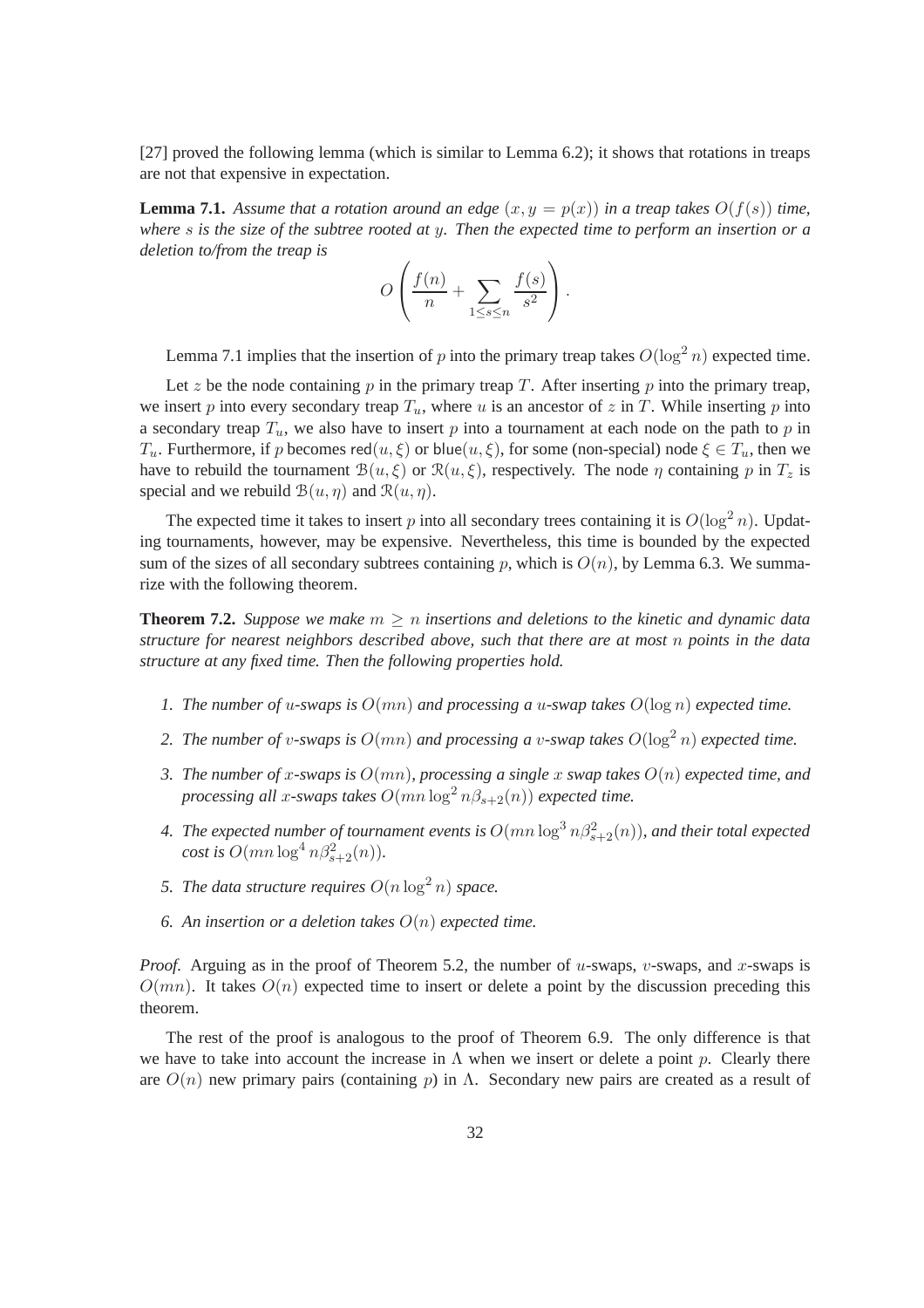rotations in the primary treap, which cause rebuildings of secondary treaps. Each secondary treap  $T_w$  that is rebuilt may contribute  $O(|T_w|^2)$  new pairs to Λ. However, Lemma 7.1 implies that the expected total number of new pairs is  $O(n)$ , so the increase of  $|\Lambda|$  caused by insertions and deletions is  $O(mn)$ . and it therefore does not dominate the size of  $\Lambda$ . is  $O(mn)$ , and it therefore does not dominate the size of  $\Lambda$ .

### **8 Extension to Higher Dimensions**

In this section, we extend the data structures of Sections 5 and 7 to fully dynamic and kinetic data structures for maintaining the closest pair and all nearest neighbors in a set  $P$  of  $n$  moving points in  $\mathbb{R}^d$ , for any  $d \geq 3$ . The extension is straightforward, and is based on the following generalization of the key geometric property, given in Lemma 2.1. The proof is essentially identical to the preceding proof, and is thus omitted.

**Lemma 8.1.** *Let* p *be the closest point to q, and let* C *be a cone of opening angle*  $\pi/3$ *, with apex at the origin, which contains* q − p*. Let* b *denote a vector in the direction of the symmetry axis of* C *(pointing into* C*). Then*

$$
(q - p) \cdot b = \min \{ (w - p) \cdot b \mid w \in P \cap (p + C) \}.
$$

We tile  $\mathbb{R}^d$  by a constant number of convex polyhedral cones, all having the origin  $o$  as their apex, such that each of these polyhedral cones is bounded by  $d$  facets, and is contained in a regular cone<sup>8</sup> of opening angle  $\pi/3$  with apex o. Note that the number of polyhedral cones grows exponentially with  $d$ . As in the planar case, we may assume that, for each polyhedral cone  $W$ , its antipodal cone −W also appears in the tiling. We describe the extension for closest pair, since the extension for all nearest neighbors is similar.

Let  $W$  be one of these polyhderal cones. Without loss of generality, assume that the symmetry axis of the  $\pi/3$  cone that contains W is the positive x-axis. Clearly, Lemma 8.1 also holds for W. That is, if p, q is a closest pair at time t such that  $q - p \in W$ , then

$$
(q-p)_x = \min \{ (w-p)_x \mid w \in P \cap (p+W) \}.
$$

That is, q is the leftmost point of  $p + W$ , and, symmetrically, p is the rightmost point of  $q - W$ . As in the planar case, we say that such a pair is *matched* (in the x-direction). Our strategy is thus to maintain  $O(1)$  data structures, one for each pair  $W, -W$  of cones in the tiling. For each cone  $W$ , its data structure maintains (a superset of) the set  $\Pi$  of all matched pairs, and runs a kinetic and dynamic tournament among them, to keep track of the closest pair in Π. The real closest pair is the pair with the smallest distance between its points, among the winners of these  $O(1)$  tournaments. In complete analogy with the planar case, in the purely kinetic scenario we can maintain the actual set Π, whereas in the kinetic and dynamic scenario, we need to maintain a slightly larger superset Π∗ , which we will shortly define.

Fix a cone W, and assume, as above, that its "symmetry axis" is the positive x-axis. Let  $e^{(1)}, \ldots, e^{(d)}$  be vectors orthogonal to the facets of W and pointing into W. For each point  $p \in \mathbb{R}^d$ ,

<sup>&</sup>lt;sup>8</sup>That is, a cone of the form  $\{x \mid \angle(x, u) \leq \alpha\}$ , for some vector u and angle  $\alpha$ .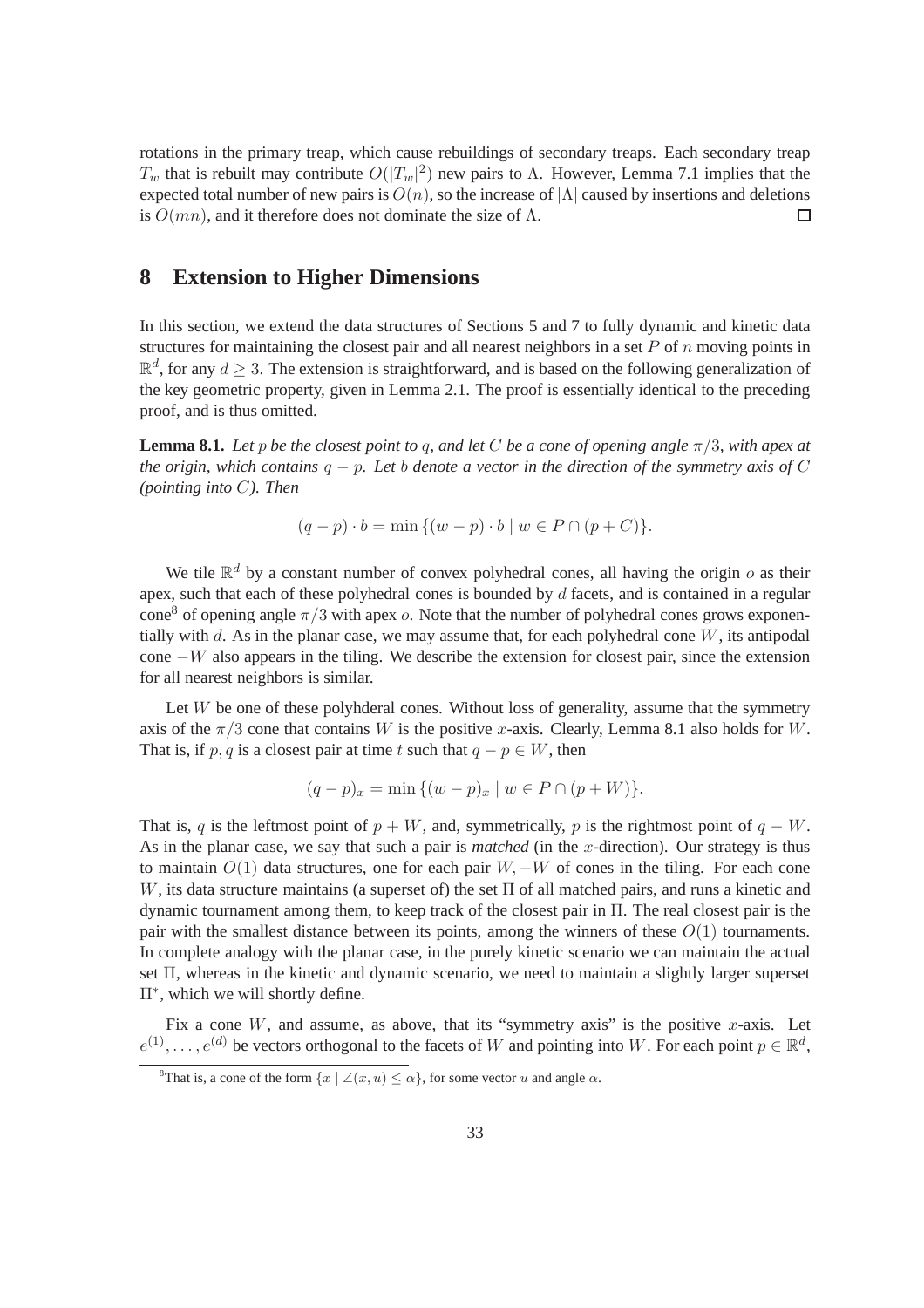define  $u_p^{(i)} = p \cdot e^{(i)}$ , for  $i = 1, \ldots, d$ . Clearly,  $q - p \in W$  if and only if  $u_q^{(i)} > u_p^{(i)}$ , for  $i = 1, \ldots, d$ . We thus apply the same strategy as in the planar case: We construct a  $d$ -dimensional range tree  $T$ , where the *i*-th level of the tree stores points according to their  $u^{(i)}$ -order. At the bottom level of the structure, each node  $\xi$  records the points with the smallest and largest x-coordinates that are stored in the subtree rooted at  $\xi$ . By querying the structure with a point p, or, more precisely, with the orthant  $u^{(i)} > u_p^{(i)}$ , for  $i = 1, ..., d$ , we can find the leftmost point  $q \in p + W$ , in time  $O(\log^d n)$ . This allows us to construct the set  $\Pi$  of all  $O(n)$  matched pairs, in  $O(n \log^d n)$  time, and to run a tournament on these pairs, using exactly the same structure as described in Section 3. (Note that this tournament structure is independent of  $d$ .)

As in the planar case, we can alternatively use the larger set  $\Pi^*$  of pairs, defined as follows. For each node  $\xi$  of the bottom level of T, we form a pair  $(p, q)$ , where p (resp., q) is the rightmost (resp., leftmost) point that is stored at the left (resp., right) subtree of each of the nodes  $\xi^{(1)}, \xi^{(2)}, \ldots, \xi^{(d)} =$  $\epsilon$  in the d levels of the structure, whose respective trees contain  $\epsilon$ . As in the planar case, it is easy to see that  $\Pi \subseteq \Pi^*$ . The size of  $\Pi^*$  is  $O(n \log^{d-1} n)$ , and it can initially be constructed in time  $O(n \log^{d-1} n)$ , during the construction of T, in a straightforward bottom-up manner. (Thus, in the static and stationary case, we obtain an algorithm for the closest pair that runs in time  $O(n \log^{d-1} n)$ . There are, however, faster algorithms for this scenario, such as the one of Vaidya [31].) To compute and maintain  $\Pi^*$ , we need to store a more refined information in the nodes of the bottom level of T, which extends, in an obvious manner, the blue/red pointers maintained in the 2-dimensional tree of Section 4.

Each of the sets  $\Pi$  and  $\Pi^*$  remains unchanged as long as the orders of the points of P in each of the coordinates  $x, u^{(1)}, \ldots, u^{(d)}$  remain unchanged. Hence, the critical events that the range tree T has to keep track of are the  $O(n^2)$  swaps of consecutive points in any one of these orders. In addition, the tournament structure maintains its own set of critical events, exactly as in the planar case.

Consider first the purely kinetic scenario (no insertions or deletions). Here we maintain only the set Π. When a swap between two points p, q takes place, we update T in an analogous manner to that described in Section 4. To make the updates efficient, we maintain each subtree of  $T$  in each of the levels 2, ..., d as a dynamic weight-balanced  $BB(\alpha)$  tree. Note that rebalancing rotations may require that the relevant subtrees be completely rebuilt in the deeper levels. Using the properties of  $BB(\alpha)$  trees, an update of T takes  $O(\log^d n)$  *amortized* time. In the kinetic and dynamic scenario, the first level of  $T$  is also maintained as a weight-balanced tree.

In the purely kinetic scenario, we query T after the update with p and q, and find the  $O(1)$  new pairs of  $\Pi$  that the swap has generated, as well as the  $O(1)$  old pairs that have to be deleted. We then update the tournament structure accordingly. The cost of handling the tournament structure is negligible in this case. We summarize the performance of the structure in the following theorem.

**Theorem 8.2.** *In the purely kinetic scenario, the KDS for the closest pair in* R <sup>d</sup> *described above has the following properties.*

- *1. The number of events that it processes is*  $O(n^2\beta_{s+2}(n) \log n)$  (*thus the KDS is* efficient).
- *2. The (amortized) time it takes to process an event is*  $O(\log^d n)$  (*thus the KDS is* responsive, *in an amortized sense*)*.*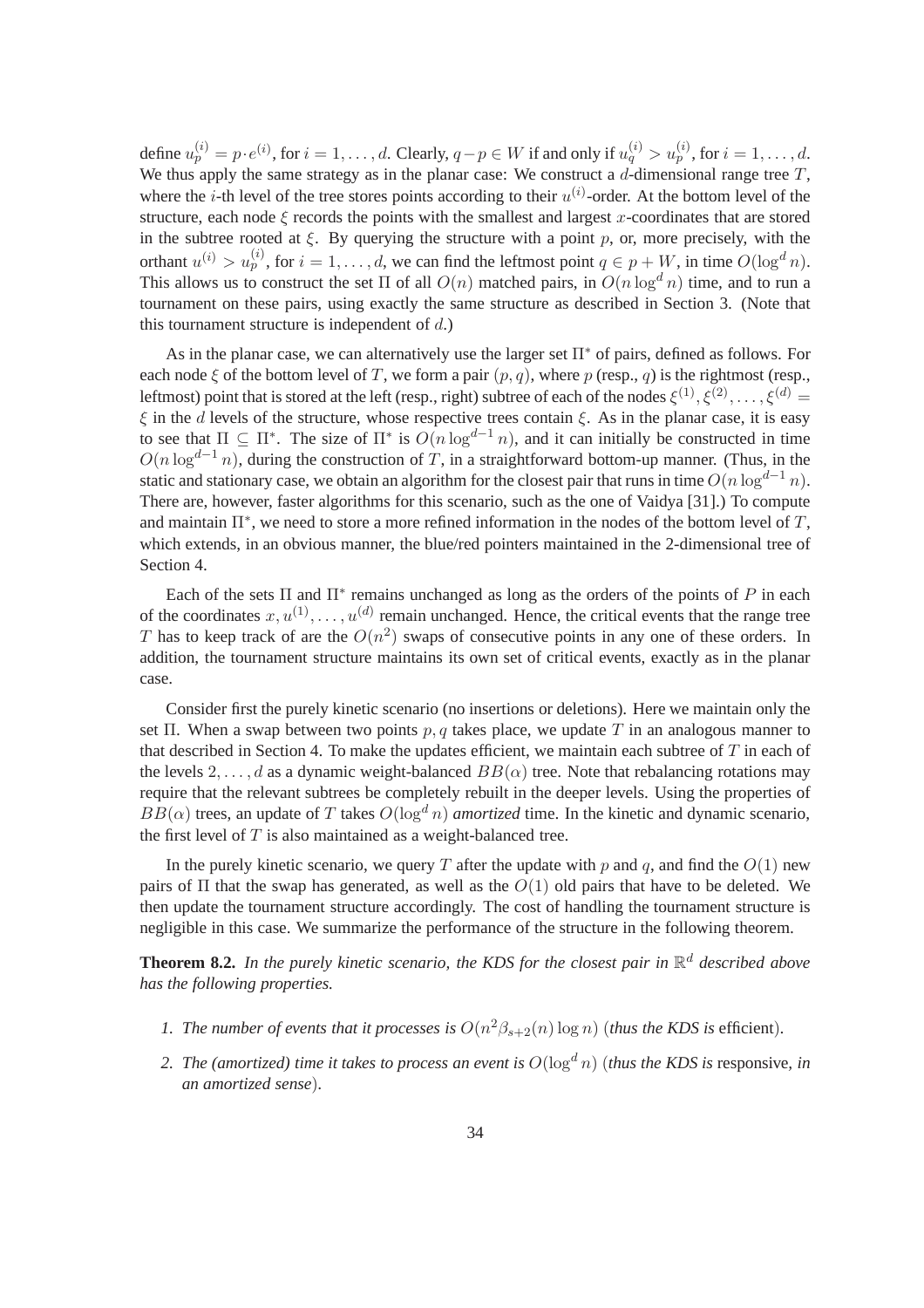- *3. At any time, each point* p *participates in a constant number of certificates of types (i), (ii), and (iii), and pairs that* p *belongs to participates in* O(log n) *certificates of* Q (*thus the KDS is* local)*.*
- *4. The structure requires*  $O(n \log^{d-1} n)$  *space* (*and is thus* compact).

In the kinetic and dynamic scenario, we need to maintain the larger set  $\Pi^*$ , for which we need to maintain the refined information at the bottom-level nodes of  $T$ . Here each swap generates an amortized number of  $O(\log^d n)$  updates of  $\Pi^*$ , which are then fed into the tournament structure. As in the planar case, naive implementation using an external tournament will result in  $O(\log^{d+1} n)$ certificates changing, which will then require  $O(\log^{d+2} n)$  time to process (largely consumed by updating the event queue). However, if we embed the tournament into the range tree, we can reduce the (still amortized) number of certificates changing by a swap to  $O(\log^d n)$ , and their processing cost to  $O(\log^{d+1} n)$ . The total number of internal critical events that the tournament keeps track of is  $O(mn\beta_{s+2}(n) \log^{d+1} n)$ , by arguments analogous to the ones given in Section 5. Summarizing, we have:

**Theorem 8.3.** *The dynamic KDS for the closest pair in* R d *, as described above, has the following properties.*

- *1. The number of events during a sequence of* m *insertions and deletions into a KDS of size at most n at any time (assuming*  $m \ge n$ ), is  $O(mn\beta_{s+2}(n) \log^{d+1} n)$ . This makes the KDS efficient*.*
- *2. The amortized time it takes to process an event is*  $O(\log^{d+1} n)$  (*thus the KDS is* responsive).
- *3. Each point participates in*  $O(\log^d n)$  *certificates (thus the KDS is* local).
- *4. The KDS requires*  $O(n \log^{d-1} n)$  *space* (*and is thus* compact).
- *5. An insertion or a deletion takes*  $O(\log^{d+1} n)$  *amortized time.*

Finally, we consider the extension of our data structure for all nearest neighbors to higher dimensions. For this we need to construct a d-dimensional dynamic range tree using treaps. The analysis in Sections 6 and 7 extends to higher dimensions in a straightforward (albeit tedious) manner. Omitting all further details, we obtain the following extension of Theorem 7.2.

**Theorem 8.4.** Let P be a set of moving points in  $\mathbb{R}^d$ , to which we also make  $m \geq n$  insertions *and deletions of points, so that there are at most* n *points in the set at any fixed time. One can then construct a KDS that maintains all nearest neighbors in* P*, which also supports these insertions and deletions, and which satisfies the following properties.*

- *1. The number of*  $e^{(i)}$ -swaps, for  $1 \leq i \leq d$ , is  $O(mn)$  and processing an  $e^{(i)}$ -swap takes  $O(\log^d n)$  *expected time.*
- *2. The number of* x*-swaps is* O(mn)*, processing a single* x*-swap takes* O(n) *expected time, and processing all x-swaps takes*  $O(mn\beta_{s+2}(n) \log^d n)$  *expected time.*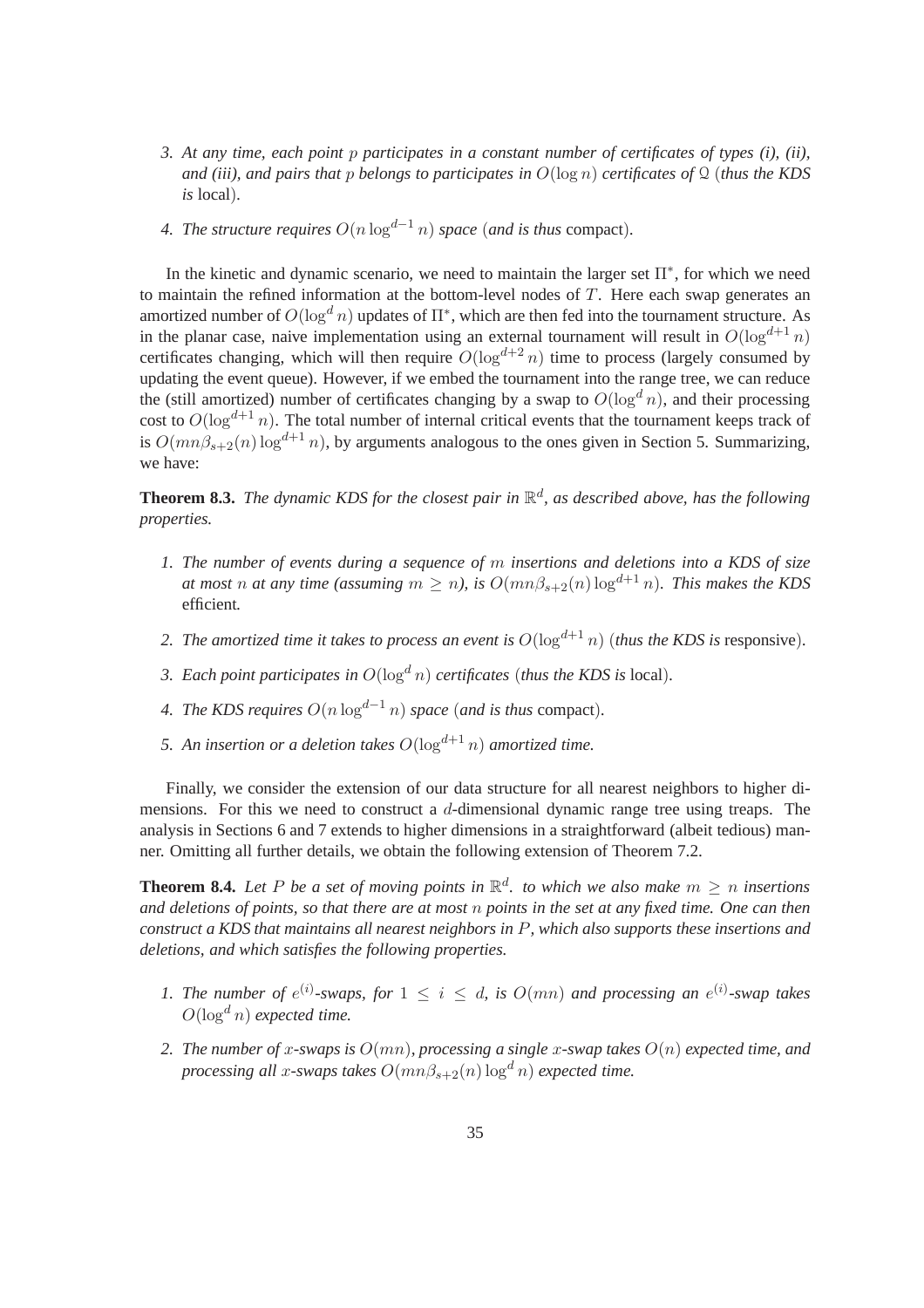- 3. The expected number of tournament events is  $O(mn\beta_{s+2}^2(n) \log^{d+1} n)$ , and their total ex*pected cost is*  $O(mn\beta_{s+2}^2(n) \log^{d+2} n)$ *.*
- 4. The data structure requires  $O(n \log^d n)$  space.
- *5. An insertion or a deletion takes* O(n) *expected time.*

#### **Acknowledgment**

We thank Danny Feldman for pointing out that our technique works in any dimension.

### **References**

- [1] P. K. Agarwal, L. Arge, and J. Erickson, Indexing moving points, *J. Comp. Sys. Sci.* 66 (2003), 207– 243.
- [2] P. K. Agarwal, J. Basch, M. de Berg, L. Guibas, and J. Hershberger, Lower bounds for kinetic planar subdivisions, *Discrete Comput. Geom.* 24 (2000), 721–733.
- [3] P. K. Agarwal, M. de Berg, J. Gao, L. Guibas, and S. Har-Peled, Staying in the middle: Exact and approximate medians in  $R<sup>1</sup>$  and  $R<sup>2</sup>$  for moving points, *Proc. 16th Annu. Canadian Conf. Comput. Geom.*, 2005.
- [4] P. K. Agarwal, J. Erickson, and L. Guibas, Kinetic binary space partitions for intersecting segments and disjoint triangles, *Proc. 9th Annu. ACM-SIAM Sympos. Discrete Algo.* 1998, 107–116,
- [5] P. K. Agarwal, J. Gao, and L. Guibas, Kinetic medians and kd-trees, *Proc. 10th European Sympos. Algo.*, 2002, 5–16.
- [6] P. K. Agarwal, L. Guibas, J. Hershberger, and E. Veach, Maintaining the extent of a moving point set, *Discrete Comput. Geom.* 26 (2001), 353–374.
- [7] P. K. Agarwal, L. Guibas, T. M. Murali, and J. S. Vitter, Cylindrical static and kinetic binary space partitions. *Comput. Geom. Theory Appls.* 16 (2000), 103–127.
- [8] G. Alexandron, H. Kaplan and M. Sharir, Kinetic and dynamic data structures for convex hulls and upper envelopes, *Comput. Geom. Theory Appls.* 36 (2007), 144–158.
- [9] J. Basch, J. Erickson, L. Guibas, J. Hershberger, and L. Zhang, Kinetic collision detection between two simple polygons, *Comput. Geom. Theory Appls.* 27 (2004), 211–235.
- [10] J. Basch, L. J. Guibas, and J. Hershberger, Data structures for mobile data, *J. Algorithms* 31(1) (1999), 1–28.
- [11] J. Bentley and M. Shamos, Divide-and-conquer in higher-dimensional space. *Proc. 8th Annu. ACM Sympos. Theory Comput.*, 1976, 220–230.
- [12] M. de Berg, Kinetic dictionaries: how to shoot a moving target, *Proc. 11th European Sympos. Algo.*, 2003, 172–183.